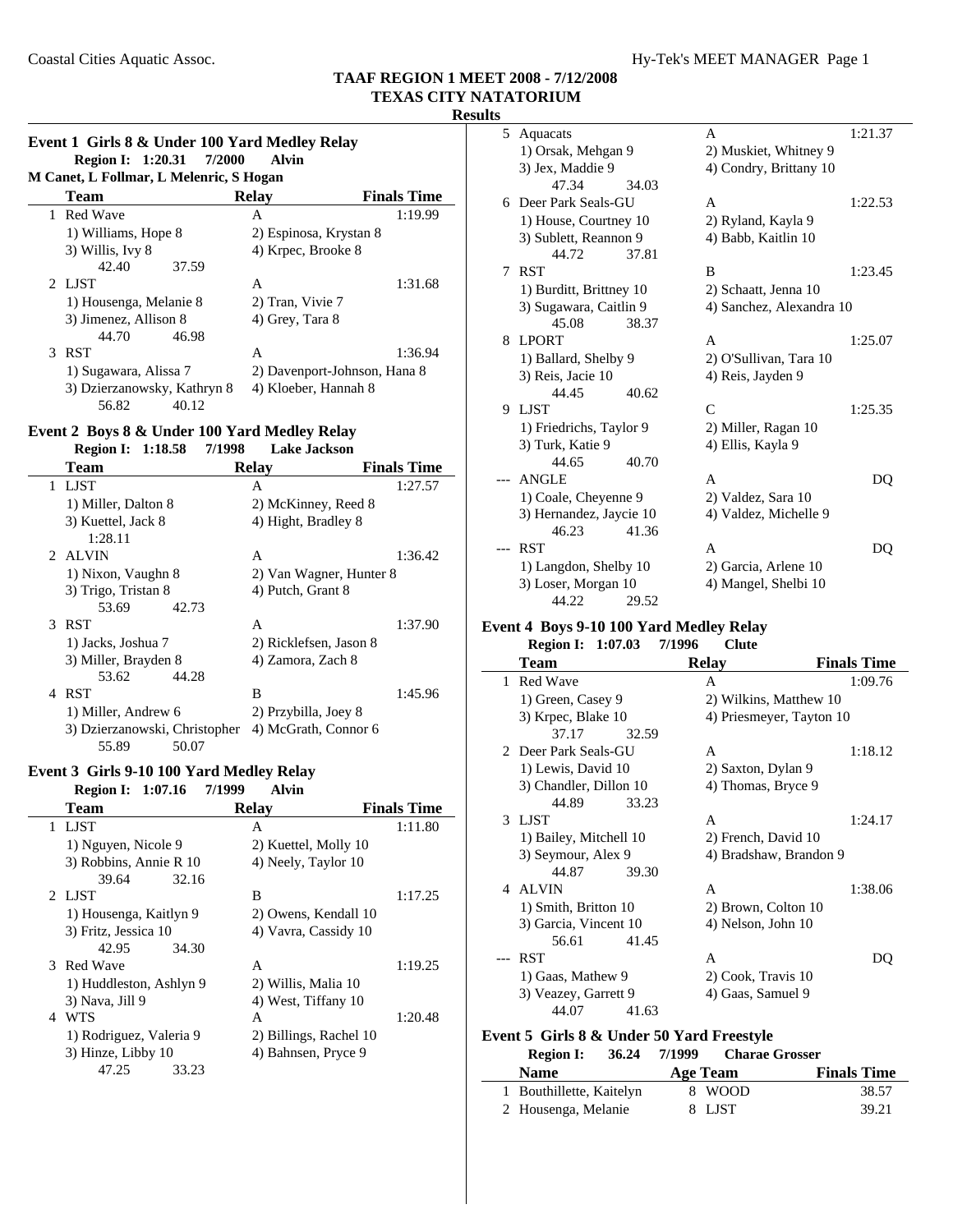à.

**Results**

#### **(Event 5 Girls 8 & Under 50 Yard Freestyle)**

|   | Name                 |   | <b>Age Team</b> | <b>Finals Time</b> |
|---|----------------------|---|-----------------|--------------------|
|   | *3 Montag, Ashley    |   | <b>WOOD</b>     | 39.45              |
|   | *3 Willis, Ivy       | 8 | <b>Red Wave</b> | 39.45              |
|   | 5 Chaplin, Heleina   | 8 | <b>LPORT</b>    | 39.78              |
| 6 | Rogan, Lindsay       |   | <b>ALVIN</b>    | 40.37              |
|   | 7 Priesmeyer, Kinsey |   | 8 Red Wave      | 40.95              |
|   | 8 McComb, Cailyn     |   | 6 Red Wave      | 41.31              |
|   | 9 Holland, Lauren    |   | <b>GTSA</b>     | 41.33              |
|   | 10 Albers, Alyssa    | 8 | <b>FAST</b>     | 48.83              |
|   | 11 Grey, Tara        | 8 | LJST            | 51.95              |
|   | 12 Curlee, Chloe     |   | WTS             | 55.11              |

# **Event 6 Boys 8 & Under 50 Yard Freestyle**

**Region I:** 32.91 7/10/2004 Corey Duke **Name Age Team Finals Time** 1 37.43 Stockton, Davis 8 Red Wave 2 Lisewsky, Blaise 8 Seabrook 37.44 3 38.82 Zamora, Zach 8 RST 4 52 44.52 Friedrichs, Zacary 8 LJST 5 McKinney, Reed 8 LJST 46.58 6 Brown, Kyle 8 FAST 47.10 7 Holleman, Hunter 8 Deer Park Seals-GU 48.66 8 Merritt, Zachary 8 FAST 51.11 9 McCoy, Jason 8 ALVIN 55.21

### **Event 7 Girls 9-10 50 Yard Freestyle**

|                          | <b>Region I:</b><br>28.93 | 7/1999 | <b>LIsa Paul</b>   |                    |
|--------------------------|---------------------------|--------|--------------------|--------------------|
|                          | <b>Name</b>               |        | Age Team           | <b>Finals Time</b> |
| 1                        | Dixon, Rachel             | 10     | <b>RST</b>         | 29.72              |
| 2                        | Cutler, Savannah          | 10     | Deer Park Seals-GU | 31.32              |
| 3                        | Wilson, Sadie             | 9      | <b>WOOD</b>        | 33.07              |
| $\overline{\mathcal{A}}$ | Rosenstrauch, Nicole      | 10     | <b>WOOD</b>        | 33.63              |
| 5                        | Babb, Kaitlin             | 10     | Deer Park Seals-GU | 34.09              |
| 6                        | Neely, Taylor             | 10     | LJST               | 34.62              |
| 7                        | Coffin, Hollie            | 10     | <b>GTSA</b>        | 34.78              |
| 8                        | Moore, Katherine          | 9      | <b>ALVIN</b>       | 34.88              |
| 9                        | Makris, Cassidy           | 10     | Seabrook           | 35.22              |
| 10                       | Bessire, Carly            | 10     | <b>GTSA</b>        | 35.88              |
| 11                       | Holland, Katie            | 9      | <b>GTSA</b>        | 37.23              |
| 12                       | Valdez, Michelle          | 9      | <b>ANGLE</b>       | 39.77              |
| 13                       | Hernandez, Nia            | 10     | <b>WTS</b>         | 41.32              |
| 14                       | Reimer, Ashley            | 10     | <b>ALVIN</b>       | 41.60              |
| 15                       | West, Tiffany             | 10     | <b>Red Wave</b>    | 42.17              |
| 16                       | White, Rebecca            | 9      | <b>GTSA</b>        | 42.38              |
| 17                       | Martinez, Jasmin          | 9      | <b>GTSA</b>        | 42.60              |
| 18                       | Gray, Taylor              | 10     | Seabrook           | 45.17              |
| 19                       | Moore, Sarah              | 9      | <b>GTSA</b>        | 45.25              |
| 20                       | Guentzel, Kelsey          | 9      | <b>LJST</b>        | 45.38              |
| 21                       | Shortt, Taylor            | 10     | <b>WOOD</b>        | 45.80              |
| 22                       | McFatridge, Lauren        | 9      | <b>TXCTY</b>       | 46.35              |
| 23                       | Turner, Carlynne          | 9      | <b>RST</b>         | 49.25              |
| 24                       | Larralde, Brisa           | 10     | <b>TXCTY</b>       | 52.94              |
| ---                      | McReynolds, Mary Cath     | 9      | <b>WOTB</b>        | D <sub>O</sub>     |
| ---                      | Tijerina, Melanie         | 10     | <b>RST</b>         | DQ                 |

| Event 8 Boys 9-10 50 Yard Freestyle |                                                     |    |                    |                    |  |  |  |
|-------------------------------------|-----------------------------------------------------|----|--------------------|--------------------|--|--|--|
|                                     | 7/12/2003 Bobby Button<br>29.89<br><b>Region I:</b> |    |                    |                    |  |  |  |
|                                     | <b>Name</b>                                         |    | <b>Age Team</b>    | <b>Finals Time</b> |  |  |  |
| 1                                   | Kacko, Jordan                                       | 10 | Aquacats           | 31.87              |  |  |  |
| 2                                   | McComb, Micah                                       | 9  | <b>Red Wave</b>    | 33.11              |  |  |  |
| 3                                   | Herdejurgen, Jack                                   | 9  | <b>WOOD</b>        | 34.51              |  |  |  |
| 4                                   | Sheppard, Alex                                      | 10 | Seabrook           | 35.87              |  |  |  |
| 5                                   | Bonhomme, Keaton                                    | 10 | <b>WOOD</b>        | 35.92              |  |  |  |
| 6                                   | Lewis, David                                        | 10 | Deer Park Seals-GU | 35.96              |  |  |  |
| 7                                   | Nelson, John                                        | 10 | <b>ALVIN</b>       | 36.96              |  |  |  |
| 8                                   | Rodriguez, Mateo                                    | 10 | <b>WOOD</b>        | 37.91              |  |  |  |
| 9                                   | Thomas, Bryce                                       | 9  | Deer Park Seals-GU | 38.42              |  |  |  |
| 10                                  | Stewart, Conner                                     | 10 | <b>LJST</b>        | 38.67              |  |  |  |
| 11                                  | Nischan, Fabian                                     | 10 | <b>FAST</b>        | 39.14              |  |  |  |
| 12                                  | Saxton, Dylan                                       | 9  | Deer Park Seals-GU | 39.20              |  |  |  |
| 13                                  | Garcia, Vincent                                     | 10 | <b>ALVIN</b>       | 39.87              |  |  |  |
| 14                                  | Sebesta, Roman                                      | 10 | <b>LJST</b>        | 42.47              |  |  |  |
| 15                                  | Albers, Jacob                                       | 10 | <b>FAST</b>        | 43.12              |  |  |  |
| 16                                  | Patterson, Ralley                                   | 10 | <b>ALVIN</b>       | 47.27              |  |  |  |
| 17                                  | Battle, Hunter                                      | 10 | <b>TXCTY</b>       | 47.67              |  |  |  |
| 18                                  | Richards, Evan                                      | 9  | <b>RST</b>         | 53.48              |  |  |  |
| 19                                  | Coale, Wyatt                                        | 9  | <b>ANGLE</b>       | 56.24              |  |  |  |
| 20                                  | Putch, Benjamin                                     | 10 | <b>ALVIN</b>       | 57.19              |  |  |  |
| 21                                  | Ross, Alex                                          | 10 | <b>ANGLE</b>       | 1:01.95            |  |  |  |
| $---$                               | French, David                                       | 10 | <b>LJST</b>        | DQ                 |  |  |  |

# **Event 9 Girls 8 & Under 25 Yard Backstroke**<br>**Period L. 18.82 7/1007** M. Malanti

|              | <b>Region I:</b><br>18.82 | 7/1997 | N. Melanric     |                    |
|--------------|---------------------------|--------|-----------------|--------------------|
|              | <b>Name</b>               |        | <b>Age Team</b> | <b>Finals Time</b> |
| $\mathbf{1}$ | Lasky, Ashley             | 8      | <b>WOOD</b>     | 19.00              |
|              | 2 Williams, Hope          | 8      | Red Wave        | 19.20              |
| 3            | Montag, Ashley            | 7      | <b>WOOD</b>     | 21.40              |
| 4            | Johnson, Makayla          | 8      | <b>ALVIN</b>    | 21.51              |
| 5            | Jewell, Miriam            | 8      | <b>ANGLE</b>    | 21.68              |
| 6            | Reardon, Hayley           | 8      | <b>WOOD</b>     | 23.00              |
| 7            | Denbigh, Anabell          | 6      | <b>WOOD</b>     | 23.03              |
| 8            | Sugawara, Alissa          | 7      | <b>RST</b>      | 23.37              |
| 9            | Jimenez, Allison          | 8      | <b>LJST</b>     | 23.48              |
| 10           | Bonhomme, Kendall         | 7      | <b>WOOD</b>     | 23.51              |
| 11           | Martinez, Leilani         | 7      | <b>TXCTY</b>    | 24.00              |
| 12           | Cahill, Bailey            | 7      | <b>WOOD</b>     | 24.11              |
| 13           | Knapp, Elizabeth          | 6      | <b>WOOD</b>     | 24.32              |
| $*14$        | Kubicki, Madelyn          | 8      | Seabrook        | 24.46              |
|              | *14 Holland, Lauren       | 7      | <b>GTSA</b>     | 24.46              |
|              | *16 Tweedel, Hannah       | 8      | <b>GTSA</b>     | 25.21              |
|              | *16 Reardon, Greta        | 6      | <b>WOOD</b>     | 25.21              |
| 18           | Albers, Alyssa            | 8      | <b>FAST</b>     | 25.73              |
|              | 19 Michalik, Reilly       | 6      | <b>LPORT</b>    | 25.85              |
| 20           | Ellis, Amanda             | 6      | <b>LJST</b>     | 26.99              |
| 21           | Richards, Meredith        | 7      | <b>RST</b>      | 27.25              |
| 22           | Reimer, Allison           | 7      | <b>ALVIN</b>    | 27.42              |
| 23           | Herdejurgen, Rose         | 7      | <b>WOOD</b>     | 28.88              |
| 24           | Merrill, Peyton           | 6      | <b>WOOD</b>     | 29.47              |
| 25           | Turner, Ashlan            | 7      | <b>RST</b>      | 29.56              |
| 26           | Sliva, Hannah             | 7      | Aquacats        | 29.99              |
| 27           | Owens, Kandice            | 5      | <b>LJST</b>     | 31.10              |
| 28           | Thomet, AnneMarie         | 4      | Seabrook        | 31.17              |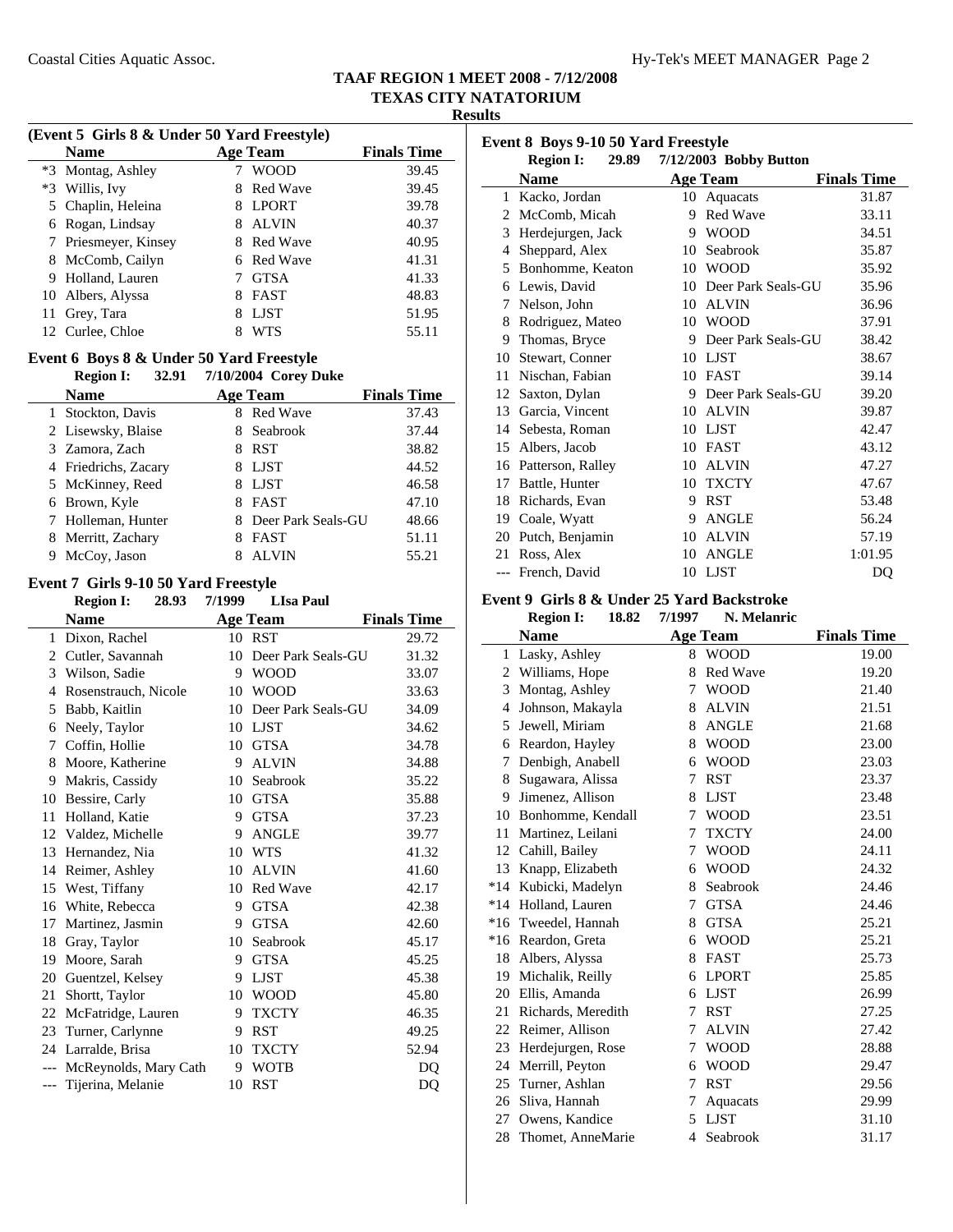| (Event 9 Girls 8 & Under 25 Yard Backstroke) |                                            |             |                         |                    |
|----------------------------------------------|--------------------------------------------|-------------|-------------------------|--------------------|
|                                              | <b>Name</b>                                |             | <b>Age Team</b>         | <b>Finals Time</b> |
|                                              | 29 Donaho, Nicole                          | 8           | <b>ALVIN</b>            | 31.57              |
|                                              | 30 Cordier, Kaleigh                        | 6           | <b>WOOD</b>             | 32.77              |
| 31                                           | Loser, Erin                                | 7           | <b>RST</b>              | 35.67              |
|                                              | 32 Buentello, Alyssa                       |             | 7 ANGLE                 | 46.37              |
|                                              | --- Kubicki, Chloe                         |             | 6 Seabrook              | DQ                 |
|                                              | --- Morales, Mallory                       | $7^{\circ}$ | Aquacats                | <b>DQ</b>          |
|                                              | --- Chandler, Kaylee                       |             | 6 SBAS                  | DQ                 |
|                                              | --- Caponigro, Katie                       |             | 6 WOOD                  | <b>DQ</b>          |
| ---                                          | Griffith, Alexandria                       | 5           | <b>WOOD</b>             | DQ                 |
|                                              | Event 10 Boys 8 & Under 25 Yard Backstroke |             |                         |                    |
|                                              | <b>Region I:</b><br>18.58                  |             | 7/9/2005 Esteban Garcia |                    |
|                                              | <b>Name</b>                                |             | <b>Age Team</b>         | <b>Finals Time</b> |
| 1                                            | Stockton, Davis                            |             | 8 Red Wave              | 19.23              |
|                                              | 2 Petix, Brandon                           | 8           | <b>GTSA</b>             | 21.51              |
| 3                                            | Leutner, John                              |             | 8 WOOD                  | 21.78              |
| $\overline{4}$                               | Miller, Dalton                             | 8           | <b>LJST</b>             | 21.92              |
| 5                                            | Lyons, Drew                                | 8           | Deer Park Seals-GU      | 22.28              |
|                                              | 6 Baca, Brady                              | 8           | <b>WOOD</b>             | 25.23              |
| 7                                            | Baca, Patrick                              |             | 6 WOOD                  | 25.25              |
| 8                                            | Van Wagner, Hunter                         | 8           | <b>ALVIN</b>            | 25.29              |
| 9                                            | Hart, Travis                               | $\tau$      | Seabrook                | 25.36              |
| 10                                           | Jacks, Joshua                              |             | 7 RST                   | 25.51              |
| 11                                           | Lewis, Jared                               |             | 8 Deer Park Seals-GU    | 25.64              |
| 12                                           | Niles, Matthew                             |             | 8 Aquacats              | 25.97              |
| 13                                           | Perez, William                             |             | 8 RST                   | 26.36              |
| 14                                           | Merritt, Zachary                           | 8           | <b>FAST</b>             | 27.57              |
| 15                                           | Holleman, Hunter                           |             | 8 Deer Park Seals-GU    | 27.68              |
| 16                                           | Nottarainni, Thomas                        |             | 6 WOOD                  | 27.86              |
| 17                                           | Laurel, Benjamin                           |             | 7 LJST                  | 27.98              |
| 18                                           | Miller, Andrew                             | 6           | RST                     | 28.26              |
| 19                                           | Logan, Landon                              |             | 6 ANGLE                 | 28.30              |
| 20                                           | Valdez, Andrew                             | 8           | ANGLE                   | 30.63              |
| 21                                           | Rice, Judah                                | $7^{\circ}$ | <b>GTSA</b>             | 32.21              |
| 22                                           | McCoy, Dylan                               |             | 6 ALVIN                 | 32.39              |
| 23                                           | Notarainni, Marco                          |             | 5 WOOD                  | 32.57              |
| 24                                           | Sholmire, Alexander                        | 8           | TXCTY                   | 33.73              |
|                                              | 25 Curlee, Cole                            |             | 6 WTS                   | 34.36              |
| 26                                           | Richards, Cullen                           | 5           | <b>RST</b>              | 42.02              |
| 27                                           | Segueda, Oscar Jr                          | 8           | <b>FAST</b>             | 42.42              |
|                                              | --- Tweedel, Joshua                        | 8           | <b>GTSA</b>             | DQ                 |

#### **Event 11 Girls 9-10 25 Yard Backstroke**

|   | 16.74<br><b>Region I:</b> | 7/1999 | <b>Michelle Lostracco</b> |                    |  |
|---|---------------------------|--------|---------------------------|--------------------|--|
|   | <b>Name</b>               |        | Age Team                  | <b>Finals Time</b> |  |
|   | 1 Montanari, Maret        | 10     | <b>GTSA</b>               | 17.27              |  |
|   | 2 Nguyen, Nicole          | 9      | <b>LIST</b>               | 18.34              |  |
|   | 3 Mohle, Brittni          |        | 10 Deer Park Seals-GU     | 18.49              |  |
| 4 | Babb, Kaitlin             | 10     | Deer Park Seals-GU        | 19.00              |  |
|   | 5 Hinze, Libby            | 10     | <b>WTS</b>                | 19.46              |  |
| 6 | Friedrichs, Taylor        | 9      | <b>LIST</b>               | 19.71              |  |
|   | Hoots, Natalie            | 10     | <b>LPORT</b>              | 19.79              |  |
| 8 | Housenga, Kaitlyn         | 9      | <b>LIST</b>               | 19.81              |  |
| 9 | Bouthillette, Alexandra   | 10     | <b>WOOD</b>               | 19.82              |  |
|   | 10 Makris, Cassidy        | 10     | Seabrook                  | 19.87              |  |
|   | Rosenstrauch, Nicole      | 10     | WOOD                      | 20.23              |  |
|   |                           |        |                           |                    |  |

| 12             | Reardon, Hannah       | 10 | <b>WOOD</b>          | 20.24 |
|----------------|-----------------------|----|----------------------|-------|
| 13             | House, Courtney       | 10 | Deer Park Seals-GU   | 20.36 |
| 14             | Huddleston, Ashlyn    | 9  | Red Wave             | 21.08 |
| 15             | Moore, Katherine      | 9  | <b>ALVIN</b>         | 21.27 |
| 16             | Langdon, Shelby       | 10 | <b>RST</b>           | 21.46 |
| 17             | Copenhaver, Jessica   | 9  | <b>FAST</b>          | 21.51 |
| 18             | Gray, Taylor          | 10 | Seabrook             | 21.61 |
| 19             | Robinson, Lauren      | 10 | <b>LPORT</b>         | 21.67 |
| 20             | Ryland, Kayla         | 9  | Deer Park Seals-GU   | 21.77 |
| 21             | Sagner, Mandy         | 9  | Deer Park Seals-GU   | 21.92 |
| 22             | Orsak, Mehgan         | 9  | Aquacats             | 22.00 |
| 23             | Jex, Maddie           | 9  | Aquacats             | 22.05 |
|                | *24 Dempsey, Arialle  | 10 | <b>WOOD</b>          | 22.08 |
|                | *24 Vincent, Kayelyn  | 9  | <b>GTSA</b>          | 22.08 |
|                | 26 Moreno, Amanda     | 9  | <b>RST</b>           | 22.21 |
| 27             | Hernandez, Jaycie     | 10 | <b>ANGLE</b>         | 22.26 |
| 28             | Shortt, Taylor        | 10 | <b>WOOD</b>          | 22.39 |
|                | 29 Turner, Carlynne   | 9  | <b>RST</b>           | 22.50 |
| 30             | DeRouen, Makayla      | 9  | <b>GTSA</b>          | 22.67 |
| 31             | Coale, Cheyenne       | 9  | <b>ANGLE</b>         | 22.74 |
|                | 32 Burditt, Brittney  |    | 10 RST               | 22.79 |
| 33             | Ballard, Shelby       | 9  | <b>LPORT</b>         | 22.81 |
| 34             | Sublett, Reannon      | 9  | Deer Park Seals-GU   | 22.85 |
|                | 35 Higgins, Alyssa    |    | 9 Deer Park Seals-GU | 23.03 |
|                | 36 Krall, Delaney     |    | 10 GTSA              | 23.07 |
| 37             | Arias, Tyra           |    | 10 ALVIN             | 23.60 |
| 38             | Guentzel, Kelsey      | 9  | LJST                 | 23.96 |
|                | 39 White, Rebecca     | 9  | <b>GTSA</b>          | 24.22 |
| 40             | Tweedel, Katie        | 10 | <b>GTSA</b>          | 24.43 |
| 41             | Rodriguez, Valeria    | 9  | <b>WTS</b>           | 24.63 |
|                | *42 Patel, Maya       | 9  | <b>WOOD</b>          | 25.23 |
|                | *42 Valdez, Michelle  | 9  | <b>ANGLE</b>         | 25.23 |
|                | 44 Crump, Jade        | 10 | <b>TXCTY</b>         | 25.45 |
|                | 45 Fussell, Samantha  | 9. | Deer Park Seals-GU   | 27.18 |
|                | 46 McFatridge, Lauren | 9  | <b>TXCTY</b>         | 27.78 |
| $---$          | Tijerina, Melanie     | 10 | <b>RST</b>           | DQ    |
| $\overline{a}$ | Reimer, Ashley        | 10 | <b>ALVIN</b>         | DQ    |

### **Event 12 Boys 9-10 25 Yard Backstroke**

 $\overline{\phantom{a}}$ 

|    | 16.64<br><b>Region I:</b> |    | 7/10/2004 Justin Koenig |                    |
|----|---------------------------|----|-------------------------|--------------------|
|    | <b>Name</b>               |    | Age Team                | <b>Finals Time</b> |
| 1  | Gaas, Mathew              |    | 9 RST                   | 19.99              |
| 2  | Sheppard, Alex            | 10 | Seabrook                | 20.13              |
| 3  | Lewis, David              | 10 | Deer Park Seals-GU      | 20.38              |
| 4  | Canizales, Gaby           | 10 | <b>LPORT</b>            | 20.94              |
| 5  | Gaas, Samuel              | 9  | <b>RST</b>              | 20.98              |
| 6  | Stewart, Conner           | 10 | LJST                    | 21.11              |
| 7  | Guajardo, Jared           | 9  | <b>LPORT</b>            | 21.54              |
| 8  | Albers, Jacob             | 10 | <b>FAST</b>             | 21.76              |
| 9  | Eddy, Tanner J            | 10 | <b>WOTB</b>             | 21.82              |
| 10 | Smith, Britton            | 10 | <b>ALVIN</b>            | 21.86              |
| 11 | Sebesta, Roman            | 10 | LJST                    | 22.03              |
| 12 | Carbajal, Gabriel         | 9  | <b>WOOD</b>             | 23.03              |
| 13 | Arias, Rudy               | 9  | <b>ALVIN</b>            | 24.63              |
| 14 | Bailey, Mitchell          | 10 | <b>LJST</b>             | 24.71              |
| 15 | Gaspard, Nicholas         | 9  | <b>LPORT</b>            | 24.93              |
| 16 | Maher, Ben                | 9  | RST                     | 25.64              |
| 17 | Battle, Hunter            | 10 | <b>TXCTY</b>            | 25.92              |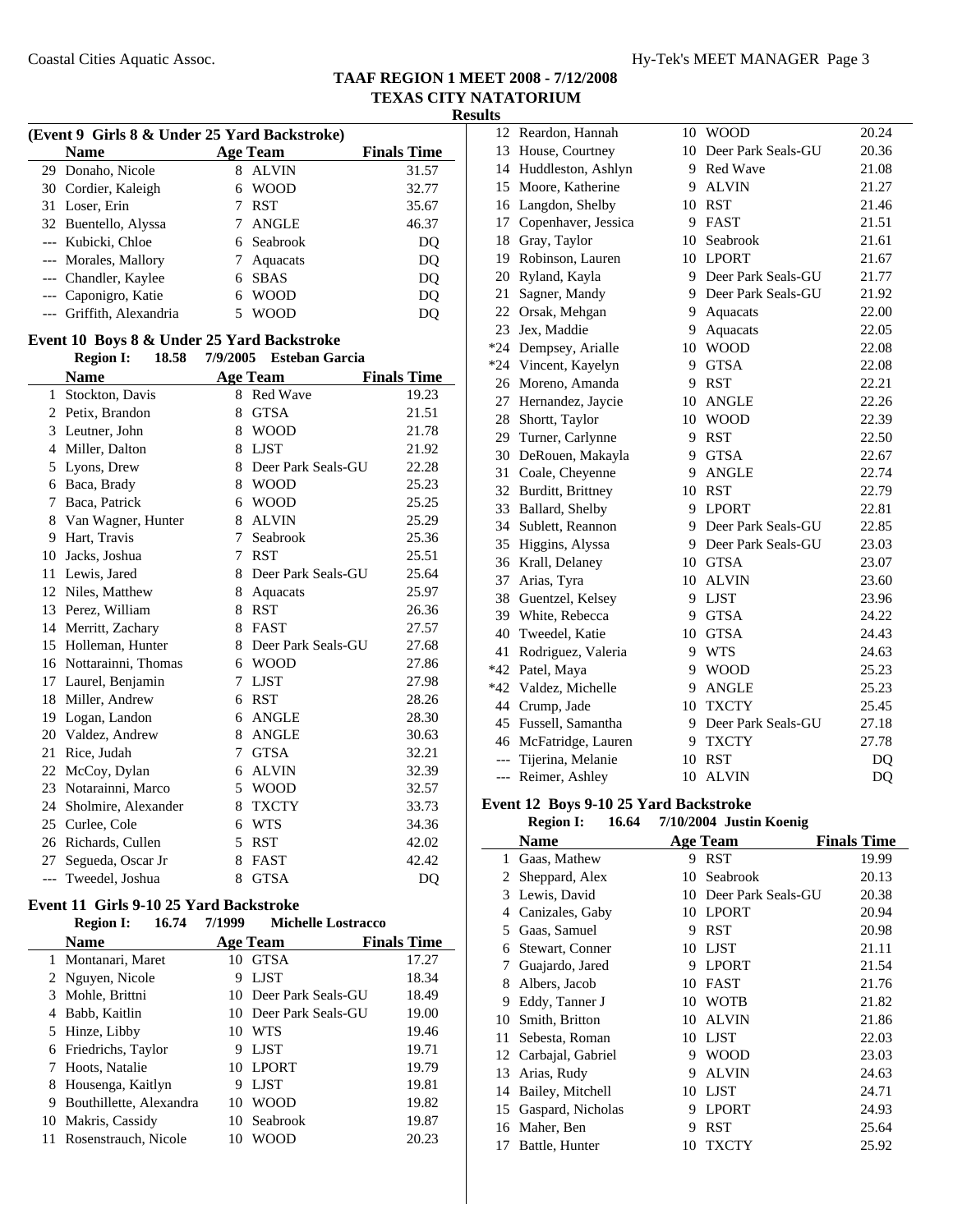**Results**

| (Event 12 Boys 9-10 25 Yard Backstroke) |                    |   |                 |                    |  |
|-----------------------------------------|--------------------|---|-----------------|--------------------|--|
|                                         | <b>Name</b>        |   | <b>Age Team</b> | <b>Finals Time</b> |  |
|                                         | 18 Brown, Colton   |   | 10 ALVIN        | 25.97              |  |
|                                         | 19 Richards, Evan  | 9 | RST             | 28.57              |  |
|                                         | 20 Scott, Steven   |   | 10 GTSA         | 28.77              |  |
|                                         | 21 Ross, Alex      |   | 10 ANGLE        | 29.39              |  |
|                                         | 22 Smith, Nathan   |   | 10 GTSA         | 32.60              |  |
|                                         | 23 Putch, Benjamin |   | 10 ALVIN        | 33.66              |  |
|                                         | 24 Coale, Wyatt    |   | <b>ANGLE</b>    | 34.35              |  |

### **Event 13 Girls 8 & Under 25 Yard Breaststroke**

| Region I: | 20.30 | 7/1997 | S. Chamberlain |
|-----------|-------|--------|----------------|
|           |       |        |                |

|    | Name                    |   | <b>Age Team</b> | <b>Finals Time</b> |  |
|----|-------------------------|---|-----------------|--------------------|--|
| 1  | Tran, Vivie             | 7 | LJST            | 22.65              |  |
| 2  | Makris, Courtney        | 8 | Seabrook        | 22.75              |  |
| 3  | Notarainni, Bianca      | 8 | <b>WOOD</b>     | 22.99              |  |
| 4  | Bouthillette, Kaitelyn  | 8 | <b>WOOD</b>     | 23.46              |  |
| 5  | Cordier, Lindsay        | 8 | <b>WOOD</b>     | 23.96              |  |
| 6  | Espinosa, Krystan       | 8 | <b>Red Wave</b> | 24.48              |  |
| 7  | Rubel, Sarah            | 8 | <b>WOOD</b>     | 25.16              |  |
| 8  | Montag, Ashley          | 7 | <b>WOOD</b>     | 25.27              |  |
| 9  | Chaplin, Heleina        | 8 | <b>LPORT</b>    | 25.29              |  |
| 10 | Richards, Brooke        | 8 | Aquacats        | 26.10              |  |
| 11 | Shoemake, Alexis        | 7 | <b>ALVIN</b>    | 26.32              |  |
| 12 | Reardon, Hayley         | 8 | <b>WOOD</b>     | 26.57              |  |
| 13 | Nell, Sage              | 8 | Seabrook        | 26.79              |  |
| 14 | Rumsey, Kimberlyn       | 8 | <b>LJST</b>     | 27.08              |  |
| 15 | Gray, Emma              | 7 | <b>FAST</b>     | 27.59              |  |
| 16 | Davenport-Johnson, Hana | 8 | <b>RST</b>      | 29.26              |  |
| 17 | Grey, Tara              | 8 | <b>LJST</b>     | 30.92              |  |
| 18 | Ellis, Amanda           | 6 | <b>LJST</b>     | 31.57              |  |
| 19 | Reardon, Greta          | 6 | <b>WOOD</b>     | 31.64              |  |
| 20 | Duance, Chloe           | 8 | <b>WOOD</b>     | 31.95              |  |
|    | Cordier, Kaleigh        | 6 | <b>WOOD</b>     | DQ                 |  |

#### **Event 14 Boys 8 & Under 25 Yard Breaststroke Region I:** 20.34 7/1986

|    | <b>Name</b>              |   | Age Team           | <b>Finals Time</b> |
|----|--------------------------|---|--------------------|--------------------|
| 1  | Hart, Marshall           | 8 | Seabrook           | 22.89              |
| 2  | McKinney, Reed           | 8 | <b>LJST</b>        | 23.67              |
| 3  | Niles, Matthew           | 8 | Aquacats           | 24.29              |
| 4  | Lyons, Drew              | 8 | Deer Park Seals-GU | 25.32              |
|    | 5 Van Wagner, Hunter     | 8 | <b>ALVIN</b>       | 27.14              |
| 6  | Hart, Travis             | 7 | Seabrook           | 28.01              |
| 7  | Lewis, Jared             | 8 | Deer Park Seals-GU | 28.20              |
| 8  | Przybilla, Joey          | 8 | <b>RST</b>         | 29.97              |
| 9  | Ricklefsen, Jason        | 8 | <b>RST</b>         | 30.49              |
|    | 10 Laurel, Benjamin      | 7 | <b>LJST</b>        | 31.44              |
| 11 | Cook, Trent              | 7 | <b>RST</b>         | 32.18              |
| 12 | Baca, Brady              | 8 | <b>WOOD</b>        | 32.85              |
| 13 | Dzierzanowski, Christoph | 7 | RST                | 33.42              |
| 14 | McBroom, Jacob           | 6 | <b>TXCTY</b>       | 34.39              |
| 15 | Baca, Patrick            | 6 | <b>WOOD</b>        | 34.78              |
|    | 16 Nell, Grayson         | 6 | Seabrook           | 36.55              |
|    | --- Curlee, Cole         | 6 | WTS                | DQ                 |

| Event 15 Girls 9-10 25 Yard Breaststroke<br>17.71 7/15/2006 Riley Kmiecik |                           |     |                    |                    |  |
|---------------------------------------------------------------------------|---------------------------|-----|--------------------|--------------------|--|
|                                                                           | <b>Region I:</b>          |     |                    |                    |  |
|                                                                           | <b>Name</b>               |     | <b>Age Team</b>    | <b>Finals Time</b> |  |
|                                                                           | 1 Adair, Mackenzie        |     | 10 WOOD            | 18.95              |  |
|                                                                           | 2 Garcia, Arlene          | 10  | <b>RST</b>         | 20.20              |  |
|                                                                           | 3 Terry, Amber            |     | 10 WOOD            | 20.43              |  |
|                                                                           | 4 Willis, Malia           |     | 10 Red Wave        | 20.64              |  |
|                                                                           | 5 O'Donel, Lauren         |     | 10 Seabrook        | 20.82              |  |
|                                                                           | 6 Schaatt, Jenna          |     | 10 RST             | 21.16              |  |
|                                                                           | 7 Holland, Katie          |     | 9 GTSA             | 21.27              |  |
|                                                                           | 8 Bouthillette, Alexandra |     | 10 WOOD            | 21.52              |  |
|                                                                           | 9 Billings, Rachel        |     | 10 WTS             | 22.23              |  |
|                                                                           | 10 Muskiet, Whitney       | 9.  | Aquacats           | 22.36              |  |
|                                                                           | 11 Reis, Jacie            |     | 10 LPORT           | 22.46              |  |
|                                                                           | 12 Bessire, Carly         |     | 10 GTSA            | 22.61              |  |
|                                                                           | 13 Tweedel, Katie         |     | 10 GTSA            | 24.01              |  |
|                                                                           | 14 Turk, Katie            | 9   | <b>LJST</b>        | 24.16              |  |
|                                                                           | 15 Irvin, Alyssa M        |     | 10 WOTB            | 24.32              |  |
|                                                                           | 16 Valdez, Sara           |     | 10 ANGLE           | 24.45              |  |
|                                                                           | 17 Martinez, Jasmin       |     | 9 GTSA             | 24.62              |  |
|                                                                           | 18 White, Rebecca         |     | 9 GTSA             | 25.03              |  |
|                                                                           | 19 Moore, Sarah           |     | 9 GTSA             | 25.08              |  |
|                                                                           | 20 Miller, Ragan          |     | 10 LJST            | 25.32              |  |
|                                                                           | 21 O'Sullivan. Tara       |     | 10 LPORT           | 26.00              |  |
|                                                                           | 22 Krall, Delaney         |     | 10 GTSA            | 26.07              |  |
|                                                                           | 23 Dempsey, Arialle       |     | 10 WOOD            | 26.93              |  |
|                                                                           | 24 Gray, Taylor           | 10. | Seabrook           | 27.06              |  |
|                                                                           | 25 Patel, Maya            | 9   | <b>WOOD</b>        | 27.30              |  |
|                                                                           | 26 Shortt, Taylor         | 10  | <b>WOOD</b>        | 30.15              |  |
|                                                                           | 27 DeRouen, Makayla       | 9   | <b>GTSA</b>        | 30.49              |  |
|                                                                           | 28 Petty, Morgan          | 9   | Deer Park Seals-GU | 32.18              |  |
|                                                                           | 29 Crump, Jade            |     | 10 TXCTY           | 32.26              |  |
|                                                                           | 30 Balderston, Mylia      | 9   | FAST               | 32.47              |  |
|                                                                           | 31 Stone, Lauren          | 9   | Aquacats           | 39.60              |  |
|                                                                           | --- McFatridge, Lauren    | 9   | <b>TXCTY</b>       | DQ                 |  |
|                                                                           | --- Rivas, Angela         | 10  | <b>TXCTY</b>       | DQ                 |  |
|                                                                           | --- Johnson, Meagan       | 10  | <b>Red Wave</b>    | DQ                 |  |

# **Event 16 Boys 9-10 25 Yard Breaststroke**<br>Region I: 16.90 7/2000 M Pham

|    | <b>Region I:</b>    | 16.90 | 7/2000 | <b>M</b> Pham      |                    |
|----|---------------------|-------|--------|--------------------|--------------------|
|    | Name                |       |        | <b>Age Team</b>    | <b>Finals Time</b> |
| 1  | Wilkins, Matthew    |       | 10     | <b>Red Wave</b>    | 17.57              |
| 2  | Merrill, Alexander  |       | 9      | <b>WOOD</b>        | 19.82              |
| 3  | Saxton, Dylan       |       | 9      | Deer Park Seals-GU | 21.64              |
| 4  | Canizales, Gaby     |       | 10     | <b>LPORT</b>       | 21.80              |
| 5  | French, David       |       | 10     | <b>LIST</b>        | 22.00              |
| 6  | Eddy, Hunter I      |       | 10     | <b>WOTB</b>        | 22.07              |
| 7  | Rubel, Jacob        |       | 10     | WOOD               | 22.35              |
| 8  | Schnell, Andrew     |       | 9      | WOOD               | 23.91              |
| 9  | Cook, Travis        |       | 10     | <b>RST</b>         | 23.92              |
| 10 | Bradshaw, Brandon   |       | 9      | <b>LJST</b>        | 24.32              |
| 11 | Nischan, Fabian     |       | 10     | <b>FAST</b>        | 25.10              |
|    | 12 Rounsavall, Clay |       | 9      | <b>WOOD</b>        | 26.70              |
| 13 | Maher, Ben          |       | 9      | RST                | 27.28              |
|    | 14 Yentzen, Reid    |       | 9      | GTSA               | 27.55              |
| 15 | Scott, Steven       |       | 10     | <b>GTSA</b>        | 27.72              |
|    | 16 Arias, Rudy      |       | 9      | <b>ALVIN</b>       | 27.90              |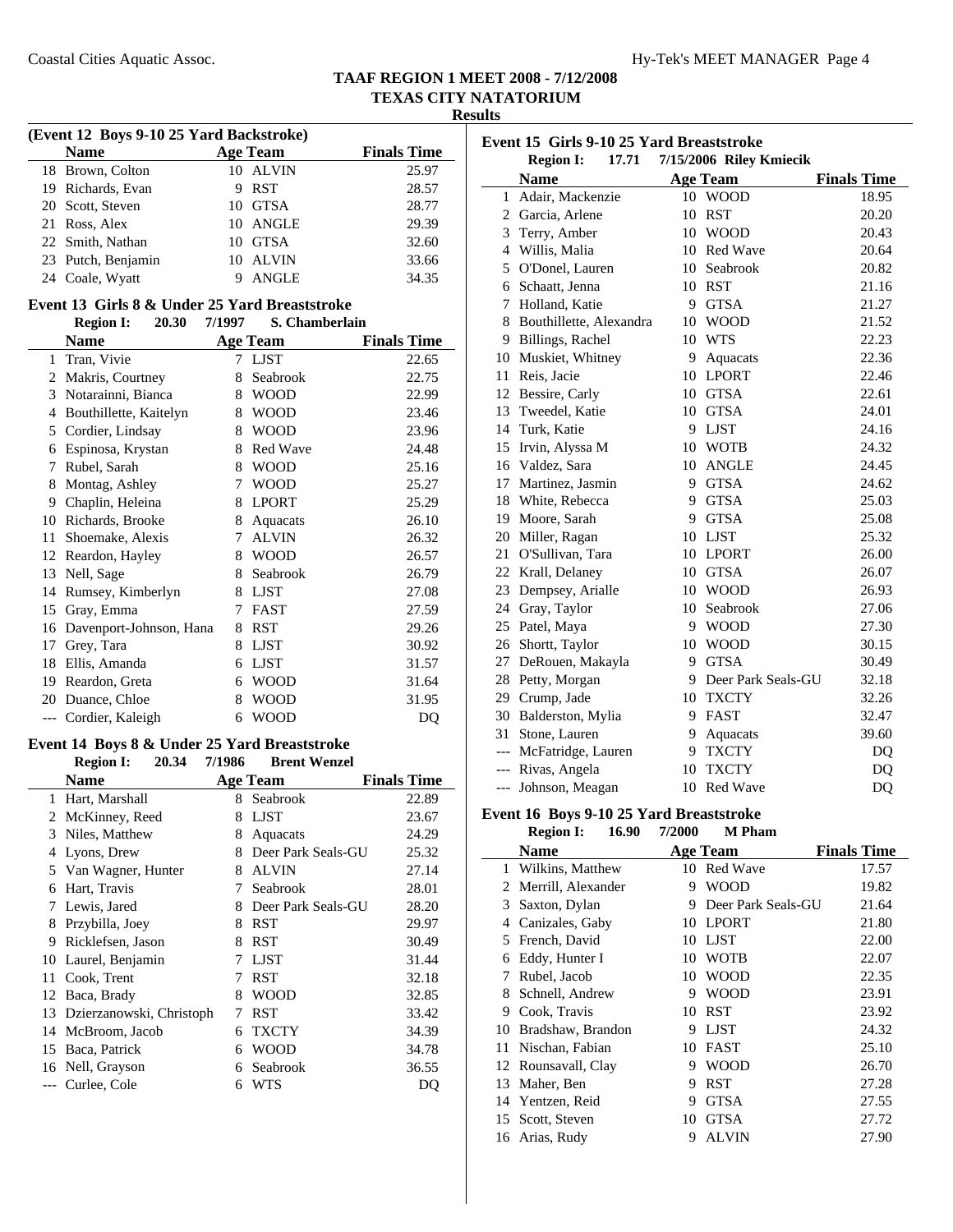**Results**

|       | (Event 16 Boys 9-10 25 Yard Breaststroke)  |        |                       |                    |  |  |
|-------|--------------------------------------------|--------|-----------------------|--------------------|--|--|
|       | <b>Name</b>                                |        | <b>Age Team</b>       | <b>Finals Time</b> |  |  |
| 17    | Sebesta, Roman                             |        | 10 LJST               | 28.87              |  |  |
| 18    | Maiberger, Zachary                         | 10     | <b>TXCTY</b>          | 33.78              |  |  |
| $---$ | Laurel, Joshua                             | 9      | <b>LJST</b>           | D <sub>O</sub>     |  |  |
|       | --- Rodriguez, Mateo                       |        | 10 WOOD               | DQ                 |  |  |
|       | Event 17 Girls 8 & Under 25 Yard Butterfly |        |                       |                    |  |  |
|       | 16.55<br><b>Region I:</b>                  | 7/1999 | <b>Charae Grosser</b> |                    |  |  |
|       | <b>Name</b>                                |        | <b>Age Team</b>       | <b>Finals Time</b> |  |  |
| 1     | Lasky, Ashley                              | 8      | <b>WOOD</b>           | 17.64              |  |  |
| 2     | Wilson, Lillie                             | 8      | <b>WOOD</b>           | 18.00              |  |  |
| 3     | Dzierzanowsky, Kathryn                     | 8      | <b>RST</b>            | 18.65              |  |  |
| 4     | Willis, Ivy                                | 8      | <b>Red Wave</b>       | 18.76              |  |  |
| 5     | Attaway, Sarah                             | 8      | Aquacats              | 21.48              |  |  |
| 6     | Cordier, Lindsay                           | 8      | <b>WOOD</b>           | 21.61              |  |  |
| 7     | Chaplin, Heleina                           | 8      | <b>LPORT</b>          | 22.12              |  |  |
| 8     | Holland, Lauren                            | 7      | <b>GTSA</b>           | 22.83              |  |  |
| 9     | Notarainni, Bianca                         | 8      | <b>WOOD</b>           | 23.50              |  |  |
| 10    | Makris, Courtney                           | 8      | Seabrook              | 24.30              |  |  |
| 11    | Shoemake, Alexis                           | 7      | <b>ALVIN</b>          | 24.80              |  |  |
| 12    | Curlee, Chloe                              | 8      | <b>WTS</b>            | 26.53              |  |  |
| 13    | Nell, Sage                                 | 8      | Seabrook              | 27.45              |  |  |
| 14    | Martinez, Leilani                          | 7      | <b>TXCTY</b>          | 30.58              |  |  |
| 15    | Owens, Kandice                             | 5      | LJST                  | 38.68              |  |  |
| 16    | Loser, Erin                                | 7      | <b>RST</b>            | 48.92              |  |  |
| $---$ | Turner, Ashlan                             | 7      | <b>RST</b>            | DQ                 |  |  |

## **Event 18 Boys 8 & Under 25 Yard Butterfly**

### **Region I:** 17.29 7/10/2004 Corey Duke **Name Age Team Finals Time** 1 Gable, Chris 8 WOOD 17.79 2 Adams, Eriq 8 WOOD 20.43 3 21.21 Leutner, John 8 WOOD 4 Lisewsky, Blaise 8 Seabrook 21.26 5 23.04 Rizzo, Luke 7 WOOD 6 23.08 Kuettel, Jack 8 LJST 7 25.63 Perez, William 8 RST 8 26.02 Petix, Brandon 8 GTSA 9 29.03 Hart, Travis 7 Seabrook 10 Holleman, Hunter 8 Deer Park Seals-GU 29.81 11 Szatny, Bradley 6 WOOD 32.99 12 Valdez, Andrew 8 ANGLE 33.12 13 Segueda, Oscar Jr 8 FAST 33.41 --- Logan, Landon 6 ANGLE DQ --- Alaniz, Brandon 6 RST DQ --- Griffith, Matthew 8 WOOD DQ

### **Event 19 Girls 9-10 25 Yard Butterfly**

| <b>Region I:</b><br>14.60 | 7/9/2005 Haley Skinner |                    |
|---------------------------|------------------------|--------------------|
| <b>Name</b>               | <b>Age Team</b>        | <b>Finals Time</b> |
| 1 Cutler, Savannah        | 10 Deer Park Seals-GU  | 16.19              |
| 2 Robbins, Annie R        | LJST<br>10.            | 16.29              |
| 3 Mohle, Brittni          | 10 Deer Park Seals-GU  | 16.31              |
| 4 Wilson, Sadie           | WOOD<br>9              | 16.33              |
| 5 Hinze, Libby            | <b>WTS</b><br>10.      | 16.42              |
| 6 Gable, Morgan           | <b>WOOD</b><br>10.     | 17.03              |
| Fritz, Jessica            | LJST<br>10             | 17.25              |
| Coffin, Hollie            | <b>GTSA</b>            | 18.07              |

|  | 9 Ryland, Kayla           | 9   | Deer Park Seals-GU | 18.74 |
|--|---------------------------|-----|--------------------|-------|
|  | 10 Loser, Morgan          | 10  | <b>RST</b>         | 19.40 |
|  | 11 Rosenstrauch, Nicole   | 10  | <b>WOOD</b>        | 19.65 |
|  | 12 Hoots, Natalie         | 10  | LPORT              | 21.78 |
|  | 13 Moreno, Amanda         | 9   | <b>RST</b>         | 21.92 |
|  | 14 Sugawara, Caitlin      | 9   | <b>RST</b>         | 22.25 |
|  | 15 Larralde, Brisa        | 10  | <b>TXCTY</b>       | 28.65 |
|  | 16 Johnson, Meagan        |     | 10 Red Wave        | 28.70 |
|  | 17 Rivas, Angela          | 1() | <b>TXCTY</b>       | 35.42 |
|  | --- McReynolds, Mary Cath | 9   | WOTB               | DQ    |
|  | --- Copenhaver, Jessica   | 9   | <b>FAST</b>        | DQ    |
|  | --- Balderston, Mylia     |     | <b>FAST</b>        | DO    |

#### **Event 20 Boys 9-10 25 Yard Butterfly**

|    | 15.32<br><b>Region I:</b> | 7/1984 | <b>David Staffeld</b> |                    |
|----|---------------------------|--------|-----------------------|--------------------|
|    | Name                      |        | <b>Age Team</b>       | <b>Finals Time</b> |
| 1  | Merrill, Alexander        |        | 9 WOOD                | 15.55              |
| 2  | Krpec, Blake              | 10     | <b>Red Wave</b>       | 17.24              |
| 3  | Dzierzanowski, Davis      | 10     | RST                   | 18.13              |
| 4  | Bonhomme, Keaton          | 10     | WOOD                  | 18.68              |
| 5  | Green, Casey              | 9      | Red Wave              | 19.74              |
| 6  | Seymour, Alex             | 9      | <b>LJST</b>           | 20.74              |
| 7  | Eddy, Hunter I            | 10     | WOTB                  | 20.98              |
| 8  | Yentzen, Reid             | 9      | <b>GTSA</b>           | 21.45              |
| 9  | Griffin, Robert           | 9      | Seabrook              | 22.35              |
| 10 | Eddy, Tanner J            | 10     | <b>WOTB</b>           | 22.37              |
| 11 | Schnell, Andrew           | 9      | <b>WOOD</b>           | 22.67              |
| 12 | Rodriguez, Mateo          | 10     | <b>WOOD</b>           | 23.03              |
| 13 | Guajardo, Jared           | 9      | <b>LPORT</b>          | 23.05              |
| 14 | Veazey, Garrett           | 9      | RST                   | 23.11              |
| 15 | Gaspard, Nicholas         | 9      | <b>LPORT</b>          | 23.38              |
| 16 | Battle, Hunter            | 10     | <b>TXCTY</b>          | 28.14              |
|    | Chandler, Dillon          | 10     | Deer Park Seals-GU    | DQ                 |
|    | Jarvela, Anthony          | 9      | <b>WTS</b>            | DQ                 |
|    | --- Maiberger, Zachary    | 10     | <b>TXCTY</b>          | DQ                 |

### **Event 21 Girls 8 & Under 25 Yard Freestyle**

**Region I:** 15.67 7/14/2007 Sadie Wilson

|              | Name               |   | Age Team        | <b>Finals Time</b> |
|--------------|--------------------|---|-----------------|--------------------|
| $\mathbf{1}$ | Lasky, Ashley      | 8 | <b>WOOD</b>     | 16.26              |
| 2            | Wilson, Lillie     | 8 | <b>WOOD</b>     | 17.74              |
| 3            | Cordier, Lindsay   | 8 | <b>WOOD</b>     | 17.80              |
| 4            | Makris, Courtney   | 8 | Seabrook        | 17.88              |
| 5            | Johnson, Makayla   | 8 | <b>ALVIN</b>    | 18.34              |
| 6            | McComb, Cailyn     | 6 | <b>Red Wave</b> | 18.45              |
| 7            | Notarainni, Bianca | 8 | <b>WOOD</b>     | 18.78              |
| 8            | Jewell, Miriam     | 8 | <b>ANGLE</b>    | 19.07              |
| 9            | Denbigh, Anabell   | 6 | <b>WOOD</b>     | 19.38              |
| 10           | Cahill, Bailey     | 7 | <b>WOOD</b>     | 20.23              |
| 11           | Martinez, Leilani  | 7 | <b>TXCTY</b>    | 20.31              |
| 12           | Rubel, Sarah       | 8 | <b>WOOD</b>     | 20.66              |
| 13           | Bonhomme, Kendall  | 7 | <b>WOOD</b>     | 21.01              |
| 14           | Kubicki, Madelyn   | 8 | Seabrook        | 21.09              |
| 15           | Reardon, Hayley    | 8 | <b>WOOD</b>     | 21.21              |
| 16           | Tweedel, Hannah    | 8 | <b>GTSA</b>     | 21.37              |
| 17           | Reimer, Allison    | 7 | ALVIN           | 21.49              |
| 18           | Richards, Brooke   | 8 | Aquacats        | 21.68              |
| 19           | Albers, Alyssa     | 8 | FAST            | 21.94              |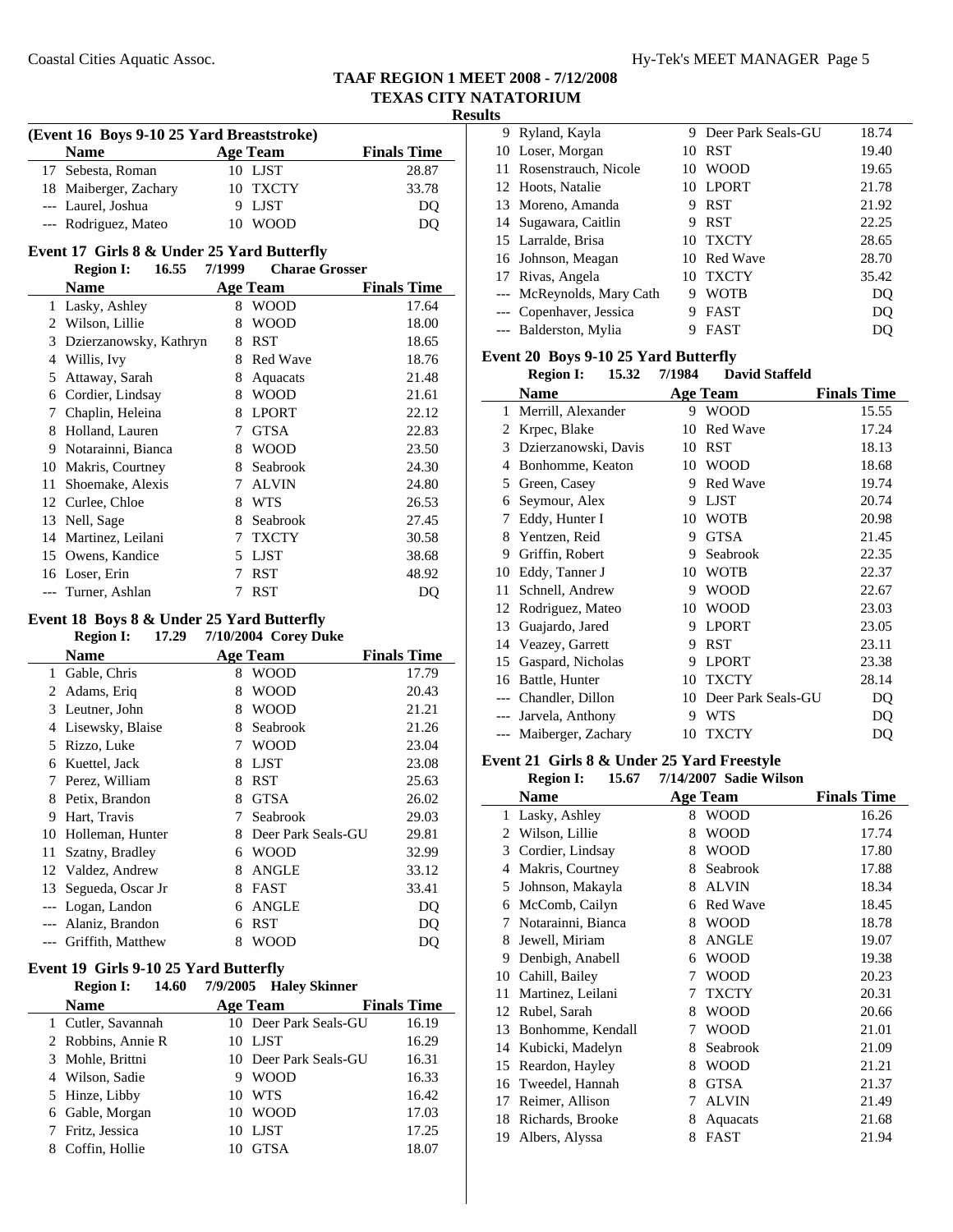| (Event 21 Girls 8 & Under 25 Yard Freestyle) |                      |   |                 |                    |
|----------------------------------------------|----------------------|---|-----------------|--------------------|
|                                              | <b>Name</b>          |   | <b>Age Team</b> | <b>Finals Time</b> |
| 20                                           | Nell, Sage           | 8 | Seabrook        | 21.95              |
| 21                                           | Rumsey, Kimberlyn    | 8 | <b>LJST</b>     | 22.03              |
| 22                                           | Reardon, Greta       | 6 | <b>WOOD</b>     | 22.46              |
| 23                                           | Knapp, Elizabeth     | 6 | <b>WOOD</b>     | 22.50              |
| 24                                           | Kloeber, Hannah      | 8 | <b>RST</b>      | 22.73              |
| 25                                           | Michalik, Reilly     | 6 | <b>LPORT</b>    | 22.90              |
| 26                                           | Sliva, Hannah        | 7 | Aquacats        | 23.02              |
| 27                                           | Ellis, Amanda        | 6 | <b>LJST</b>     | 23.35              |
| 28                                           | Gray, Emma           | 7 | <b>FAST</b>     | 23.71              |
| 29                                           | Duance, Chloe        | 8 | <b>WOOD</b>     | 23.95              |
| 30                                           | Morales, Mallory     | 7 | Aquacats        | 24.16              |
| 31                                           | Donaho, Nicole       | 8 | <b>ALVIN</b>    | 24.21              |
| 32                                           | Thomet, AnneMarie    | 4 | Seabrook        | 25.50              |
| 33                                           | Merrill, Peyton      | 6 | <b>WOOD</b>     | 25.63              |
| 34                                           | Caponigro, Katie     | 6 | <b>WOOD</b>     | 26.13              |
| 35                                           | Herdejurgen, Rose    | 7 | <b>WOOD</b>     | 28.04              |
| 36                                           | Richards, Meredith   | 7 | <b>RST</b>      | 28.20              |
| 37                                           | Turner, Ashlan       | 7 | <b>RST</b>      | 30.65              |
| 38                                           | Owens, Kandice       | 5 | <b>LJST</b>     | 31.21              |
| 39                                           | Buentello, Alyssa    | 7 | <b>ANGLE</b>    | 34.36              |
| 40                                           | Loser, Erin          | 7 | <b>RST</b>      | 35.30              |
| 41                                           | Cordier, Kaleigh     | 6 | <b>WOOD</b>     | 37.36              |
| $---$                                        | Curlee, Chloe        | 8 | <b>WTS</b>      | DO                 |
| $---$                                        | Griffith, Alexandria | 5 | <b>WOOD</b>     | DQ                 |
| $---$                                        | Kubicki, Chloe       | 6 | Seabrook        | DO                 |
| $---$                                        | Chandler, Kaylee     | 6 | <b>SBAS</b>     | DQ                 |
|                                              |                      |   |                 |                    |

#### **Event 22 Boys 8 & Under 25 Yard Freestyle Region I:** 15.12 7/1984 Marshal Fleniken

 $\overline{\phantom{0}}$ 

|    | <b>Name</b>         |   | <b>Age Team</b>    | <b>Finals Time</b> |
|----|---------------------|---|--------------------|--------------------|
| 1  | Nixon, Vaughn       | 8 | <b>ALVIN</b>       | 16.76              |
| 2  | Petix, Brandon      | 8 | <b>GTSA</b>        | 17.37              |
| 3  | Hight, Bradley      | 8 | <b>LJST</b>        | 17.48              |
| 4  | Adams, Eriq         | 8 | <b>WOOD</b>        | 17.83              |
| 5  | Trigo, Tristan      | 8 | <b>ALVIN</b>       | 17.94              |
| 6  | Hart, Marshall      | 8 | Seabrook           | 18.77              |
| 7  | Rizzo, Luke         | 7 | <b>WOOD</b>        | 18.95              |
| 8  | Friedrichs, Zacary  | 8 | <b>LJST</b>        | 19.31              |
| 9  | Niles, Matthew      | 8 | Aquacats           | 19.60              |
| 10 | Brown, Kyle         | 8 | <b>FAST</b>        | 19.81              |
| 11 | McGrath, Connor     | 6 | <b>RST</b>         | 20.56              |
| 12 | Laurel, Benjamin    | 7 | <b>LJST</b>        | 20.94              |
| 13 | Putch, Grant        | 8 | <b>ALVIN</b>       | 21.04              |
| 14 | Lewis, Jared        | 8 | Deer Park Seals-GU | 21.19              |
| 15 | Perez, William      | 8 | <b>RST</b>         | 21.24              |
| 16 | Cook, Trent         | 7 | <b>RST</b>         | 21.39              |
| 17 | McCoy, Jason        | 8 | <b>ALVIN</b>       | 21.73              |
| 18 | Baca, Brady         | 8 | <b>WOOD</b>        | 22.44              |
| 19 | Nottarainni, Thomas | 6 | <b>WOOD</b>        | 22.47              |
| 20 | Merritt, Zachary    | 8 | <b>FAST</b>        | 22.88              |
| 21 | Valdez, Andrew      | 8 | <b>ANGLE</b>       | 24.03              |
| 22 | Baca, Patrick       | 6 | <b>WOOD</b>        | 25.95              |
| 23 | Logan, Landon       | 6 | <b>ANGLE</b>       | 26.50              |
| 24 | Sholmire, Alexander | 8 | <b>TXCTY</b>       | 26.53              |
| 25 | Curlee, Cole        | 6 | <b>WTS</b>         | 27.11              |
|    | 26 McBroom, Jacob   | 6 | <b>TXCTY</b>       | 28.39              |

| 27 Szatny, Bradley    |                      |   | 6 WOOD      | 28.76 |
|-----------------------|----------------------|---|-------------|-------|
| 28 Rice, Judah        |                      |   | <b>GTSA</b> | 29.12 |
|                       | 29 Notarainni, Marco |   | 5 WOOD      | 29.62 |
| 30 Alaniz, Brandon    |                      |   | 6 RST       | 30.46 |
| 31 Nell, Grayson      |                      |   | 6 Seabrook  | 30.52 |
| 32 Segueda, Oscar Jr  |                      |   | 8 FAST      | 32.02 |
| 33 McCoy, Dylan       |                      |   | 6 ALVIN     | 34.15 |
| 34 Tweedel, Joshua    |                      | 8 | <b>GTSA</b> | 37.04 |
| 35 Richards, Cullen   |                      |   | 5 RST       | 43.37 |
| --- Griffith, Matthew |                      |   | WOOD        | DO    |

#### **Event 23 Girls 9-10 25 Yard Freestyle**

|              | <b>Region I:</b>       | 13.46 | 7/1999 | <b>Lisa Paul</b>      |                    |
|--------------|------------------------|-------|--------|-----------------------|--------------------|
|              | <b>Name</b>            |       |        | <b>Age Team</b>       | <b>Finals Time</b> |
| $\mathbf{1}$ | Adair, Mackenzie       |       |        | 10 WOOD               | 14.50              |
|              | 2 Montanari, Maret     |       | 10     | <b>GTSA</b>           | 15.00              |
| 3            | Mohle, Brittni         |       |        | 10 Deer Park Seals-GU | 15.17              |
|              | 4 Mangel, Shelbi       |       |        | 10 RST                | 15.57              |
|              | 5 O'Donel, Lauren      |       | 10     | Seabrook              | 15.73              |
|              | 6 Moore, Katherine     |       | 9      | <b>ALVIN</b>          | 15.93              |
|              | 7 Vavra, Cassidy       |       |        | 10 LJST               | 16.17              |
| 8            | Terry, Amber           |       |        | 10 WOOD               | 16.22              |
|              | 9 Reardon, Hannah      |       |        | 10 WOOD               | 16.55              |
|              | 10 Condry, Brittany    |       |        | 10 Aquacats           | 16.57              |
|              | 11 Sanchez, Alexandra  |       |        | 10 RST                | 16.69              |
|              | 12 Bahnsen, Pryce      |       |        | 9 WTS                 | 17.38              |
|              | 13 House, Courtney     |       |        | 10 Deer Park Seals-GU | 17.63              |
|              | 14 O'Sullivan, Tara    |       |        | 10 LPORT              | 17.81              |
|              | 15 Moreno, Amanda      |       |        | 9 RST                 | 18.28              |
|              | 16 Tweedel, Katie      |       | 10     | <b>GTSA</b>           | 18.55              |
|              | 17 Reimer, Ashley      |       | 10     | <b>ALVIN</b>          | 18.59              |
|              | 18 Hernandez, Nia      |       |        | 10 WTS                | 18.65              |
|              | 19 Reis, Jayden        |       |        | 9 LPORT               | 18.73              |
|              | 20 Coale, Cheyenne     |       | 9      | <b>ANGLE</b>          | 18.74              |
|              | 21 Krall, Delaney      |       |        | 10 GTSA               | 18.77              |
|              | 22 Martinez, Jasmin    |       |        | 9 GTSA                | 18.98              |
|              | 23 Hernandez, Jaycie   |       |        | 10 ANGLE              | 19.02              |
|              | 24 Sagner, Mandy       |       |        | 9 Deer Park Seals-GU  | 19.07              |
|              | 25 Robinson, Lauren    |       |        | 10 LPORT              | 19.08              |
|              | 26 Guentzel, Kelsey    |       |        | 9 LJST                | 19.45              |
|              | 27 Dempsey, Arialle    |       |        | 10 WOOD               | 19.47              |
|              | 28 Vincent, Kayelyn    |       | 9.     | <b>GTSA</b>           | 19.60              |
|              | 29 Higgins, Alyssa     |       |        | 9 Deer Park Seals-GU  | 19.74              |
| 30           | Johnson, Meagan        |       |        | 10 Red Wave           | 19.76              |
| 31           | Arias, Tyra            |       |        | 10 ALVIN              | 20.00              |
|              | 32 Sugawara, Caitlin   |       |        | 9 RST                 | 20.16              |
|              | 33 DeRouen, Makayla    |       |        | 9 GTSA                | 20.35              |
|              | 34 Ellis, Kayla        |       |        | 9 LJST                | 20.49              |
|              | 35 Copenhaver, Jessica |       | 9.     | FAST                  | 20.58              |
|              | 36 Patel, Maya         |       | 9      | <b>WOOD</b>           | 20.87              |
| 37           | Moore, Sarah           |       | 9      | <b>GTSA</b>           | 20.97              |
| 38           | Turner, Carlynne       |       | 9      | <b>RST</b>            | 21.06              |
| 39           | Irvin, Alyssa M        |       | 10     | <b>WOTB</b>           | 22.03              |
| 40           | Crump, Jade            |       | 10     | <b>TXCTY</b>          | 22.67              |
| 41           | Petty, Morgan          |       | 9      | Deer Park Seals-GU    | 23.18              |
| 42           | Larralde, Brisa        |       | 10     | <b>TXCTY</b>          | 23.57              |
| 43           | Rivas, Angela          |       | 10     | <b>TXCTY</b>          | 25.54              |
| 44           | Stone, Lauren          |       | 9      | Aquacats              | 32.30              |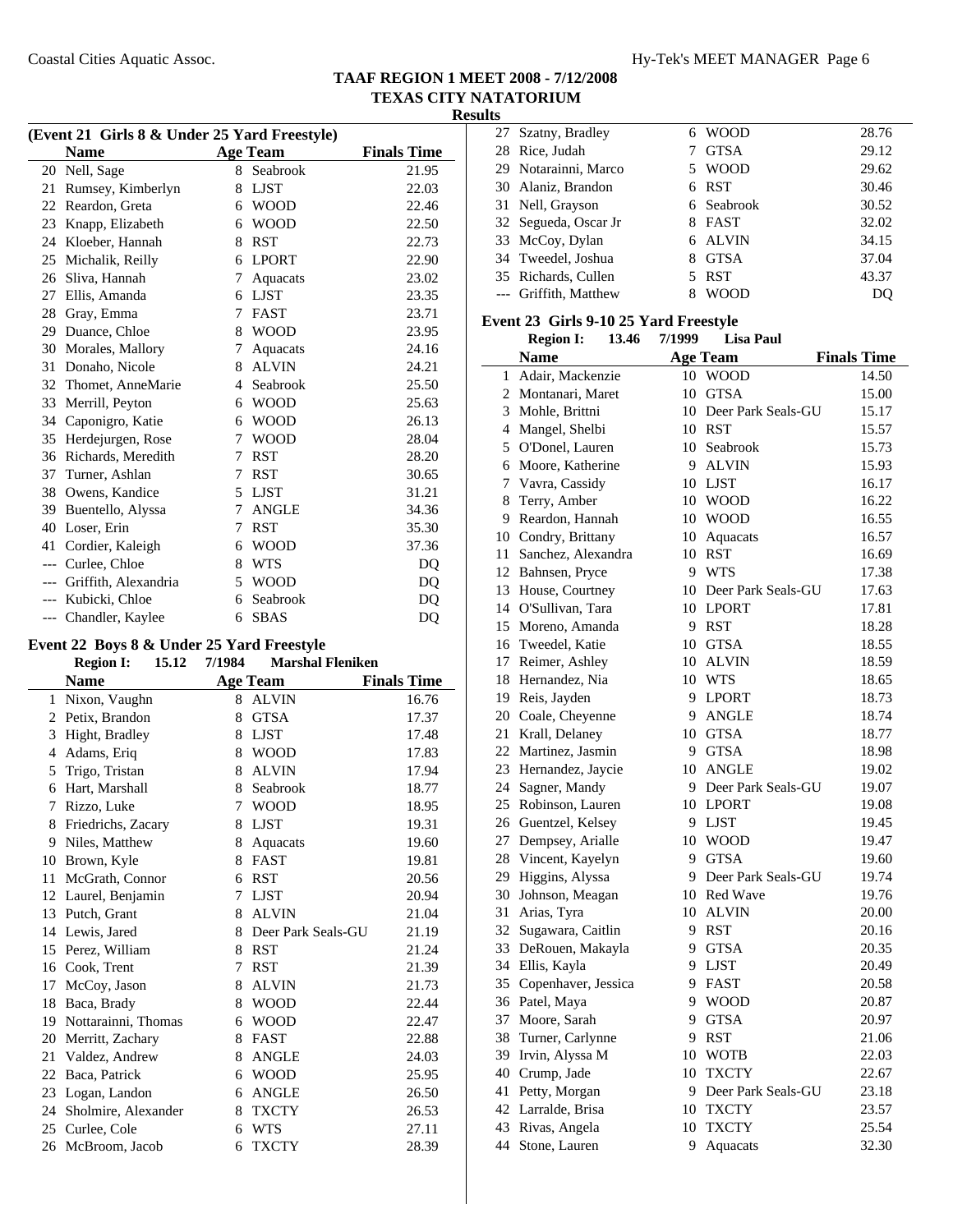#### **Results**

| (Event 23 Girls 9-10 25 Yard Freestyle) |                                      |        |                         |                    |
|-----------------------------------------|--------------------------------------|--------|-------------------------|--------------------|
|                                         | <b>Name</b>                          |        | <b>Age Team</b>         | <b>Finals Time</b> |
|                                         | Tijerina, Melanie                    |        | 10 RST                  | DQ                 |
|                                         | Event 24 Boys 9-10 25 Yard Freestyle |        |                         |                    |
|                                         | <b>Region I:</b><br>13.90            | 7/1986 | <b>Marshal Fleniken</b> |                    |
|                                         | <b>Name</b>                          |        | <b>Age Team</b>         | <b>Finals Time</b> |
|                                         | 1 Merrill, Alexander                 |        | 9 WOOD                  | 14.73              |
|                                         | 2 McComb, Micah                      | 9      | Red Wave                | 14.91              |
|                                         | 3 Kacko, Jordan                      |        | 10 Aquacats             | 15.07              |
|                                         | 4 Dzierzanowski, Davis               |        | 10 RST                  | 15.36              |
|                                         | 5 Rubel, Jacob                       |        | 10 WOOD                 | 15.93              |
|                                         | 6 Herdejurgen, Jack                  |        | 9 WOOD                  | 15.96              |
| 7                                       | Nelson, John                         | 10     | <b>ALVIN</b>            | 16.33              |
|                                         | 8 Thomas, Bryce                      |        | 9 Deer Park Seals-GU    | 16.50              |
|                                         | 9 Canizales, Gaby                    |        | 10 LPORT                | 16.57              |
|                                         | 10 Sheppard, Alex                    |        | 10 Seabrook             | 16.80              |
|                                         | 11 Stewart, Conner                   |        | 10 LJST                 | 17.30              |
|                                         | 12 Eddy, Hunter I                    |        | 10 WOTB                 | 17.75              |
|                                         | 13 Chandler, Dillon                  |        | 10 Deer Park Seals-GU   | 17.85              |
|                                         | 14 Nischan, Fabian                   |        | 10 FAST                 | 18.01              |
|                                         | 15 Carbajal, Gabriel                 |        | 9 WOOD                  | 18.41              |
|                                         | 16 Gaspard, Nicholas                 |        | 9 LPORT                 | 18.49              |
|                                         | 17 Eddy, Tanner J                    |        | 10 WOTB                 | 18.55              |
|                                         | 18 Schnell, Andrew                   |        | 9 WOOD                  | 18.68              |
|                                         | 19 Albers, Jacob                     |        | 10 FAST                 | 18.92              |
|                                         | 20 Guajardo, Jared                   |        | 9 LPORT                 | 18.99              |
|                                         | 21 Griffin, Robert                   |        | 9 Seabrook              | 19.73              |
|                                         | 22 Patterson, Ralley                 |        | 10 ALVIN                | 20.25              |
|                                         | 23 Veazey, Garrett                   |        | 9 RST                   | 20.35              |
|                                         | 24 Rounsavall, Clay                  |        | 9 WOOD                  | 20.82              |
|                                         | 25 Maher, Ben                        | 9      | <b>RST</b>              | 21.71              |
|                                         | 26 Richards, Evan                    | 9      | <b>RST</b>              | 22.82              |
|                                         | 27 Smith, Nathan                     | 10     | <b>GTSA</b>             | 23.39              |
|                                         | 28 Scott, Steven                     |        | 10 GTSA                 | 23.85              |
|                                         | 29 Coale, Wyatt                      |        | 9 ANGLE                 | 23.86              |
|                                         | 30 Putch, Benjamin                   |        | 10 ALVIN                | 24.51              |
|                                         | 31 Maiberger, Zachary                |        | 10 TXCTY                | 24.97              |
|                                         | 32 Ross, Alex                        | 10     | ANGLE                   | 28.41              |
| $---$                                   | Jarvela, Anthony                     | 9      | <b>WTS</b>              | DQ                 |

#### **Event 25 Girls 8 & Under 100 Yard IM Region I: 1:31.54 7/1986 B. Haschke**

| <b>Name</b>              | <b>Age Team</b>      | <b>Finals Time</b> |
|--------------------------|----------------------|--------------------|
| 1 Williams, Hope         | 8 Red Wave           | 1:33.16            |
| 40.87<br>52.29           |                      |                    |
| 2 Dzierzanowsky, Kathryn | <b>RST</b><br>8      | 1:40.30            |
| 55.99<br>44.31           |                      |                    |
| 3 Bouthillette, Kaitelyn | <b>WOOD</b><br>8     | 1:40.53            |
| 4 Krpec, Brooke          | <b>Red Wave</b><br>8 | 1:44.05            |
| 47.36<br>56.69           |                      |                    |
| 5 Attaway, Sarah         | 8<br>Aquacats        | 1:51.61            |
| 55.72<br>55.89           |                      |                    |
| 6 Shoemake, Alexis       | 7 ALVIN              | 1:57.31            |
| 59.84<br>57.47           |                      |                    |
| 7 Priesmeyer, Kinsey     | <b>Red Wave</b><br>8 | 2:06.67            |
| Gray, Emma<br>8          | FAST                 | 2:24.48            |

|    | --- Jewell, Miriam                     |         | 8 ANGLE               | DQ                 |
|----|----------------------------------------|---------|-----------------------|--------------------|
|    | 54.95                                  | 1:02.18 |                       |                    |
|    |                                        |         |                       |                    |
|    | Event 26 Boys 8 & Under 100 Yard IM    |         |                       |                    |
|    | Region I: 1:28.75 7/10/2004 Corey Duke |         |                       |                    |
|    | <b>Name</b>                            |         | <b>Age Team</b>       | <b>Finals Time</b> |
|    | 1 Gable, Chris                         |         | 8 WOOD                | 1:32.23            |
|    | 40.97                                  | 51.26   |                       |                    |
|    | 2 Stockton, Davis                      | 8       | Red Wave              | 1:39.74            |
|    | 1:39.91                                |         |                       |                    |
|    | 3 Lisewsky, Blaise                     | 8       | Seabrook              | 1:43.45            |
|    | 45.62                                  | 57.83   |                       |                    |
|    | 4 Hart, Marshall                       | 8       | Seabrook              | 1:49.13            |
|    | 53.80                                  | 55.33   |                       |                    |
|    |                                        |         | 8 Deer Park Seals-GU  |                    |
|    | 5 Lyons, Drew                          |         |                       | 1:56.86            |
|    | 54.23                                  | 1:02.63 |                       |                    |
|    | 6 Miller, Brayden                      |         | 8 RST                 | 1:59.32            |
|    | 1:59.45                                |         |                       |                    |
|    | 7 Brown, Kyle                          | 8       | FAST                  | 2:11.15            |
|    | 1:02.06                                | 1:09.09 |                       |                    |
|    | 8 Ricklefsen, Jason                    | 8       | <b>RST</b>            | 2:22.89            |
|    | 1:03.84                                | 1:19.05 |                       |                    |
|    | --- Przybilla, Joey                    | 8       | RST                   | DQ                 |
|    |                                        |         |                       |                    |
|    | Event 27 Girls 9-10 100 Yard IM        |         |                       |                    |
|    | Region I: 1:19.73 7/1998               |         | <b>Betsy Outlaw</b>   |                    |
|    | <b>Name</b>                            |         | <b>Age Team</b>       | <b>Finals Time</b> |
|    | 1 Dixon, Rachel                        |         | 10 RST                | 1:21.93            |
|    | 36.90                                  | 45.03   |                       |                    |
|    | 2 Montanari, Maret                     |         | 10 GTSA               | 1:23.70            |
|    | 37.47                                  | 46.23   |                       |                    |
|    | 3 Cutler, Savannah                     |         | 10 Deer Park Seals-GU | 1:24.04            |
|    | 37.60                                  | 46.44   |                       |                    |
|    | 4 Gable, Morgan                        |         | 10 WOOD               | 1:25.99            |
|    | 5 Kuettel, Molly                       |         | 10 LJST               | 1:26.72            |
|    | 38.89                                  | 47.83   |                       |                    |
|    | 6 Bouthillette, Alexandra              |         | 10 WOOD               | 1:32.02            |
|    | 44.80                                  | 47.22   |                       |                    |
|    | 7 O'Donel, Lauren                      |         | 10 Seabrook           | 1:33.38            |
|    | 46.18                                  | 47.20   |                       |                    |
|    |                                        |         | 10 LJST               |                    |
|    | 8 Owens, Kendall                       |         |                       | 1:33.39            |
|    | 42.08                                  | 51.31   |                       |                    |
| 9  | Reardon, Hannah                        |         | 10 WOOD               | 1:35.67            |
|    | 45.63                                  | 50.04   |                       |                    |
| 10 | Nava, Jill                             | 9       | Red Wave              | 1:36.67            |
|    | 47.74                                  | 48.93   |                       |                    |
| 11 | Coffin, Hollie                         | 10      | GTSA                  | 1:37.19            |
|    | 45.11                                  | 52.08   |                       |                    |
|    | 12 Makris, Cassidy                     | 10      | Seabrook              | 1:38.73            |
|    | 44.70                                  | 54.03   |                       |                    |
|    | 13 Holland, Katie                      | 9       | <b>GTSA</b>           | 1:41.73            |
|    | 45.48                                  | 56.25   |                       |                    |
|    | McReynolds, Mary Cath                  |         | 9 WOTB                | DQ                 |
|    | --- Valdez, Sara                       |         | 10 ANGLE              | DQ                 |
|    | 1:04.21                                | 59.98   |                       |                    |
|    | --- Hoots, Natalie                     |         | 10 LPORT              | DQ                 |
|    |                                        |         |                       |                    |
|    | 48.12                                  | 56.36   |                       |                    |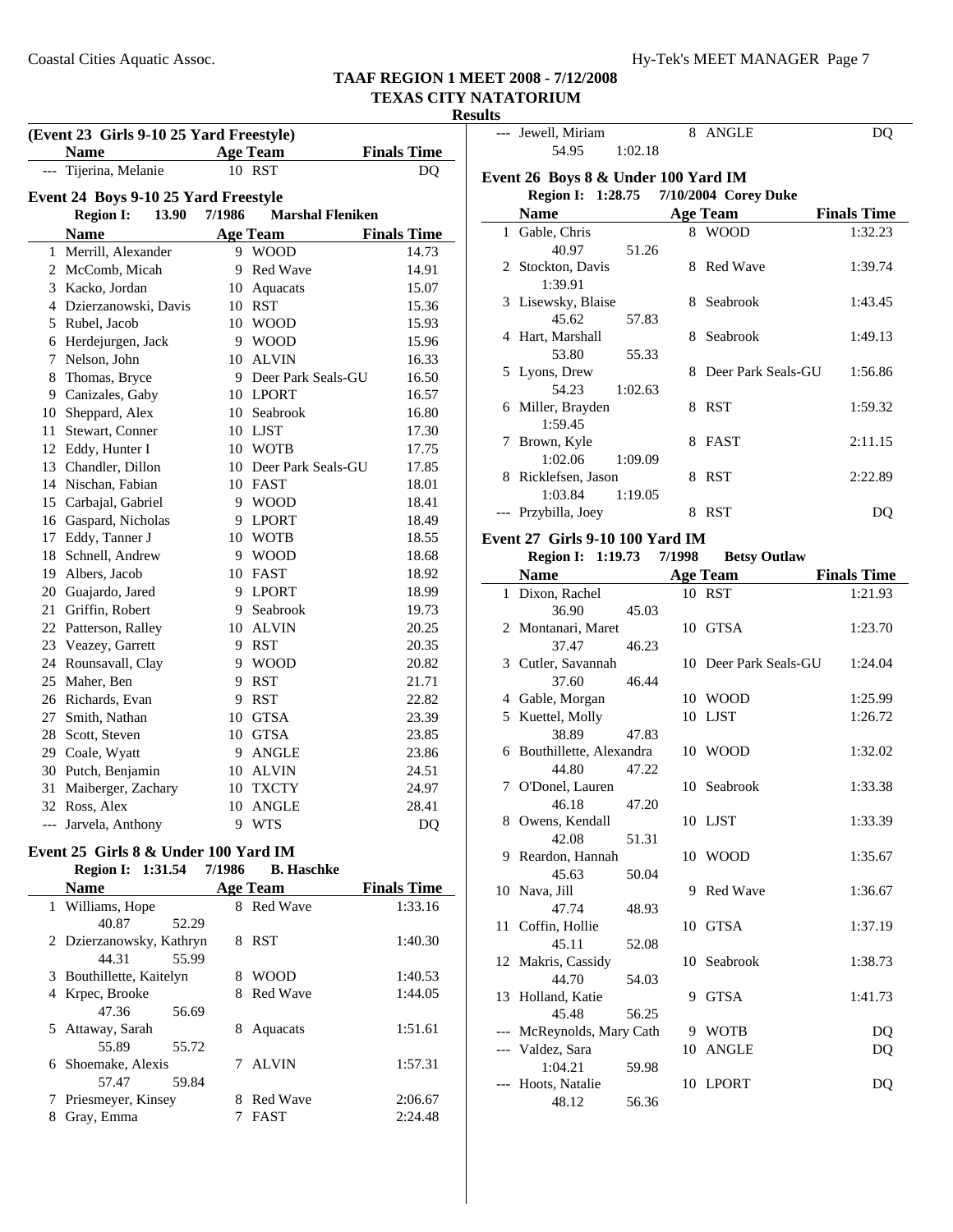## **Results**

| (Event 27 Girls 9-10 100 Yard IM) |                    |  |  |  |
|-----------------------------------|--------------------|--|--|--|
| <b>Age Team</b>                   | <b>Finals Time</b> |  |  |  |
| 9 Deer Park Seals-GU              | DO                 |  |  |  |
|                                   |                    |  |  |  |
| 10 GTSA                           | DO                 |  |  |  |
|                                   |                    |  |  |  |
|                                   | 1:01.57<br>51.92   |  |  |  |

## **Event 28 Boys 9-10 100 Yard IM**

**Region I: 1:18.53 7/1983 B. Luedke** 

| <b>Name</b>           | <b>Age Team</b>  | <b>Finals Time</b> |
|-----------------------|------------------|--------------------|
| 1 Wilkins, Matthew    | 10 Red Wave      | 1:23.40            |
| 38.81                 | 44.59            |                    |
| 2 Kacko, Jordan       | Aquacats<br>10-  | 1:27.05            |
| 39.73                 | 47.32            |                    |
| 3 Priesmeyer, Tayton  | 10 Red Wave      | 1:27.60            |
| 39.55                 | 48.05            |                    |
| 4 Yentzen, Reid       | <b>GTSA</b><br>9 | 1:51.37            |
| 1:02.94<br>48.43      |                  |                    |
| 5 Griffin, Robert     | Seabrook         | 1:54.14            |
| 54.37                 | 59.77            |                    |
| Rounsavall, Clay<br>6 | WOOD<br>9        | 2:06.54            |
| 1:05.28<br>1:01.26    |                  |                    |

#### **Event 29 Girls 8 & Under 100 Yard Freestyle Relay Region I: 1:08.09 Clute 7/1997**

|                | ingion 1.<br>$\frac{1}{2}$ . | ,,,,,,<br>UNR                |                    |
|----------------|------------------------------|------------------------------|--------------------|
|                | Team                         | <b>Relay</b>                 | <b>Finals Time</b> |
|                | 1 Red Wave                   | A                            | 1:14.65            |
|                | 1) McComb, Cailyn 6          | 2) Priesmeyer, Kinsey 8      |                    |
|                | 3) Espinosa, Krystan 8       | 4) Krpec, Brooke 8           |                    |
|                | 41.16<br>33.49               |                              |                    |
| $\mathfrak{D}$ | LJST                         | A                            | 1:18.11            |
|                | 1) Tran, Vivie 7             | 2) Rumsey, Kimberlyn 8       |                    |
|                | 3) Jimenez, Allison 8        | 4) Housenga, Melanie 8       |                    |
|                | 38.42<br>39.69               |                              |                    |
| 3              | <b>WOOD</b>                  | A                            | 1:19.76            |
|                | 1) Cahill, Bailey 7          | 2) Rubel, Sarah 8            |                    |
|                | 3) Bonhomme, Kendall 7       | 4) Wilson, Lillie 8          |                    |
|                | 42.39<br>37.37               |                              |                    |
|                | 4 ALVIN                      | A                            | 1:22.77            |
|                | 1) Rogan, Lindsay 8          | 2) Reimer, Allison 7         |                    |
|                | 3) Donaho, Nicole 8          | 4) Johnson, Makayla 8        |                    |
|                | 44.09<br>38.68               |                              |                    |
| 5              | Aquacats                     | A                            | 1:28.05            |
|                | 1) Richards, Brooke 8        | 2) Sliva, Hannah 7           |                    |
|                | 3) Morales, Mallory 7        | 4) Attaway, Sarah 8          |                    |
|                | 49.62<br>38.43               |                              |                    |
| 6              | <b>WOOD</b>                  | B                            | 1:37.74            |
|                | 1) Herdejurgen, Rose 7       | 2) Knapp, Elizabeth 6        |                    |
|                | 3) Caponigro, Katie 6        | 4) Duance, Chloe 8           |                    |
|                | 50.82<br>46.92               |                              |                    |
|                | <b>RST</b>                   | A                            | DQ                 |
|                | 1) Sugawara, Alissa 7        | 2) Gaas, Carmen 6            |                    |
|                | 3) Kloeber, Hannah 8         | 4) Davenport-Johnson, Hana 8 |                    |
|                | 43.32<br>41.38               |                              |                    |

|   | <b>Region I:</b> 1:09.54      | Wharton<br>7/1995    |                    |
|---|-------------------------------|----------------------|--------------------|
|   | Team                          | <b>Relay</b>         | <b>Finals Time</b> |
| 1 | <b>WOOD</b>                   | A                    | 1:09.04            |
|   | 1) Gable, Chris 8             | 2) Adams, Eriq 8     |                    |
|   | 3) Leutner, John 8            | 4) Rizzo, Luke 7     |                    |
|   | 32.88<br>36.16                |                      |                    |
|   | 2 RST                         | A                    | 1:15.41            |
|   | 1) Zamora, Zach 8             | 2) Jacks, Joshua 7   |                    |
|   | 3) Cook, Trent 7              | 4) Miller, Brayden 8 |                    |
|   | 37.82<br>37.59                |                      |                    |
|   | 3 LIST                        | A                    | 1:15.72            |
|   | 1) Miller, Dalton 8           | 2) Kuettel, Jack 8   |                    |
|   | 3) Friedrichs, Zacary 8       | 4) Hight, Bradley 8  |                    |
|   | 37.08<br>38.64                |                      |                    |
|   | 4 ALVIN                       | A                    | 1:16.47            |
|   | 1) Trigo, Tristan 8           | 2) Putch, Grant 8    |                    |
|   | 3) McCoy, Jason 8             | 4) Nixon, Vaughn 8   |                    |
|   | 39.31<br>37.16                |                      |                    |
|   | 5 RST                         | B                    | 1:46.31            |
|   | 1) McGrath, Connor 6          | 2) Alaniz, Brandon 6 |                    |
|   | 3) Dzierzanowski, Christopher | 4) Miller, Andrew 6  |                    |
|   | 51.08<br>55.23                |                      |                    |

### **Event 31 Girls 9-10 100 Yard Freestyle Relay**

|   | <b>Region I:</b>                           | 58.94 | 7/1999 | <b>Lake Jackson</b>                        |                    |
|---|--------------------------------------------|-------|--------|--------------------------------------------|--------------------|
|   | <b>Team</b>                                |       |        | <b>Relay</b>                               | <b>Finals Time</b> |
| 1 | <b>WOOD</b>                                |       |        | A                                          | 1:01.09            |
|   | 1) Wilson, Sadie 9                         |       |        | 2) Gable, Morgan 10                        |                    |
|   | 3) Terry, Amber 10                         |       |        | 4) Adair, Mackenzie 10                     |                    |
|   | 30.60                                      | 30.49 |        |                                            |                    |
|   | 2 LJST                                     |       |        | A                                          | 1:01.42            |
|   | 1) Robbins, Annie R 10                     |       |        | 2) Vavra, Cassidy 10                       |                    |
|   | 3) Neely, Taylor 10                        |       |        | 4) Kuettel, Molly 10                       |                    |
|   | 32.55                                      | 28.87 |        |                                            |                    |
| 3 | <b>RST</b>                                 |       |        | A                                          | 1:02.53            |
|   | 1) Mangel, Shelbi 10                       |       |        | 2) Sanchez, Alexandra 10                   |                    |
|   | 3) Loser, Morgan 10                        |       |        | 4) Dixon, Rachel 10                        |                    |
|   | 35.33                                      | 27.20 |        |                                            |                    |
|   | 4 LJST                                     |       |        | B                                          | 1:05.42            |
|   | 1) Nguyen, Nicole 9                        |       |        | 2) Housenga, Kaitlyn 9                     |                    |
|   | 3) Owens, Kendall 10                       |       |        | 4) Fritz, Jessica 10                       |                    |
|   | 5 RST                                      |       |        | B                                          | 1:08.16            |
|   | 1) Schaatt, Jenna 10                       |       |        | 2) Burditt, Brittney 10                    |                    |
|   | 3) Garcia, Arlene 10                       |       |        | 4) Langdon, Shelby 10                      |                    |
|   | 35.92                                      | 32.24 |        | A                                          |                    |
|   | 6 Aquacats                                 |       |        |                                            | 1:09.97            |
|   | 1) Orsak, Mehgan 9                         |       |        | 2) Condry, Brittany 10                     |                    |
|   | 3) Muskiet, Whitney 9<br>34.67             | 35.30 |        | 4) Jex, Maddie 9                           |                    |
| 7 | <b>Red Wave</b>                            |       |        | A                                          | 1:11.50            |
|   |                                            |       |        |                                            |                    |
|   | 1) Nava, Jill 9<br>3) Huddleston, Ashlyn 9 |       |        | 2) West, Tiffany 10<br>4) Willis, Malia 10 |                    |
|   | 36.00                                      | 35.50 |        |                                            |                    |
|   |                                            |       |        |                                            |                    |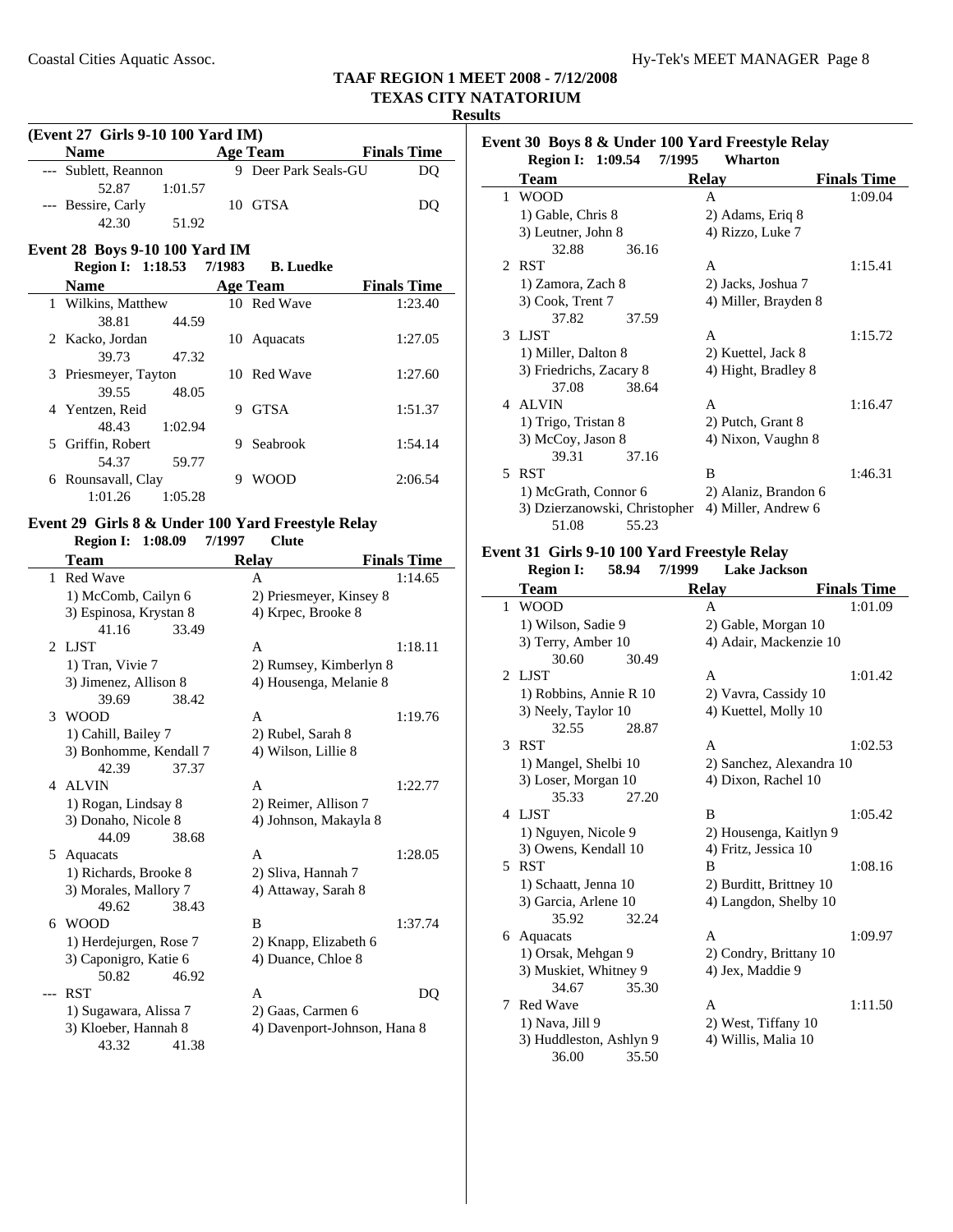#### **(Event 31 Girls 9-10 100 Yard Freestyle Relay)**

|   | <b>Team</b>             | <b>Relay</b>           | <b>Finals Time</b> |
|---|-------------------------|------------------------|--------------------|
| 8 | <b>WTS</b>              | A                      | 1:13.05            |
|   | 1) Billings, Rachel 10  | 2) Hernandez, Nia 10   |                    |
|   | 3) Rodriguez, Valeria 9 | 4) Bahnsen, Pryce 9    |                    |
|   | 34.74<br>38.31          |                        |                    |
| 9 | <b>LPORT</b>            | A                      | 1:15.49            |
|   | 1) Ballard, Shelby 9    | 2) Reis, Jacie 10      |                    |
|   | 3) Reis, Jayden 9       | 4) Robinson, Lauren 10 |                    |
|   | 41.56<br>33.93          |                        |                    |
|   | 10 LJST                 | $\mathsf{C}$           | 1:16.74            |
|   | 1) Friedrichs, Taylor 9 | 2) Miller, Ragan 10    |                    |
|   | 3) Turk, Katie 9        | 4) Ellis, Kayla 9      |                    |
|   | 37.51<br>39.23          |                        |                    |
|   | 11 Deer Park Seals-GU   | A                      | 1:26.46            |
|   | 1) Fussell, Samantha 9  | 2) Petty, Morgan 9     |                    |
|   | 3) Sagner, Mandy 9      | 4) Higgins, Alyssa 9   |                    |
|   | 57.08<br>29.38          |                        |                    |

### **Event 32 Boys 9-10 100 Yard Freestyle Relay**

**Region I: 58.17 Wharton 7/1997**

|                             | Team                     |       | <b>Relay</b>               | <b>Finals Time</b> |
|-----------------------------|--------------------------|-------|----------------------------|--------------------|
| 1                           | <b>Red Wave</b>          |       | A                          | 1:01.85            |
|                             | 1) McComb, Micah 9       |       | 2) Green, Casey 9          |                    |
|                             | 3) Priesmeyer, Tayton 10 |       | 4) Krpec, Blake 10         |                    |
|                             | 31.66                    | 30.19 |                            |                    |
| $\mathcal{D}_{\mathcal{L}}$ | <b>RST</b>               |       | A                          | 1:07.45            |
|                             | 1) Cook, Travis 10       |       | 2) Gaas, Mathew 9          |                    |
|                             | 3) Gaas, Samuel 9        |       | 4) Dzierzanowski, Davis 10 |                    |
|                             | 34.35                    | 33.10 |                            |                    |
| 3                           | <b>WOOD</b>              |       | A                          | 1:07.67            |
|                             | 1) Herdejurgen, Jack 9   |       | 2) Carbajal, Gabriel 9     |                    |
|                             | 3) Bonhomme, Keaton 10   |       | 4) Rubel, Jacob 10         |                    |
|                             | 33.97                    | 33.70 |                            |                    |
| 4                           | <b>LIST</b>              |       | A                          | 1:12.98            |
|                             | 1) French, David 10      |       | 2) Seymour, Alex 9         |                    |
|                             | 3) Bradshaw, Brandon 9   |       | 4) Bailey, Mitchell 10     |                    |
|                             | 37.09                    | 35.89 |                            |                    |
| 5.                          | <b>ALVIN</b>             |       | A                          | 1:17.47            |
|                             | 1) Garcia, Vincent 10    |       | 2) Brown, Colton 10        |                    |
|                             | 3) Patterson, Ralley 10  |       | 4) Smith, Britton 10       |                    |
|                             | 38.39                    | 39.08 |                            |                    |

### **Event 33 Girls 11-12 200 Yard Medley Relay**

**Region I: 2:12.18 7/2000 Lake Jackson** 

# **K Yoder, S Wharmby, S Chamberlain, L Paul**

|        | <b>Team</b>                 |       | <b>Relav</b>         |       | <b>Finals Time</b> |
|--------|-----------------------------|-------|----------------------|-------|--------------------|
| 1 LJST |                             |       | А                    |       | 2:14.09            |
|        | 1) Zhou, Nijia 12           |       | 2) Vavra, Sidney 12  |       |                    |
|        | 3) Doughty, Madeline 12     |       | 4) Bai, Carrie 11    |       |                    |
|        | 35.96                       | 35.06 | 37.03                | 26.04 |                    |
| 2 RST  |                             |       | А                    |       | 2:20.50            |
|        | 1) Przybilla, Hannah 12     |       | 2) Haman, Taylor 12  |       |                    |
|        | 3) Hartensteiner, Ashley 12 |       | 4) Veazey, Ashley 12 |       |                    |
|        | 34.79                       | 39.54 | 34.01                | 32.16 |                    |

| a. |                         |       |                      |                            |         |
|----|-------------------------|-------|----------------------|----------------------------|---------|
| 3  | <b>RST</b>              |       | B                    |                            | 2:33.31 |
|    | 1) McGrath, Katy 11     |       | 2) Janer, Jessica 12 |                            |         |
|    | 3) McGuane, Willow 12   |       |                      | 4) Cook, Taylor 12         |         |
|    | 41.51                   | 41.47 | 38.02                | 32.31                      |         |
| 4  | <b>LPORT</b>            |       | A                    |                            | 2:37.05 |
|    | 1) Brown, Katie 12      |       |                      | 2) McLaughlin, Victoria 12 |         |
|    | 3) Presswood, Bailey 11 |       |                      | 4) Richardson, Kailey 12   |         |
|    | 42.65                   | 39.73 | 40.54                | 34.13                      |         |
|    | 5 WTS                   |       | A                    |                            | 2:41.90 |
|    | 1) Stolle, Sydney 11    |       |                      | 2) Cheatham, Maggie 11     |         |
|    | 3) Knezek, Madison 12   |       |                      | 4) Koenig, Hailee 12       |         |
|    | 42.95                   | 44.21 | 40.82                | 33.92                      |         |
|    | <b>RST</b>              |       | C                    |                            |         |
|    | 1) Sasser, Celeste 11   |       |                      | 2) Soda, Toluse 12         |         |
|    | 3) Richards, Madison 11 |       |                      | 4) Treadwell, Jasmyn 11    |         |
|    | 42.18                   | 44.75 | 42.16                | 37.93                      |         |

# **Event 34 Boys 11-12 200 Yard Medley Relay**

|   | <b>Region I: 2:13.12</b> | 7/1999 | Wharton               |                       |                    |
|---|--------------------------|--------|-----------------------|-----------------------|--------------------|
|   | Team                     |        | <b>Relay</b>          |                       | <b>Finals Time</b> |
| 1 | <b>RST</b>               |        | A                     |                       | 1:55.02            |
|   | 1) Kempisty, Ryan 12     |        | 2) Mangel, Sean 12    |                       |                    |
|   | 3) Garza, Christopher 12 |        | 4) Burditt, Mason 12  |                       |                    |
|   | 38.73                    | 17.78  | 22.23                 | 36.28                 |                    |
|   | 2 Deer Park Seals-GU     |        | A                     |                       | 2:29.15            |
|   | 1) Fussell, Will 12      |        | 2) Garcia, Esteban 11 |                       |                    |
|   | 3) Mohle, Brandon 12     |        | 4) Jimenez, Renzo 12  |                       |                    |
|   | 1:21.83                  | 35.92  | 31.40                 |                       |                    |
|   | 3 ALVIN                  |        | A                     |                       | 2:29.72            |
|   | 1) Alderman, Grayson 12  |        | 2) Moore, Jacob 11    |                       |                    |
|   | 3) Wiley, Derek 12       |        |                       | 4) Alderman, Gavin 12 |                    |
|   | 40.11                    | 41.74  | 36.36                 | 31.51                 |                    |
|   | 4 RST                    |        | R                     |                       | 2:41.11            |
|   | 1) Miller, Gabriel 12    |        | 2) Alaniz, Arnold 11  |                       |                    |
|   | 3) Langdon, Conner 12    |        | 4) Janer, Jordan 12   |                       |                    |
|   | 38.59                    | 46.01  | 41.86                 | 34.65                 |                    |
|   | 5 FAST                   |        | A                     |                       | 2:51.93            |
|   | 1) Gonzales, John 11     |        | 2) Manley, Shane 11   |                       |                    |
|   | 3) Brown, Ryan 12        |        | 4) Gray, Ethan 11     |                       |                    |
|   | 44.81                    | 40.91  | 44.36                 | 41.85                 |                    |
|   |                          |        |                       |                       |                    |

# **Event 35 Girls 13-14 200 Yard Medley Relay**

**Region I: 2:03.60 7/2002 Alvin K Kelly, M Lostracco, L Nick, N Melenric**

| IXCHY, IN LOSTE ACCO, LETTICI, IN INCICHITIC |       |                                                                                                                                                      |       |                                                                                                                                                            |  |
|----------------------------------------------|-------|------------------------------------------------------------------------------------------------------------------------------------------------------|-------|------------------------------------------------------------------------------------------------------------------------------------------------------------|--|
| <b>Team</b>                                  |       | <b>Relav</b>                                                                                                                                         |       | <b>Finals Time</b>                                                                                                                                         |  |
| <b>WTS</b>                                   |       | A                                                                                                                                                    |       | 2:09.18                                                                                                                                                    |  |
|                                              |       |                                                                                                                                                      |       |                                                                                                                                                            |  |
|                                              |       |                                                                                                                                                      |       |                                                                                                                                                            |  |
| 33.46                                        | 40.26 | 25.43                                                                                                                                                | 30.03 |                                                                                                                                                            |  |
| 2 EGLAK                                      |       | A                                                                                                                                                    |       | 2:11.67                                                                                                                                                    |  |
|                                              |       |                                                                                                                                                      |       |                                                                                                                                                            |  |
|                                              |       |                                                                                                                                                      |       |                                                                                                                                                            |  |
| 35.72                                        | 16.42 | 17.64                                                                                                                                                |       |                                                                                                                                                            |  |
| <b>RST</b>                                   |       | A                                                                                                                                                    |       | 2:14.19                                                                                                                                                    |  |
|                                              |       |                                                                                                                                                      |       |                                                                                                                                                            |  |
|                                              |       |                                                                                                                                                      |       |                                                                                                                                                            |  |
| 34.96                                        | 36.84 | 32.94                                                                                                                                                | 29.45 |                                                                                                                                                            |  |
|                                              |       | 1) Thrash, Derian 14<br>3) Kacal, Kaleigh 14<br>1) Rodgers, Jennifer 14<br>3) Emmons, Hannah 14<br>1) Fedderke, Aubrey 14<br>3) Rodriguez, Marisa 14 |       | 2) Harper, Hannah 13<br>4) Cline, Madison 13<br>2) Ecuer, Gabriella 14<br>4) Young, Allyssa 14<br>1:01.89<br>2) O'Hearn, Becca 13<br>4) Dunstan, Brandy 14 |  |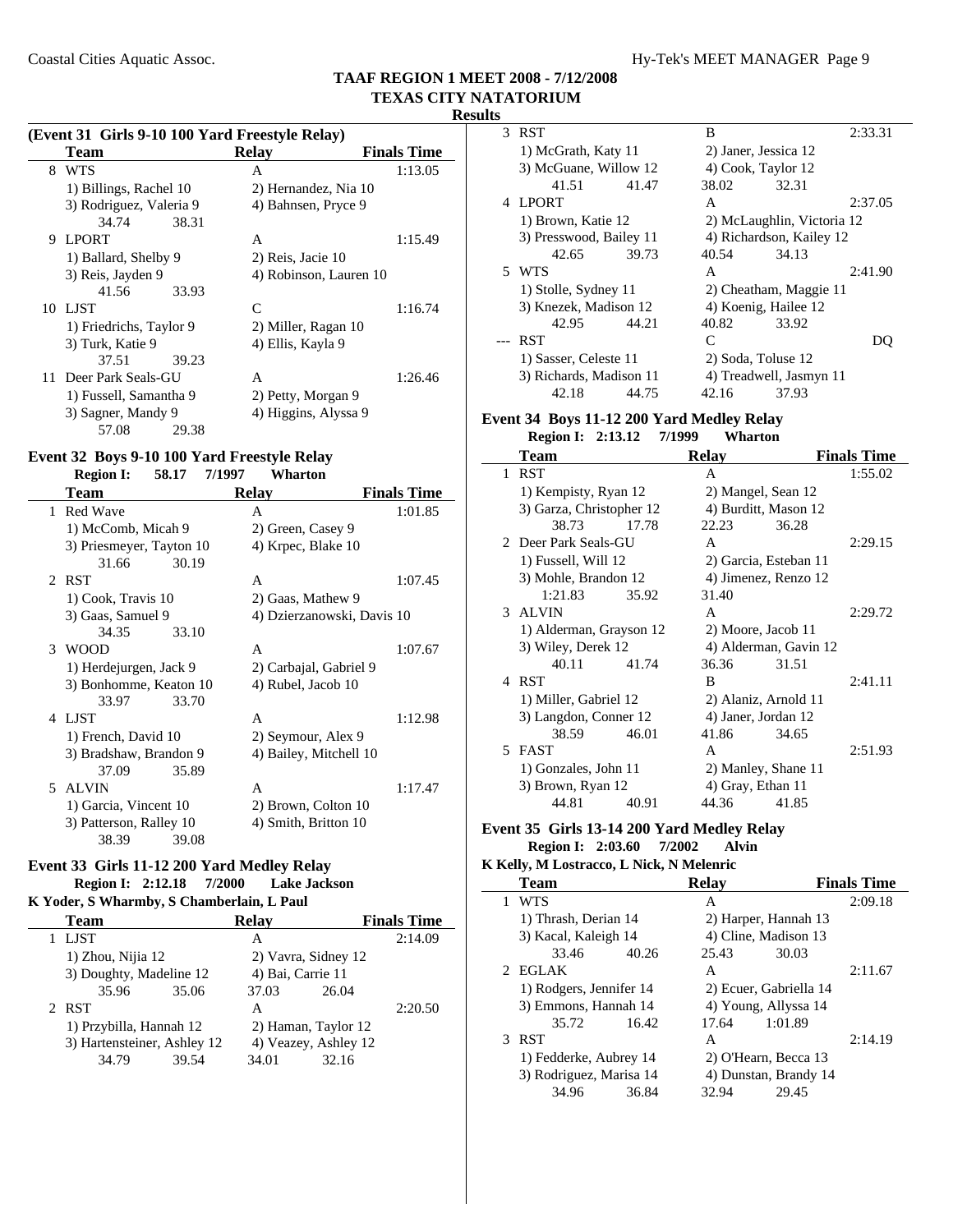$\overline{\phantom{a}}$ 

 $\overline{a}$ 

#### **Results**

#### **(Event 35 Girls 13-14 200 Yard Medley Relay)**

| Team                     | <b>Relay</b>          | <b>Finals Time</b> |
|--------------------------|-----------------------|--------------------|
| LJST<br>4                | А                     | 2:16.28            |
| 1) Leal, Brandi 14       | 2) Lester, Danyel 13  |                    |
| 3) Lander, Lauren 13     | 4) Goff, Haley 13     |                    |
| 36.12<br>36.30           | 29.73<br>34.13        |                    |
| 5 Deer Park Seals-GU     | A                     | 2:29.21            |
| 1) Crowson, Hayley 13    | 2) Bounds, MACY 13    |                    |
| 3) Saxton, Courtney 13   | 4) Garcia, Korinna 14 |                    |
| 38.29<br>44.71           | 34.06<br>32.15        |                    |
| LPORT                    | A                     |                    |
| 1) Elfstrom, Amanda 13   | 2) Garcia, Brelan 14  |                    |
| 3) Richardson, Shelby 14 | 4) Smith, Ashton 13   |                    |
| 38.04<br>36.80           | 31.39<br>31.89        |                    |

#### **Event 36 Boys 13-14 200 Yard Medley Relay**

**Region I: 1:58.27 7/14/2007** Wharton Tiger Sharks

| M Zahn, R Lee, T Knezek, T Lowe |  |
|---------------------------------|--|
|---------------------------------|--|

|   | Team                         |       | <b>Relay</b>           |                         | <b>Finals Time</b> |
|---|------------------------------|-------|------------------------|-------------------------|--------------------|
| 1 | <b>GTSA</b>                  |       | A                      |                         | 1:59.64            |
|   | 1) Stockmann, Christopher 14 |       |                        | 2) Hughes, Alexander 14 |                    |
|   | 3) Scott, Eddie 13           |       | 4) Qin, Peter 14       |                         |                    |
|   | 33.70                        | 33.09 | 52.89                  |                         |                    |
|   | 2 LPORT                      |       | A                      |                         | 2:03.01            |
|   | 1) Beard, Zacory 14          |       | 2) Brown, Tyler 13     |                         |                    |
|   | 3) Lara, Thomas 14           |       | 4) Melo, Clayton 13    |                         |                    |
|   | 29.74                        | 35.72 | 30.39                  | 27.16                   |                    |
|   | 3 Deer Park Seals-GU         |       | A                      |                         | 2:05.29            |
|   | 1) Patrick, Cody 14          |       |                        | 2) Richards, Zachary 14 |                    |
|   | 3) Veedell, Nicholas 14      |       |                        | 4) Lindstrom, Andrew 14 |                    |
|   | 33.10                        | 36.14 | 29.04                  | 27.01                   |                    |
|   | 4 ALVIN                      |       | A                      |                         | 2:09.70            |
|   | 1) Kaldis, Alex 14           |       | 2) Brown, Hunter 14    |                         |                    |
|   | 3) Easley, Justin 13         |       |                        | 4) Vanderhoef, Ryan 14  |                    |
|   | 35.16                        | 33.45 | 33.24                  | 27.85                   |                    |
|   | 5 Deer Park Seals-GU         |       | B                      |                         | 2:17.31            |
|   | 1) Sadler, Scott 14          |       |                        | 2) Chandler, Dakota 13  |                    |
|   | 3) Oliver, Steven 14         |       | 4) Louviere, Joshua 14 |                         |                    |
|   | 36.30                        | 36.36 | 37.70                  | 26.95                   |                    |
| 6 | <b>RST</b>                   |       | A                      |                         | 2:33.23            |
|   | 1) Treadwell, Tyler 13       |       | 2) Burditt, Clay 13    |                         |                    |
|   | 3) Jacobus, Brandt 13        |       | 4) Haman, Garrett 13   |                         |                    |
|   | 42.45                        | 38.27 | 1:12.51                |                         |                    |

#### **Event 37 Girls 15-17 200 Yard Medley Relay Region I: 1:56.77 7/10/2004 Richmond/Rosenberg Team**

**C PHILLIPS, J ROTH, H D'Antoni, J Louvier**

| <b>Team</b>               | <b>Relav</b>             | <b>Finals Time</b> |
|---------------------------|--------------------------|--------------------|
| <b>RST</b>                | А                        | 1:57.17            |
| 1) Gale, Marissa 17       | 2) Smith, Skylar 15      |                    |
| 3) Zamora, Courtney 15    | 4) Przybilla, Mehagan 16 |                    |
| 2 LIST                    | А                        | 2:07.38            |
| 1) Paul, Linda 17         | 2) Vesling, Ava 15       |                    |
| 3) Maes, Veronica 15      | 4) Kenny, Bobbie 15      |                    |
| 3 RST                     | в                        | 2:30.40            |
| 1) Vrana, Samantha 16     | 2) Wilkerson, Caitlin 16 |                    |
| 3) Tripulas, Alexandra 16 | 4) Moreno, Christina 16  |                    |

| --- GTSA                                  |         | A            |                          | DQ                 |
|-------------------------------------------|---------|--------------|--------------------------|--------------------|
| 1) Castille, Laura 15                     |         |              | 2) Bradford, Miranda 16  |                    |
| 3) Hooper, Amy 15                         |         |              | 4) Morrell, Krystan 16   |                    |
| Event 38 Boys 15-17 200 Yard Medley Relay |         |              |                          |                    |
| Region I: 1:44.47 7/15/2006 R&R Aquatics  |         |              |                          |                    |
| J Haver, E Busby, M Tomas, A Major        |         |              |                          |                    |
| Team                                      |         | <b>Relay</b> |                          | <b>Finals Time</b> |
| 1 RST                                     |         | A            |                          | 1:49.95            |
| 1) Holden, Bobby 17                       |         |              | 2) D'Antoni, Gabe 15     |                    |
| 3) Taylor, Henry Price 16                 |         |              | 4) Zipprian, Daniel 17   |                    |
| 29.05                                     | 32.18   | 25.20        | 23.52                    |                    |
| 2 GTSA                                    |         | A            |                          | 1:50.51            |
| 1) Hoelzer, Nicholas 17                   |         |              | 2) Mouton, Justin 15     |                    |
| 3) Brown, Duncan 17                       |         |              | 4) Stockmann, Michael 16 |                    |
| 26.78                                     | 1:06.91 | 16.82        |                          |                    |
| 3 RST                                     |         | B            |                          | 1:52.24            |
| 1) Jimenez, Eddie 17                      |         |              | 2) Hulbert, Zachary 16   |                    |
| 3) Jacks, Jeremy 15                       |         |              | 4) Mangel, Andrew 15     |                    |
| 30.06                                     | 31.82   | 26.54        | 23.82                    |                    |
| 4 SBAS                                    |         | A            |                          | 1:52.58            |
| 1) Abner, Jonathan 17                     |         |              | 2) Odonnell, Colin 17    |                    |
| 3) Hernandez, Adrian 16                   |         |              | 4) Sanchez, Eduardo 17   |                    |
| 27.52                                     | 31.79   | 27.88        | 25.39                    |                    |

#### **Event 39 Girls 18 & Over 200 Yard Medley Relay**

| Team                  | <b>Relav</b>          | <b>Finals Time</b> |
|-----------------------|-----------------------|--------------------|
| 1 SBAS                | А                     | 3:15.15            |
| 1) Kelly, Darla 51    | 2) Taylor, Jessica 21 |                    |
| 3) Hernandez, Lisa 27 | 4) Mauk, Kasey 21     |                    |
| 1:24.44<br>1:50.71    |                       |                    |

#### **Event 40 Boys 18 & Over 200 Yard Medley Relay**

| <b>Team</b>          | Relav             | <b>Finals Time</b> |
|----------------------|-------------------|--------------------|
| <b>SBAS</b>          | A                 | 1:45.80            |
| 1) Mauk, Derrick 31  | 2) Price, Rick 31 |                    |
| 3) Howard, Landon 20 | 4) Newlin, Max 22 |                    |

### **Event 41 Girls 11-12 100 Yard Freestyle**

**Region I:** 58.67 7/1996 **Jessica Lovorn** 

|    | wegion 1.           | $\boldsymbol{\mathsf{v}}\boldsymbol{\mathsf{v}}\boldsymbol{\mathsf{v}}$ | 111770 | <b>Jessica Lovulu</b> |                    |
|----|---------------------|-------------------------------------------------------------------------|--------|-----------------------|--------------------|
|    | <b>Name</b>         |                                                                         |        | Age Team              | <b>Finals Time</b> |
|    | 1 Gardea, Abby      |                                                                         |        | 11 Deer Park Seals-GU | 1:02.64            |
|    | 30.05               | 32.59                                                                   |        |                       |                    |
|    | 2 Kristynik, Angela |                                                                         |        | 12 Aquacats           | 1:04.10            |
|    | 30.92               | 33.18                                                                   |        |                       |                    |
|    | 3 Frawley, Rachael  |                                                                         |        | 12 Aquacats           | 1:05.92            |
|    | 30.90               | 35.02                                                                   |        |                       |                    |
|    | 4 Nixon, Chandler   |                                                                         |        | 12 ALVIN              | 1:07.14            |
|    | 31.39               | 35.75                                                                   |        |                       |                    |
|    | 5 Fritz, Rebecca    |                                                                         |        | 12 LJST               | 1:08.95            |
|    | 31.72               | 37.23                                                                   |        |                       |                    |
|    | 6 Perez, Catalina   |                                                                         |        | 11 ANGLE              | 1:10.36            |
|    | 33.99               | 36.37                                                                   |        |                       |                    |
|    | 7 Manley, Brittany  |                                                                         |        | 12 FAST               | 1:11.27            |
|    | 33.22               | 38.05                                                                   |        |                       |                    |
| 8. | Cook, Taylor        |                                                                         |        | 12 RST                | 1:13.22            |
|    | 34.51               | 38.71                                                                   |        |                       |                    |
| 9  | Sasser, Celeste     |                                                                         |        | 11 RST                | 1:17.64            |
|    | 36.25               | 41.39                                                                   |        |                       |                    |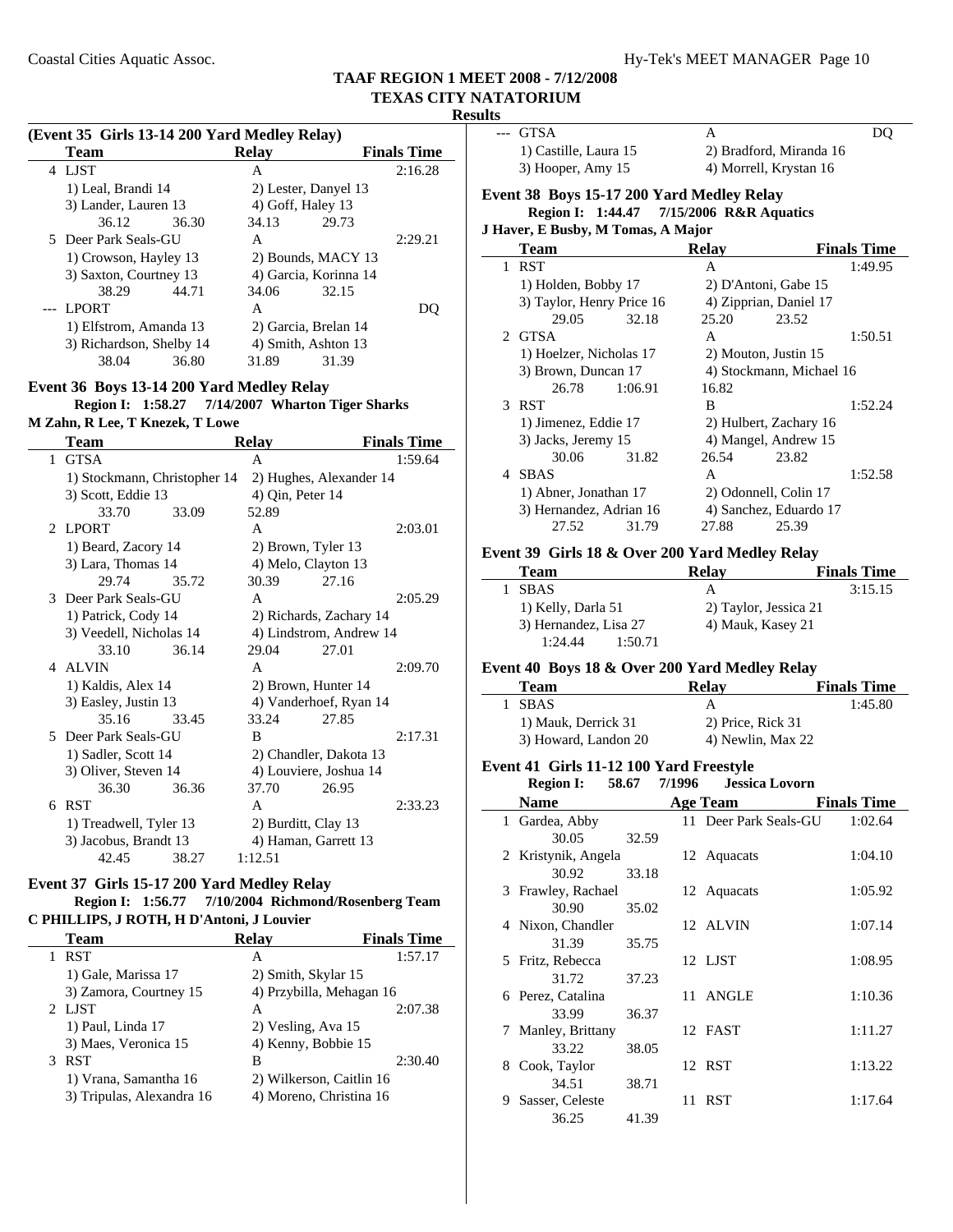**Results**

|    |                                                                                   |       |  |                         | LEAAD<br>$\mathbf{U}$<br>Res |  |  |
|----|-----------------------------------------------------------------------------------|-------|--|-------------------------|------------------------------|--|--|
|    | (Event 41 Girls 11-12 100 Yard Freestyle)                                         |       |  |                         |                              |  |  |
|    | <b>Name</b>                                                                       |       |  | <b>Age Team</b>         | <b>Finals Time</b>           |  |  |
|    | 10 Davidson, Shelby<br>36.08                                                      | 43.59 |  | 11 LJST                 | 1:19.67                      |  |  |
|    | 11 Hooper, Paige<br>35.25                                                         | 44.43 |  | 11 GTSA                 | 1:19.68                      |  |  |
|    | 12 McReynolds, Claire L<br>39.34                                                  | 45.75 |  | 11 WOTB                 | 1:25.09                      |  |  |
|    | 13 King, Stephanie<br>40.23                                                       | 47.54 |  | 12 ANGLE                | 1:27.77                      |  |  |
|    | --- Johnson, Alexandra                                                            |       |  | 12 GTSA                 | DQ                           |  |  |
|    | Event 42 Boys 11-12 100 Yard Freestyle<br>Region I: 56.28 7/9/2005 Cody Armstrong |       |  |                         |                              |  |  |
|    |                                                                                   |       |  |                         |                              |  |  |
|    | <b>Name</b>                                                                       |       |  | <b>Age Team</b>         | <b>Finals Time</b>           |  |  |
|    | 1 Sheffield, Logan                                                                |       |  | 12 ANGLE                | 1:00.85                      |  |  |
|    | 28.65<br>2 Sterling, Wyatt                                                        | 32.20 |  | 12 LJST                 | 1:05.25                      |  |  |
|    | 30.72<br>3 Seymour, Andy                                                          | 34.53 |  | 12 LJST                 | 1:06.23                      |  |  |
|    | 32.28<br>4 Garza, Christopher                                                     | 33.95 |  | 12 RST                  | 1:07.86                      |  |  |
|    | 32.15                                                                             | 35.71 |  |                         |                              |  |  |
|    | 5 Rice, Seth                                                                      |       |  | 12 GTSA                 | 1:10.41                      |  |  |
|    | 32.18                                                                             | 38.23 |  |                         |                              |  |  |
|    | 6 Alderman, Gavin<br>33.29                                                        | 37.87 |  | 12 ALVIN                | 1:11.16                      |  |  |
|    | 7 Charles, Brandon                                                                |       |  | 11 WOOD                 | 1:11.40                      |  |  |
|    | 34.28                                                                             | 37.12 |  |                         |                              |  |  |
|    | 8 Muskiet, Chance<br>33.69                                                        | 38.39 |  | 12 Aquacats             | 1:12.08                      |  |  |
|    | 9 Fussell, Will<br>33.21                                                          | 39.81 |  | 12 Deer Park Seals-GU   | 1:13.02                      |  |  |
|    | 10 Moore, Dustin<br>35.30                                                         | 38.39 |  | 11 LPORT                | 1:13.69                      |  |  |
|    | 11 White, Justin<br>34.62                                                         |       |  | 11 GTSA                 | 1:14.10                      |  |  |
|    | 12 Ramirez, Manuel                                                                | 39.48 |  | 11 TXCTY                | 1:14.33                      |  |  |
|    | 35.19<br>13 Heg, Michael                                                          | 39.14 |  | 11 WOOD                 | 1:14.47                      |  |  |
|    | 33.21<br>14 Keffer, Max                                                           | 41.26 |  | 11 GTSA                 | 1:14.55                      |  |  |
| 15 | 34.54<br>Szatny, Avery                                                            | 40.01 |  | 11 WOOD                 | 1:15.35                      |  |  |
|    | 35.26<br>16 Barton, Caleb                                                         | 40.09 |  | 11 GTSA                 | 1:27.10                      |  |  |
|    | 40.87                                                                             | 46.23 |  |                         |                              |  |  |
|    | 17 Vasek, Taylor<br>41.01                                                         | 53.20 |  | 12 Aquacats             | 1:34.21                      |  |  |
|    | --- Wamble, Jason                                                                 |       |  | 11 Deer Park Seals-GU   | D <sub>O</sub>               |  |  |
|    | Event 43 Girls 13-14 100 Yard Freestyle                                           |       |  |                         |                              |  |  |
|    | <b>Region I:</b>                                                                  | 58.38 |  | 7/15/2006 Kara Griffith |                              |  |  |
|    | <b>Name</b>                                                                       |       |  | <b>Age Team</b>         | <b>Finals Time</b>           |  |  |
|    | 1 Czerniak, Crystal<br>27.72                                                      | 30.25 |  | 14 WOOD                 | 57.97                        |  |  |
|    | 2 Wall, Shelby                                                                    |       |  | 14 ANGLE                | 59.29                        |  |  |

27.93 31.36

| ັບ |                           |       |    |             |         |
|----|---------------------------|-------|----|-------------|---------|
|    | 3 Stavinoha, Darci        |       |    | 14 RST      | 59.90   |
|    | 29.34                     | 30.56 |    |             |         |
|    | 4 Attaway, Meagan         |       | 13 | Aquacats    | 1:03.00 |
|    | 29.86                     | 33.14 |    |             |         |
|    | 5 Jewell, Rebecca         |       |    | 14 ANGLE    | 1:05.29 |
|    | 31.44                     | 33.85 |    |             |         |
|    | 6 Lisewsky, Rachael       |       |    | 13 Seabrook | 1:05.56 |
|    | 30.38                     | 35.18 |    |             |         |
|    | 7 Goff, Haley             |       |    | 13 LJST     | 1:07.53 |
|    | 31.89                     | 35.64 |    |             |         |
|    | 8 Green, Paige            |       |    | 14 Aquacats | 1:07.87 |
|    | 31.96                     | 35.91 |    |             |         |
|    | 9 Stovall, Megan<br>30.89 | 37.46 |    | 13 Red Wave | 1:08.35 |
|    | 10 Rodgers, Jennifer      |       |    | 14 EGLAK    | 1:09.11 |
|    | 32.66                     | 36.45 |    |             |         |
|    | 11 Capo, Jamie            |       |    | 14 GTSA     | 1:09.45 |
|    | 33.88                     | 35.57 |    |             |         |
|    | 12 Garcia, Brelan         |       |    | 14 LPORT    | 1:11.65 |
|    | 33.87                     | 37.78 |    |             |         |
|    | 13 Mayshack, Fallon       |       |    | 14 RST      | 1:14.39 |
|    | 34.90                     | 39.49 |    |             |         |
|    | 14 Segueda, Brittanie     |       |    | 13 FAST     | 1:17.19 |
|    | 36.05                     | 41.14 |    |             |         |
|    | 15 Reynolds, Haley        |       |    | 14 EGLAK    | 1:18.94 |
|    | 33.36                     | 45.58 |    |             |         |
|    | 16 Maguire, Rachel        |       |    | 14 ANGLE    | 1:25.45 |
|    | 38.54                     | 46.91 |    |             |         |
| 17 | King, Melissa             |       |    | 13 ANGLE    | 1:44.83 |
|    | 50.06                     | 54.77 |    |             |         |
|    | --- Bruno, Carrie         |       |    | 13 RST      | DQ      |
|    | --- Griffith, Michelle    |       |    | 14 WOOD     | DQ      |

### **Event 44 Boys 13-14 100 Yard Freestyle**

| <b>Region I:</b> | 50.56                                                                                                                         |                                                                                                        |                                                                                                                                                                                                    |
|------------------|-------------------------------------------------------------------------------------------------------------------------------|--------------------------------------------------------------------------------------------------------|----------------------------------------------------------------------------------------------------------------------------------------------------------------------------------------------------|
| <b>Name</b>      |                                                                                                                               |                                                                                                        | <b>Finals Time</b>                                                                                                                                                                                 |
|                  |                                                                                                                               |                                                                                                        | 54.42                                                                                                                                                                                              |
| 25.77            | 28.65                                                                                                                         |                                                                                                        |                                                                                                                                                                                                    |
|                  |                                                                                                                               |                                                                                                        | 55.08                                                                                                                                                                                              |
| 26.30            | 28.78                                                                                                                         |                                                                                                        |                                                                                                                                                                                                    |
|                  |                                                                                                                               |                                                                                                        | 56.18                                                                                                                                                                                              |
| 26.44            | 29.74                                                                                                                         |                                                                                                        |                                                                                                                                                                                                    |
|                  |                                                                                                                               |                                                                                                        | 59.76                                                                                                                                                                                              |
| 27.55            | 32.21                                                                                                                         |                                                                                                        |                                                                                                                                                                                                    |
|                  |                                                                                                                               |                                                                                                        | 1:01.38                                                                                                                                                                                            |
| 29.66            | 31.72                                                                                                                         |                                                                                                        |                                                                                                                                                                                                    |
|                  |                                                                                                                               |                                                                                                        | 1:01.83                                                                                                                                                                                            |
| 29.21            | 32.62                                                                                                                         |                                                                                                        |                                                                                                                                                                                                    |
|                  |                                                                                                                               |                                                                                                        | 1:02.02                                                                                                                                                                                            |
| 29.37            | 32.65                                                                                                                         |                                                                                                        |                                                                                                                                                                                                    |
|                  |                                                                                                                               |                                                                                                        | 1:02.97                                                                                                                                                                                            |
| 29.61            |                                                                                                                               |                                                                                                        |                                                                                                                                                                                                    |
|                  |                                                                                                                               |                                                                                                        | 1:03.63                                                                                                                                                                                            |
| 30.67            | 32.96                                                                                                                         |                                                                                                        |                                                                                                                                                                                                    |
|                  |                                                                                                                               |                                                                                                        | 1:05.17                                                                                                                                                                                            |
| 30.38            |                                                                                                                               |                                                                                                        |                                                                                                                                                                                                    |
|                  |                                                                                                                               |                                                                                                        | 1:05.22                                                                                                                                                                                            |
| 30.73            | 34.49                                                                                                                         |                                                                                                        |                                                                                                                                                                                                    |
|                  | 2 Qin, Peter<br>3 Lowe, Tate<br>4 Curlee, Colin<br>6 Bergen, Brent<br>7 Thorn, Jake<br>8 Young, Alec<br>9.<br>10 Kaldis, Alex | 1 Veedell, Nicholas<br>5 Lindstrom, Andrew<br>33.36<br>Jackson, Matthew<br>34.79<br>11 Velasquez, Sean | 7/14/2007 Cody Armstrong<br>Age Team<br>14 Deer Park Seals-GU<br>14 GTSA<br>14 WTS<br>14 WTS<br>14 Deer Park Seals-GU<br>13 LJST<br>14 ANGLE<br>14 Seabrook<br>14 Seabrook<br>14 ALVIN<br>14 LPORT |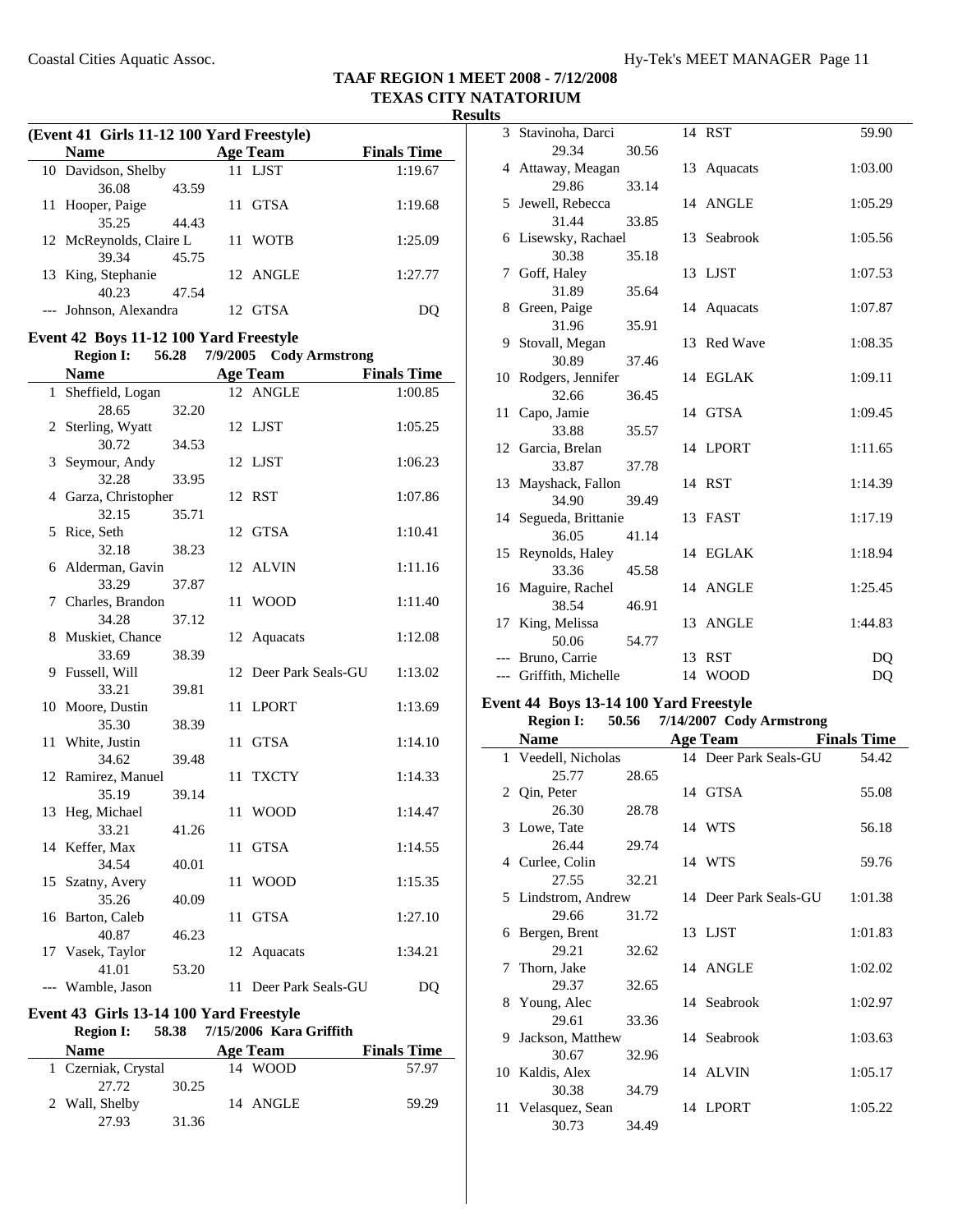| (Event 44 Boys 13-14 100 Yard Freestyle) |       |    |                 |                    |  |
|------------------------------------------|-------|----|-----------------|--------------------|--|
| <b>Name</b>                              |       |    | <b>Age Team</b> | <b>Finals Time</b> |  |
| 12 Harbaugh, David                       |       |    | 14 WTS          | 1:05.53            |  |
| 31.48                                    | 34.05 |    |                 |                    |  |
| 13 Yee, Zachary                          |       |    | 13 WOOD         | 1:06.84            |  |
| 31.30                                    | 35.54 |    |                 |                    |  |
| 14 McMillon, Riley                       |       |    | 14 GTSA         | 1:09.63            |  |
| 32.43                                    | 37.20 |    |                 |                    |  |
| 15 Webb, Logan                           |       |    | 13 EGLAK        | 1:11.57            |  |
| 32.59                                    | 38.98 |    |                 |                    |  |
| 16 Duance, Jason                         |       |    | 13 WOOD         | 1:14.51            |  |
| 35.37                                    | 39.14 |    |                 |                    |  |
| 17 Condry, Dustin                        |       | 13 | Aquacats        | 1:14.89            |  |
| 35.58                                    | 39.31 |    |                 |                    |  |
| 18 Hamilton, Hunter                      |       |    | 14 TXCTY        | 1:47.64            |  |
| Harris, Reginald                         |       |    | 13 TXCTY        | DO                 |  |
| 41.31                                    | 47.82 |    |                 |                    |  |

#### **Event 45 Girls 15-17 100 Yard Freestyle Region I:** 55.10 7/12/2003 Amanda Neal

| wegion 1.                    |       |    | $1112.2000$ . Thinking right |                    |
|------------------------------|-------|----|------------------------------|--------------------|
| <b>Name</b>                  |       |    | <b>Age Team</b>              | <b>Finals Time</b> |
| 1 Smith, Skylar              |       |    | 15 RST                       | 52.56              |
| 25.30                        | 27.26 |    |                              |                    |
| 2 Morrell, Krystan           |       |    | 16 GTSA                      | 57.99              |
| 27.10                        | 30.89 |    |                              |                    |
| 3 Nava, Blythe               |       |    | 15 Red Wave                  | 58.42              |
| 27.37                        | 31.05 |    |                              |                    |
| 4 Griffith, Kara             |       |    | 16 Aquacats                  | 58.89              |
| 27.90                        | 30.99 |    |                              |                    |
| 5 Lopez, Lorraine            |       |    | 16 ANGLE                     | 1:00.21            |
| 28.23                        | 31.98 |    |                              |                    |
| 6 McMahon, Kaitlyn           |       | 17 | Seabrook                     | 1:00.38            |
| 28.52                        | 31.86 |    |                              |                    |
| 7 Peil, Terra                |       |    | 15 Deer Park Seals-GU        | 1:02.01            |
| 28.55                        | 33.46 |    |                              |                    |
| 8 Abegg, Kylie               |       |    | 16 WOOD                      | 1:03.39            |
| 30.08                        | 33.31 |    |                              |                    |
| 9 Fedderke, Caitlin          |       |    | 17 RST                       | 1:03.84            |
| 30.19                        | 33.65 |    |                              |                    |
| 10 Brown, Jessica            |       |    | 16 ANGLE                     | 1:05.25            |
| 31.64                        | 33.61 |    |                              |                    |
| 11 Dunstan, Courtney         |       |    | 15 RST                       | 1:05.52            |
| 30.99                        | 34.53 |    |                              |                    |
| 12 Maes, Veronica            |       |    | 15 LJST                      | 1:06.37            |
| 31.48                        | 34.89 |    |                              |                    |
| 13 Clifton, Amanda<br>33.88  |       |    | 15 ALVIN                     | 1:16.08            |
|                              | 42.20 | 17 | <b>TXCTY</b>                 | 1:17.21            |
| 14 Capastani, Sarah<br>35.32 | 41.89 |    |                              |                    |
| 15 Dorsten, Sharon           |       |    | 15 EGLAK                     | 1:20.10            |
| 37.20                        | 42.90 |    |                              |                    |
|                              |       |    |                              |                    |

## **Event 46 Boys 15-17 100 Yard Freestyle**

| <b>Region I:</b>  |       | 47.75 7/9/2005 Nicholas Ward |                    |
|-------------------|-------|------------------------------|--------------------|
| <b>Name</b>       |       | Age Team                     | <b>Finals Time</b> |
| 1 Hughes, Forrest |       | 17 LJST                      | 48.69              |
| 22.80             | 25.89 |                              |                    |

| 2     | Armstrong, Cody       |       |    | 15 LJST               | 49.87   |
|-------|-----------------------|-------|----|-----------------------|---------|
|       | 23.71                 | 26.16 |    |                       |         |
| 3     | Vesling, Ethan        |       |    | 16 LJST               | 50.26   |
|       | 23.70                 | 26.56 |    |                       |         |
| 4     | Tomas, Matt           |       |    | 17 RST                | 51.04   |
|       | 24.00                 | 27.04 |    |                       |         |
|       | 5 Ward, Nathan        |       |    | 16 RST                | 51.57   |
|       | 24.43                 | 27.14 |    |                       |         |
|       | 6 Fruge, Elliot       |       |    | 16 ANGLE              | 51.85   |
|       | 24.81                 | 27.04 |    |                       |         |
|       | 7 Vasquez, Steven     |       |    | 16 RST                | 52.21   |
|       | 27.36                 | 24.85 |    |                       |         |
|       | 8 Lee, Robert         |       |    | 15 WTS                | 52.72   |
|       | 25.07                 | 27.65 |    |                       |         |
|       | 9 Bontekoe, Jared     |       |    | 17 LJST               | 52.82   |
|       | 25.36                 | 27.46 |    |                       |         |
|       | 10 Bertrand, Juvencio |       |    | 16 Deer Park Seals-GU | 52.98   |
|       | 24.83                 | 28.15 |    |                       |         |
| 11    | Mangel, Andrew        |       |    | 15 RST                | 53.34   |
|       | 25.52                 | 27.82 |    |                       |         |
|       | 12 Zipprian, Daniel   |       | 17 | RST                   | 54.19   |
|       | 25.74                 | 28.45 |    |                       |         |
|       | 13 Mestas, Nathan     |       |    | 15 EGLAK              | 55.28   |
|       | 25.68                 | 29.60 |    |                       |         |
|       | 14 Faries, Sean       |       |    | 15 GTSA               | 57.95   |
|       | 27.06                 | 30.89 |    |                       |         |
|       | 15 McCauley, Kevin    |       |    | 16 WOOD               | 58.73   |
|       | 16 Leask, John        |       | 17 | <b>RST</b>            | 1:02.08 |
|       | 28.84                 | 33.24 |    |                       |         |
| 17    | Hausler, Robert       |       | 17 | WOOD                  | 1:07.27 |
|       | 30.98                 | 36.29 |    |                       |         |
|       | 18 Guest, Demitri     |       | 15 | GTSA                  | 1:07.88 |
|       | 30.66                 | 37.22 |    |                       |         |
|       | --- Newman, Thomas    |       |    | 17 LJST               | DQ      |
| $---$ | Richardson, Paul      |       | 15 | <b>WOOD</b>           | DQ      |
|       | 27.37                 |       |    |                       |         |

### **Event 47 Girls 18-24 100 Yard Freestyle**

| <b>Name</b>       |       | Age Team    | <b>Finals Time</b> |
|-------------------|-------|-------------|--------------------|
| 1 Mauk, Kasey     |       | 21 SBAS     | 1:04.59            |
| 30.02             | 34.57 |             |                    |
| 2 Ragan, Jennifer |       | 19 ALVIN    | 1:07.02            |
| 31.27             | 35.75 |             |                    |
| 3 Cranmer, Nika   |       | 18 Seabrook | 1:07.82            |

#### **Event 48 Boys 18-24 100 Yard Freestyle**

| <b>Name</b>       | Age Team | <b>Finals Time</b> |
|-------------------|----------|--------------------|
| 1 Moreno, Richard | 18 RST   | 55.06              |
| --- Newlin, Max   | 22 SBAS  | DO                 |
| 30.02             | 33.52    |                    |

### **Event 49 Girls 25-39 100 Yard Freestyle**

| <b>Name</b>      |       | Age Team | <b>Finals Time</b> |
|------------------|-------|----------|--------------------|
| 1 Loken, Karrina |       | 27 GTSA  | 1:03.40            |
| 30.02            | 33.38 |          |                    |

### **Event 50 Boys 25-39 100 Yard Freestyle**

| Name              | Age Team | <b>Finals Time</b> |
|-------------------|----------|--------------------|
| --- Medema, Chuck | 28 SBAS  | DO                 |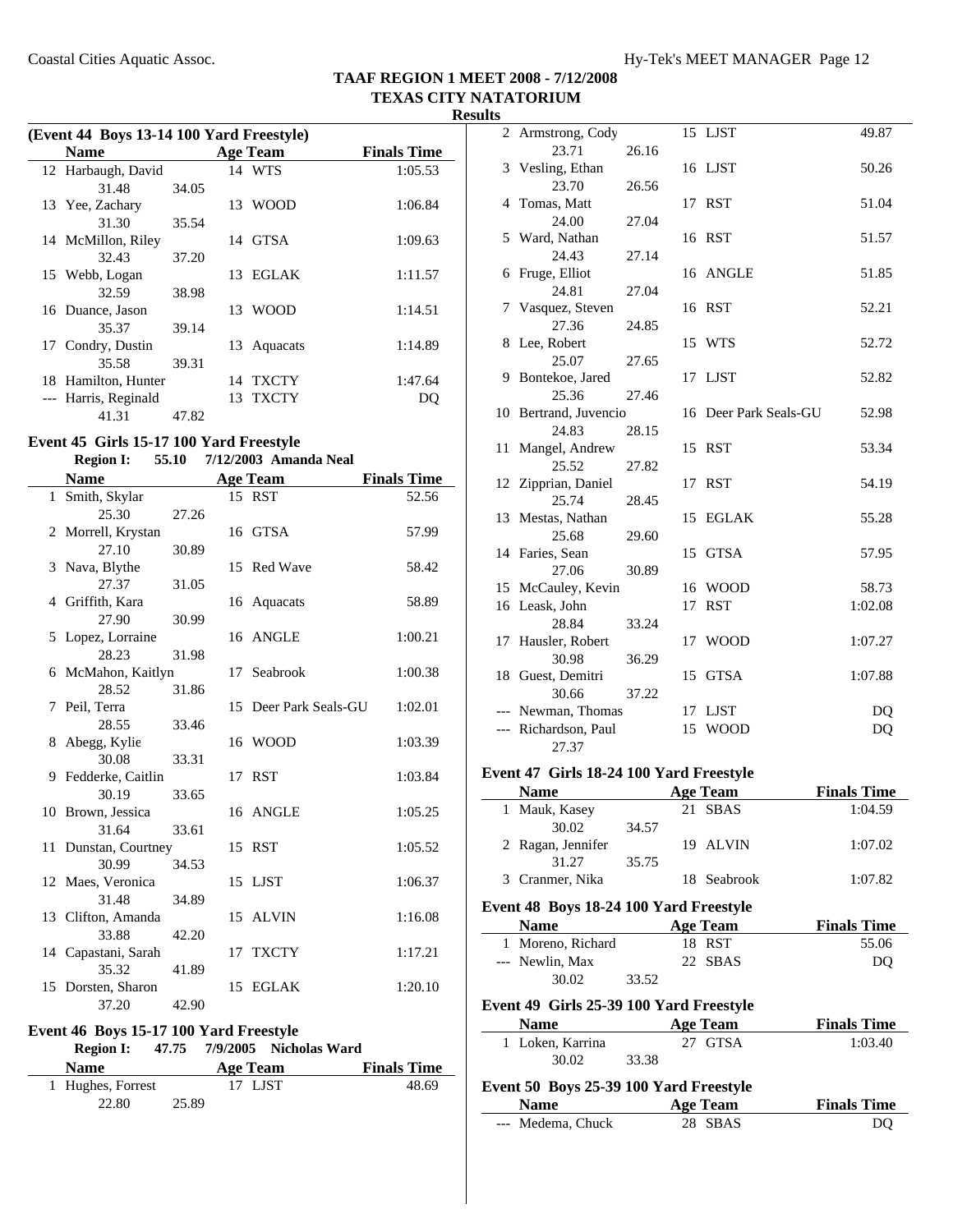## **Results**

|   | Event 51 Girls 40 & Over 100 Yard Freestyle |  |                             |                    |  |  |
|---|---------------------------------------------|--|-----------------------------|--------------------|--|--|
|   | <b>Name</b>                                 |  | <b>Age Team</b>             | <b>Finals Time</b> |  |  |
|   | 1 Reardon, Anne Marie                       |  | 43 WOOD                     | 1:17.38            |  |  |
|   | Event 52 Boys 40 & Over 100 Yard Freestyle  |  |                             |                    |  |  |
|   | <b>Name</b>                                 |  | <b>Age Team</b>             | <b>Finals Time</b> |  |  |
|   | 1 Heck, Steve                               |  | 58 Unattached               | 53.95              |  |  |
|   | 2 Hasty, Thomas                             |  | 43 LPORT                    | 1:02.72            |  |  |
|   | 3 Readon, Michael                           |  | 41 WOOD                     | 1:13.52            |  |  |
|   | 4 Kelly, Robert                             |  | 54 SBAS                     | 1:25.54            |  |  |
|   | Event 53 Girls 11-12 50 Yard Backstroke     |  |                             |                    |  |  |
|   | Region I:                                   |  | 31.15 7/1996 Jessica Lovorn |                    |  |  |
|   | <b>Name</b>                                 |  | <b>Age Team</b>             | <b>Finals Time</b> |  |  |
| 1 | Wilkins, Kari                               |  | 12 Red Wave                 | 31.77              |  |  |

| 1              | Wilkins, Kari          | 12  | Red Wave           | 31.77 |
|----------------|------------------------|-----|--------------------|-------|
| $\overline{2}$ | Gardea, Abby           | 11  | Deer Park Seals-GU | 34.96 |
| 3              | Bai, Carrie            | 11  | <b>LJST</b>        | 34.99 |
| $\overline{4}$ | Zhou, Nijia            |     | 12 LJST            | 35.48 |
| 5              | Przybilla, Hannah      |     | 12 RST             | 35.54 |
| 6              | Frawley, Rachael       |     | 12 Aquacats        | 36.29 |
| 7              | Nixon, Chandler        | 12  | <b>ALVIN</b>       | 36.39 |
| 8              | Travis, Sydney         |     | 12 ANGLE           | 37.88 |
| 9              | Grey, Savannah         | 11- | <b>LJST</b>        | 38.04 |
| 10             | Schaefer, Cierra       | 12  | <b>LJST</b>        | 39.35 |
| 11             | Carbajal, Grace        | 12  | <b>WOOD</b>        | 40.18 |
| 12             | Perez, Camila          | 12  | <b>ANGLE</b>       | 40.35 |
| 13             | Ballard, Ashley        |     | 12 LPORT           | 40.66 |
| 14             | McGrath, Katy          | 11  | <b>RST</b>         | 41.10 |
| 15             | Brown, Katie           |     | 12 LPORT           | 41.89 |
|                | 16 Richardson, Kailey  |     | 12 LPORT           | 42.67 |
| 17             | Adams, Ashley          |     | 12 GTSA            | 42.98 |
| 18             | Montelaro, Tayler      | 11  | <b>GTSA</b>        | 43.06 |
| $*19$          | Rubio, Cori            | 11  | <b>ANGLE</b>       | 43.19 |
| $*19$          | Knapp, Kaitlin         | 12  | <b>WOOD</b>        | 43.19 |
| 21             | Friddell, Tarah        | 12  | <b>SBAS</b>        | 44.29 |
| 22             | King, Stephanie        | 12  | <b>ANGLE</b>       | 44.34 |
| 23             | Griffin, Georgi        | 11- | Seabrook           | 44.35 |
| 24             | Buentello, Brooke      | 12  | <b>ANGLE</b>       | 44.49 |
| 25             | Vanderhider, Alexandra | 11  | <b>LJST</b>        | 44.56 |
| 26             | Veazey, Meaghan        | 11  | <b>RST</b>         | 45.35 |
| 27             | Chapman, Haley         | 11  | <b>SBAS</b>        | 46.33 |
| $*28$          | Jackson, Sophia        | 11  | <b>TXCTY</b>       | 46.38 |
| $*28$          | Guentzel, Nicole       | 11  | <b>LJST</b>        | 46.38 |
| 30             | Taylor, Jamie          | 12  | <b>SBAS</b>        | 46.89 |
| 31             | Scott, Shelby          |     | 12 GTSA            | 48.01 |
| 32             | Stokes, Elizabeth      |     | 12 EGLAK           | 48.96 |
| 33             | McReynolds, Claire L   | 11  | <b>WOTB</b>        | 49.80 |
| 34             | Nguyen, Pascale        | 11  | <b>WOOD</b>        | 49.96 |
| 35             | Patel, Nikita          | 12  | <b>WOOD</b>        | 51.33 |
| $---$          | Johnson, Alexandra     | 12  | <b>GTSA</b>        | DQ    |
| $---$          | Bryant, Desaree        | 11  | <b>ANGLE</b>       | DQ    |
| $---$          | Hammond, Hayley        | 11  | <b>WOOD</b>        | DQ    |
| ---            | Perez, Ayla            | 11  | <b>RST</b>         | DQ    |

# **Event 54 Boys 11-12 50 Yard Backstroke**

**Region I:** 31.73 7/1999 **Ryan Barcot** 

| <b>Name</b>       | Age Team              | <b>Finals Time</b> |
|-------------------|-----------------------|--------------------|
| 1 Campbell, Logan | 12 Deer Park Seals-GU | 31.91              |

| w  |                         |    |                    |         |
|----|-------------------------|----|--------------------|---------|
|    | 2 Rice, Seth            |    | 12 GTSA            | 35.37   |
| 3  | Seymour, Andy           |    | 12 LJST            | 35.76   |
| 4  | Thomet, Collin          | 11 | Seabrook           | 36.12   |
| 5. | Garcia, Esteban         | 11 | Deer Park Seals-GU | 37.20   |
| 6  | Kempisty, Ryan          |    | 12 RST             | 37.27   |
| 7  | Mathern, Harrison       | 11 | <b>SBAS</b>        | 37.55   |
| 8  | Breitling, Matthew      |    | 12 WOOD            | 37.82   |
| 9  | Dugan, Kyle             | 12 | <b>WOOD</b>        | 38.64   |
| 10 | Alderman, Grayson       | 12 | <b>ALVIN</b>       | 39.14   |
| 11 | Szatny, Avery           | 11 | WOOD               | 39.39   |
|    | 12 Cymes, Hunter        |    | 12 WOOD            | 40.17   |
|    | 13 Vanderhider, Zachary | 11 | <b>LJST</b>        | 40.62   |
|    | 14 Janer, Jordan        |    | 12 RST             | 43.95   |
|    | 15 Ovalle, Leo          |    | 12 TXCTY           | 44.54   |
| 16 | Ramirez, Manuel         | 11 | <b>TXCTY</b>       | 45.51   |
| 17 | Richards, Andrew        | 11 | Aquacats           | 45.85   |
| 18 | Quintanillia, Michael   | 11 | <b>TXCTY</b>       | 1:00.67 |

# **Event 55 Girls 13-14 50 Yard Backstroke**

|    | 29.88<br><b>Region I:</b> | 7/1995 | S. Salinas         |                    |
|----|---------------------------|--------|--------------------|--------------------|
|    | <b>Name</b>               |        | <b>Age Team</b>    | <b>Finals Time</b> |
| 1  | Thrash, Derian            |        | 14 WTS             | 33.67              |
| 2  | Montanari, Madison        | 13     | <b>GTSA</b>        | 34.02              |
| 3  | McBroom, Kayla            | 13     | <b>TXCTY</b>       | 34.57              |
| 4  | Fedderke, Aubrey          | 14     | <b>RST</b>         | 34.63              |
| 5  | Elfstrom, Amanda          | 13     | <b>LPORT</b>       | 35.05              |
| 6  | Crowson, Hayley           | 13     | Deer Park Seals-GU | 37.10              |
| 7  | Clifton, Courtney         | 13     | <b>ALVIN</b>       | 37.30              |
| 8  | Dunstan, Brandy           | 14     | <b>RST</b>         | 39.82              |
| 9  | Grey, Miranda             | 14     | LJST               | 40.84              |
| 10 | Surita, Renee             | 13     | Seabrook           | 41.22              |
| 11 | Plunkett, Caitlin         | 14     | <b>GTSA</b>        | 42.76              |
| 12 | Norwood, Dakota           | 13     | <b>EGLAK</b>       | 43.79              |
| 13 | King, Melissa             | 13     | <b>ANGLE</b>       | 46.83              |
| 14 | Maguire, Rachel           | 14     | <b>ANGLE</b>       | 46.94              |
|    | Whitehead, Emily          | 13     | <b>GTSA</b>        | DQ                 |
|    | Howell, Michaela          | 13     | <b>ANGLE</b>       | DQ                 |
|    | Griffith, Michelle        | 14     | <b>WOOD</b>        | DO                 |

#### **Event 56 Boys 13-14 50 Yard Backstroke**

| <b>Region I:</b> |  | 29.12 7/10/2004 Jeorge Jimenez |
|------------------|--|--------------------------------|

|              | <b>Name</b>         |    | <b>Age Team</b>       | <b>Finals Time</b> |
|--------------|---------------------|----|-----------------------|--------------------|
| $\mathbf{1}$ | Beard, Zacory       |    | 14 LPORT              | 29.39              |
| 2            | Scott, Eddie        | 13 | <b>GTSA</b>           | 31.20              |
| 3            | Griffin, Jermel D   |    | 14 WOTB               | 31.38              |
| 4            | Hughes, Alexander   | 14 | <b>GTSA</b>           | 32.56              |
| 5            | Jackson, Matthew    |    | 14 Seabrook           | 35.26              |
| 6            | McMahon, Ryan       |    | 13 Seabrook           | 35.73              |
| 7            | Barajas, Aaron      | 13 | EGLAK                 | 35.97              |
| 8            | Yee, Zachary        |    | 13 WOOD               | 36.50              |
| 9            | Lara, Nicholas      |    | 13 LPORT              | 36.62              |
| 10           | Rizzo, Dominic      |    | 14 WOOD               | 36.75              |
| 11           | Sadler, Scott       |    | 14 Deer Park Seals-GU | 37.86              |
|              | 12 Treadwell, Tyler | 13 | <b>RST</b>            | 43.22              |
|              | 13 Duance, Jason    | 13 | <b>WOOD</b>           | 43.36              |
|              | 14 Hamilton, Hunter | 14 | <b>TXCTY</b>          | 56.10              |
|              | --- Condon, Justin  | 13 | <b>GTSA</b>           | DQ                 |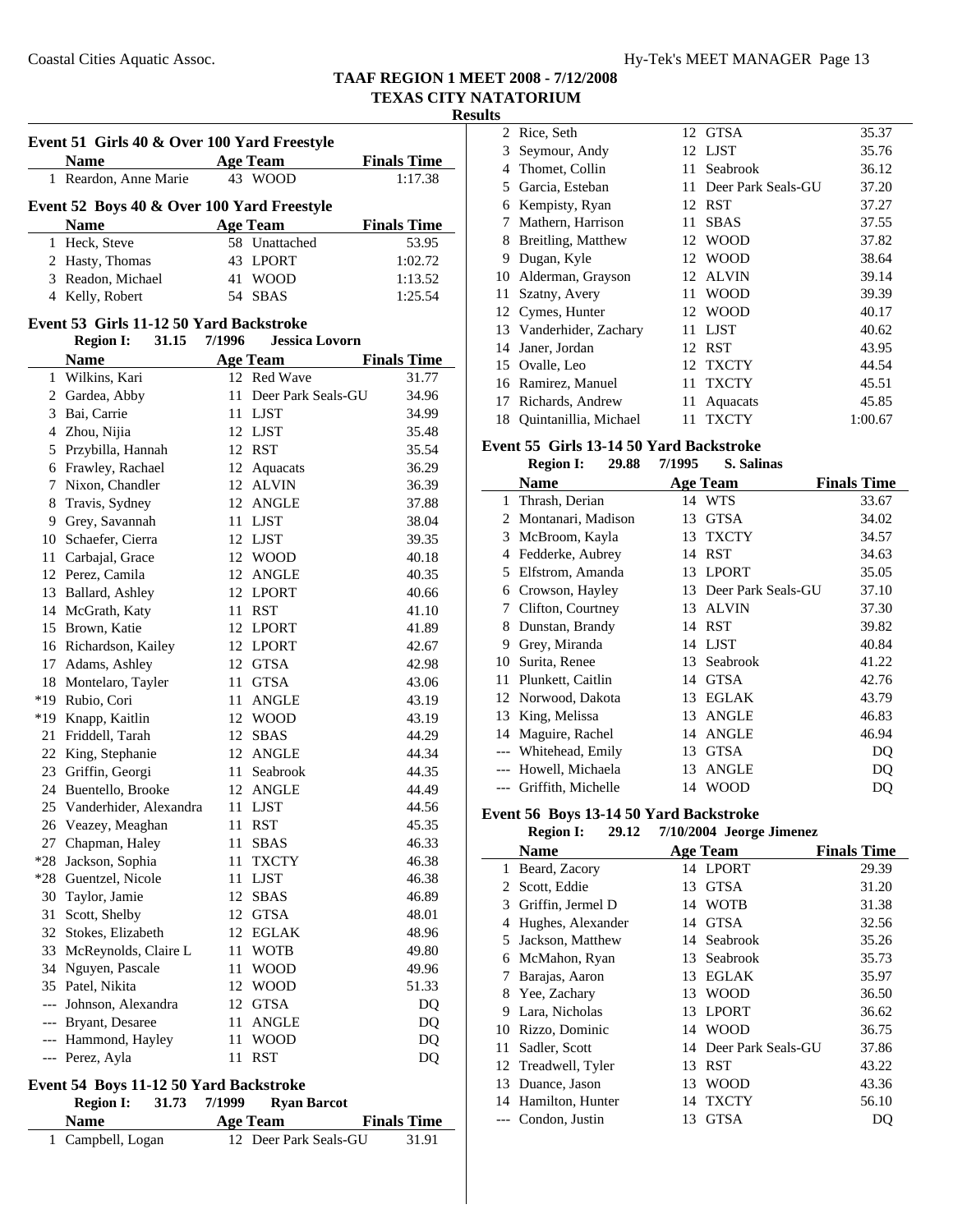#### **Results**

| Event 57 Girls 15-17 50 Yard Backstroke |                           |    |                          |                    |
|-----------------------------------------|---------------------------|----|--------------------------|--------------------|
|                                         | <b>Region I:</b><br>28.74 |    | 7/12/2003 Kristine Kelly |                    |
|                                         | <b>Name</b>               |    | <b>Age Team</b>          | <b>Finals Time</b> |
| 1                                       | Paul, Linda               |    | 17 LJST                  | 30.46              |
| 2                                       | Lopez, Lorraine           | 16 | <b>ANGLE</b>             | 30.86              |
| 3                                       | McMahon, Kaitlyn          | 17 | Seabrook                 | 31.38              |
| 4                                       | Roosevelt, Emily          | 16 | <b>ALVIN</b>             | 31.76              |
| 5                                       | Hlavaty, Lyndey           | 17 | <b>RST</b>               | 32.16              |
| 6                                       | Teague, Jordan            | 17 | <b>RST</b>               | 32.18              |
| 7                                       | Martin, Kelly             | 17 | <b>RST</b>               | 32.88              |
| 8                                       | Castille, Laura           | 15 | <b>GTSA</b>              | 33.40              |
| 9                                       | Clifton, Kayla            | 15 | <b>ALVIN</b>             | 33.46              |
| 10                                      | Vesling, Ava              | 15 | <b>LJST</b>              | 33.64              |
| 11                                      | Cymes, Kirsten            | 17 | <b>WOOD</b>              | 34.52              |
| $*12$                                   | Kenny, Bobbie             | 15 | <b>LJST</b>              | 34.84              |
| $*12$                                   | Abegg, Kylie              | 16 | <b>WOOD</b>              | 34.84              |
| 14                                      | Walker, Shawna            | 17 | <b>GTSA</b>              | 35.07              |
| 15                                      | Dunnigan, Jessica         | 16 | <b>GTSA</b>              | 35.09              |
| 16                                      | Schaefer, Ashley          | 17 | <b>LJST</b>              | 35.88              |
| 17                                      | McMillon, Emily           | 15 | <b>GTSA</b>              | 36.65              |
| 18                                      | Canet, Misty              | 16 | <b>ALVIN</b>             | 36.92              |
| 19                                      | Whitehead, Whitney        | 15 | <b>GTSA</b>              | 37.33              |
| 20                                      | Ortiz, Hannah             | 15 | <b>EGLAK</b>             | 37.49              |
| 21                                      | Medaris, Michelle         | 15 | FAST                     | 37.85              |
| 22                                      | Bradford, Miranda         | 16 | <b>GTSA</b>              | 39.82              |
| 23                                      | Moreno, Christina         | 16 | <b>RST</b>               | 39.93              |
| 24                                      | Clifton, Amanda           | 15 | <b>ALVIN</b>             | 40.24              |
| 25                                      | Dorsten, Sharon           | 15 | <b>EGLAK</b>             | 43.30              |
|                                         | --- Gonzalez, Gabriela    | 15 | <b>WOOD</b>              | D <sub>O</sub>     |

#### **Event 58 Boys 15-17 50 Yard Backstroke Region I:** 26.25 7/15/2006 Roel Riv

|       | REGIOII 1:<br>40.45                            | $1/15/2000$ Roel Rivera |                    |
|-------|------------------------------------------------|-------------------------|--------------------|
|       | <b>Name</b>                                    | <b>Age Team</b>         | <b>Finals Time</b> |
| 1     | Vesling, Ethan                                 | 16 LJST                 | 26.56              |
| 2     | Hoelzer, Nicholas                              | <b>GTSA</b><br>17       | 26.58              |
| 3     | Abner, Jonathan                                | <b>SBAS</b><br>17       | 27.30              |
| 4     | Tomas, Luke                                    | 16 RST                  | 27.87              |
| 5     | Baker, Jared                                   | <b>GTSA</b><br>17       | 29.01              |
| 6     | Taboada, Gabriel                               | <b>WOOD</b><br>15       | 29.56              |
| 7     | Holden, Bobby                                  | <b>RST</b><br>17        | 29.60              |
| 8     | Jimenez, Eddie                                 | <b>RST</b><br>17        | 29.73              |
| 9     | Lara, Jared                                    | 15 LPORT                | 30.07              |
| 10    | Hernandez, Adrian                              | <b>SBAS</b><br>16       | 30.37              |
| 11    | Anderson, Logan                                | 16 WOOD                 | 31.63              |
|       | 12 Travis, Taylor                              | <b>ANGLE</b><br>15      | 32.40              |
| 13    | Guest, Demitri                                 | <b>GTSA</b><br>15       | 36.42              |
| $---$ | Richardson, Paul                               | 15 WOOD                 | DQ                 |
|       | <b>Event 59 Girls 18-24 50 Yard Backstroke</b> |                         |                    |
|       | <b>Name</b>                                    | Age Team                | <b>Finals Time</b> |
| 1     | Robinson, Emma                                 | 18 Seabrook             | 34.92              |

# **Event 60 Boys 18-24 50 Yard Backstroke**

| <b>Name</b>      | Age Team | <b>Finals Time</b> |
|------------------|----------|--------------------|
| 1 Newlin, Max    | 22 SBAS  | 27.49              |
| 2 Howard, Landon | 20 SBAS  | 29.00              |

2 42.53 Terry, Sommer 18 WOOD

| Event 62 Boys 25-39 50 Yard Backstroke |                                                                                                                                                                                                                               |        |                       |                    |
|----------------------------------------|-------------------------------------------------------------------------------------------------------------------------------------------------------------------------------------------------------------------------------|--------|-----------------------|--------------------|
|                                        | Name and the same state of the state of the state of the state of the state of the state of the state of the state of the state of the state of the state of the state of the state of the state of the state of the state of |        | <b>Age Team</b>       | <b>Finals Time</b> |
|                                        | 1 Mauk, Derrick                                                                                                                                                                                                               |        | 31 SBAS               | 27.23              |
|                                        | Event 63 Girls 40 & Over 50 Yard Backstroke                                                                                                                                                                                   |        |                       |                    |
|                                        | <b>Name</b>                                                                                                                                                                                                                   |        | <b>Age Team</b>       | <b>Finals Time</b> |
| 1                                      | Kelly, Darla                                                                                                                                                                                                                  | 51     | <b>SBAS</b>           | 1:28.14            |
|                                        | Event 64 Boys 40 & Over 50 Yard Backstroke                                                                                                                                                                                    |        |                       |                    |
|                                        | <b>Name</b>                                                                                                                                                                                                                   |        | <b>Age Team</b>       | <b>Finals Time</b> |
| 1                                      | Heck, Steve                                                                                                                                                                                                                   | 58.    | Unattached            | 29.25              |
|                                        | 2 Leutner, Gerry                                                                                                                                                                                                              | 44     | <b>WOOD</b>           | 29.27              |
|                                        | Event 65 Girls 11-12 50 Yard Breaststroke                                                                                                                                                                                     |        |                       |                    |
|                                        | 35.25<br><b>Region I:</b>                                                                                                                                                                                                     | 7/1997 | C. Spell              |                    |
|                                        | <b>Name</b>                                                                                                                                                                                                                   |        | <b>Age Team</b>       | <b>Finals Time</b> |
|                                        | 1 Wilkins, Kari                                                                                                                                                                                                               |        | 12 Red Wave           | 35.22              |
|                                        | 2 Vavra, Sidney                                                                                                                                                                                                               |        | 12 LJST               | 35.74              |
|                                        | 3 Allsep, Cameron                                                                                                                                                                                                             |        | 12 Deer Park Seals-GU | 37.74              |
|                                        | 4 Haman, Taylor                                                                                                                                                                                                               |        | 12 RST                | 39.01              |
|                                        | 5 McLaughlin, Victoria                                                                                                                                                                                                        |        | 12 LPORT              | 39.24              |
|                                        | 6 Hooper, Paige                                                                                                                                                                                                               | 11     | <b>GTSA</b>           | 39.43              |
|                                        | 7 Veazey, Ashley                                                                                                                                                                                                              | 12     | RST                   | 39.94              |
|                                        | 8 Presswood, Bailey                                                                                                                                                                                                           |        | 11 LPORT              | 40.21              |
|                                        | 9 Strobel, Austin B                                                                                                                                                                                                           |        | 11 LJST               | 40.69              |
|                                        | 10 Vazquez, Angela                                                                                                                                                                                                            |        | 12 Deer Park Seals-GU | 40.97              |
|                                        | 11 Travis, Sydney                                                                                                                                                                                                             |        | 12 ANGLE              | 41.45              |
|                                        | 12 Janer, Jessica                                                                                                                                                                                                             |        | 12 RST                | 41.83              |
|                                        | 13 Hare, Tori                                                                                                                                                                                                                 |        | 11 GTSA               | 42.18              |
|                                        | 14 Carbajal, Grace                                                                                                                                                                                                            |        | 12 WOOD               | 43.30              |
|                                        | 15 Martinez, Desirea                                                                                                                                                                                                          |        | 11 RST                | 44.32              |
|                                        | 16 Knapp, Kaitlin                                                                                                                                                                                                             |        | 12 WOOD               | 44.67              |
|                                        | 17 Buentello, Brooke                                                                                                                                                                                                          |        | 12 ANGLE              | 45.66              |
|                                        | 18 Patel, Nikita                                                                                                                                                                                                              |        | 12 WOOD               | 46.27              |
|                                        | 19 Montelaro, Tayler                                                                                                                                                                                                          | 11     | <b>GTSA</b>           | 46.50              |
|                                        | 20 Cheatham, Maggie                                                                                                                                                                                                           |        | 11 WTS                | 46.54              |
|                                        | 21 Pannell, Morgan                                                                                                                                                                                                            |        | 11 ALVIN              | 47.71              |
|                                        | 22 Shoemake, Ashley                                                                                                                                                                                                           |        | 12 ALVIN              | 47.82              |
|                                        | 23 Veazey, Meaghan                                                                                                                                                                                                            | 11     | <b>RST</b>            | 48.61              |
|                                        | 24 Jenny, Halie                                                                                                                                                                                                               | 11     | <b>GTSA</b>           | 49.19              |
| 25                                     | Hammond, Hayley                                                                                                                                                                                                               | 11     | <b>WOOD</b>           | 49.44              |
|                                        | 26 Chapman, Haley                                                                                                                                                                                                             | 11     | <b>SBAS</b>           | 50.47              |
| 27                                     | Taylor, Jamie                                                                                                                                                                                                                 | 12     | <b>SBAS</b>           | 50.58              |
| 28                                     | Stokes, Elizabeth                                                                                                                                                                                                             | 12     | <b>EGLAK</b>          | 51.54              |
| 29                                     | Griffin, Georgi                                                                                                                                                                                                               | 11     | Seabrook              | 52.97              |
| 30                                     | Nguyen, Pascale                                                                                                                                                                                                               | 11     | <b>WOOD</b>           | 54.91              |
| 31                                     | Bryant, Desaree                                                                                                                                                                                                               | 11     | <b>ANGLE</b>          | 55.46              |
| 32                                     | Guentzel, Nicole                                                                                                                                                                                                              | 11     | <b>LJST</b>           | 57.21              |
|                                        | 33 Jackson, Sophia                                                                                                                                                                                                            | 11     | <b>TXCTY</b>          | 1:05.03            |
| $\overline{\phantom{a}}$               | Perez, Ayla                                                                                                                                                                                                                   | 11     | <b>RST</b>            | DQ                 |
| $---$                                  | Ohmart, Chelsea                                                                                                                                                                                                               | 12     | Unattached            | DQ                 |
|                                        | Johnson, Alexandra                                                                                                                                                                                                            | 12     | <b>GTSA</b>           | DQ                 |

### **Event 66 Boys 11-12 50 Yard Breaststroke**

| <b>Region I:</b> | 7/1999<br>35.18 | <b>Watt Harrison</b> |                    |
|------------------|-----------------|----------------------|--------------------|
| <b>Name</b>      | Age Team        |                      | <b>Finals Time</b> |
| 1 Adair, Jake    |                 | 12 WOOD              | 34.21              |
| 2 Manley, Shane  |                 | 11 FAST              | 39.76              |
| 3 Wiley, Derek   |                 | 12 ALVIN             | 41.10              |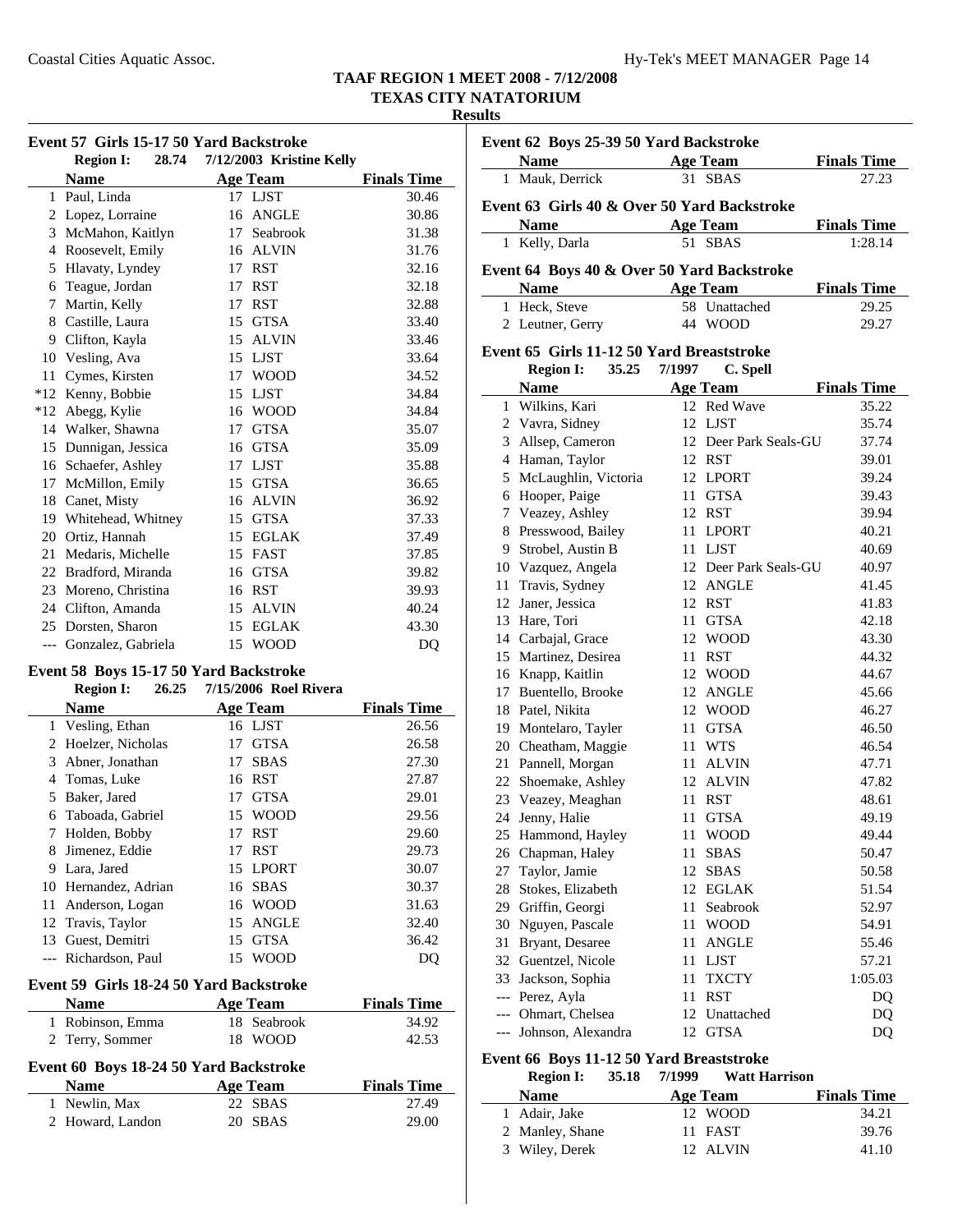$\overline{\phantom{a}}$ 

| (Event 66 Boys 11-12 50 Yard Breaststroke)<br><b>Name</b><br><b>Age Team</b><br><b>Finals Time</b> |                    |    |                    |         |  |
|----------------------------------------------------------------------------------------------------|--------------------|----|--------------------|---------|--|
|                                                                                                    | 4 Mangel, Sean     |    | 12 RST             | 41.43   |  |
| 5                                                                                                  | Thomet, Collin     | 11 | Seabrook           | 41.66   |  |
| 6                                                                                                  | Jackson, Marshall  |    | 11 Seabrook        | 43.47   |  |
| 7                                                                                                  | Moore, Jacob       | 11 | <b>ALVIN</b>       | 43.69   |  |
| 8                                                                                                  | Breitling, Matthew | 12 | <b>WOOD</b>        | 43.70   |  |
| 9                                                                                                  | White, Justin      | 11 | <b>GTSA</b>        | 44.77   |  |
| 10                                                                                                 | Muskiet, Chance    | 12 | Aquacats           | 45.07   |  |
| 11                                                                                                 | Jimenez, Renzo     | 12 | Deer Park Seals-GU | 45.53   |  |
| 12                                                                                                 | Vasek, Taylor      | 12 | Aquacats           | 45.99   |  |
| 13                                                                                                 | Charles, Brandon   | 11 | <b>WOOD</b>        | 46.13   |  |
| 14                                                                                                 | Smith, Grant       | 12 | <b>GTSA</b>        | 46.42   |  |
| 15                                                                                                 | Swint, Jonathan    | 12 | <b>EGLAK</b>       | 47.24   |  |
| 16                                                                                                 | Cymes, Hunter      | 12 | <b>WOOD</b>        | 47.41   |  |
| 17                                                                                                 | Gaspard, Dewayne   | 12 | <b>LPORT</b>       | 48.81   |  |
| 18                                                                                                 | Barton, Caleb      | 11 | <b>GTSA</b>        | 49.82   |  |
| 19                                                                                                 | Rizzo, Matthew     | 12 | <b>WOOD</b>        | 49.98   |  |
| 20                                                                                                 | Gray, Kurtis       | 11 | Seabrook           | 52.40   |  |
| 21                                                                                                 | Treadwell, Justin  | 11 | <b>RST</b>         | 55.91   |  |
| 22                                                                                                 | Gray, Ethan        | 11 | <b>FAST</b>        | 58.19   |  |
| 23                                                                                                 | Ratliff, TroDon    | 11 | <b>RST</b>         | 1:01.61 |  |
| $---$                                                                                              | Wamble, Cody       | 11 | Deer Park Seals-GU | DQ      |  |
|                                                                                                    | --- Maher, Ryan    |    | 12 RST             | DQ      |  |

#### **Event 67 Girls 13-14 50 Yard Breaststroke**

|              | <b>Region I:</b>    | 33.95 | 7/1986 | <b>Rene Mullins</b> |                    |
|--------------|---------------------|-------|--------|---------------------|--------------------|
|              | <b>Name</b>         |       |        | Age Team            | <b>Finals Time</b> |
| $\mathbf{1}$ | Ecuer, Gabriella    |       |        | 14 EGLAK            | 34.15              |
| 2            | Noser, Kaitlin      |       | 14     | <b>RST</b>          | 35.34              |
| 3            | Kruijs, Nicole      |       | 14     | <b>WOOD</b>         | 35.98              |
| 4            | Montanari, Madison  |       | 13     | <b>GTSA</b>         | 37.02              |
| 5            | Hausler, Sydney     |       | 14     | <b>WOOD</b>         | 37.69              |
| 6            | Jaramillo, Elessa   |       | 14     | Deer Park Seals-GU  | 38.82              |
| $*7$         | McBroom, Kayla      |       | 13     | <b>TXCTY</b>        | 38.87              |
| $*7$         | O'Donel, Katelyn    |       | 13     | Seabrook            | 38.87              |
| 9            | Van Winkle, Kara    |       | 14     | <b>ALVIN</b>        | 39.15              |
| $*10$        | Allgeyer, Anneliese |       | 13     | Aquacats            | 39.53              |
| $*10$        | Stovall, Megan      |       | 13     | <b>Red Wave</b>     | 39.53              |
| 12           | Bounds, MACY        |       | 13     | Deer Park Seals-GU  | 39.90              |
| 13           | Kershaw, Shea       |       | 13     | Deer Park Seals-GU  | 40.48              |
| 14           | Chaplin, Alexandra  |       | 13     | <b>LPORT</b>        | 40.97              |
| 15           | Bricker, Kathryn    |       | 14     | Aquacats            | 41.05              |
| 16           | Marroquin, Ericka   |       | 14     | <b>RST</b>          | 41.73              |
| 17           | Crawford, Sarah     |       | 14     | Seabrook            | 42.00              |
| 18           | Alderman, Lauren    |       | 13     | <b>ALVIN</b>        | 42.97              |
| 19           | Norwood, Dakota     |       | 13     | <b>EGLAK</b>        | 44.57              |
| 20           | LaMont, Rosalind    |       | 13     | <b>ANGLE</b>        | 48.52              |
| 21           | Babcock, Crystal    |       | 13     | <b>ANGLE</b>        | 49.55              |
| 22           | Whitehead, Emily    |       | 13     | <b>GTSA</b>         | 50.40              |
| $---$        | Howell, Michaela    |       | 13     | <b>ANGLE</b>        | DQ                 |
| $---$        | Plunkett, Caitlin   |       | 14     | <b>GTSA</b>         | DQ                 |
|              |                     |       |        |                     |                    |

#### **Event 68 Boys 13-14 50 Yard Breaststroke Region I: 29.95 Chris Hughes 7/12/2003**

| <b>RESION 1:</b>    | $29.95$ $112/2003$ CIIIIS Hughes |                    |
|---------------------|----------------------------------|--------------------|
| <b>Name</b>         | Age Team                         | <b>Finals Time</b> |
| 1 Hughes, Alexander | 14 GTSA                          | 33.56              |
| 2 Thorn, Jake       | 14 ANGLE                         | 33.90              |

| 3 Brown, Hunter      |     | 14 ALVIN              | 34.00 |
|----------------------|-----|-----------------------|-------|
| 4 Griffin, Will      |     | 14 Seabrook           | 34.03 |
| 5 Melo, Clayton      |     | 13 LPORT              | 35.31 |
| 6 Richards, Zachary  |     | 14 Deer Park Seals-GU | 35.74 |
| 7 Stockmann, Matthew | 13  | GTSA                  | 35.86 |
| 8 Young, Alec        |     | 14 Seabrook           | 36.15 |
| 9 McMillon, Riley    |     | 14 GTSA               | 36.29 |
| 10 Brown, Tyler      |     | 13 LPORT              | 36.71 |
| 11 Chandler, Dakota  |     | 13 Deer Park Seals-GU | 37.52 |
| 12 Schiurring, Slade |     | 14 Red Wave           | 38.14 |
| 13 Burditt, Clay     | 13. | <b>RST</b>            | 39.85 |
| --- Haman, Garrett   |     | <b>RST</b>            |       |

#### **Event 69 Girls 15-17 50 Yard Breaststroke**

| 32.20<br><b>Region I:</b> | 7/9/2005 Jocelyn Thibodaux |
|---------------------------|----------------------------|
|---------------------------|----------------------------|

|    |                       |     | $1727 = 0.08$ . Under the state of the state of $\frac{1}{2}$ |                    |
|----|-----------------------|-----|---------------------------------------------------------------|--------------------|
|    | Name                  |     | <b>Age Team</b>                                               | <b>Finals Time</b> |
| 1  | Smith, Skylar         |     | 15 RST                                                        | 30.98              |
| 2  | Johnson, Hillary      | 17  | Red Wave                                                      | 34.57              |
| 3  | Przybilla, Mehagan    |     | 16 RST                                                        | 35.52              |
| 4  | Vesling, Ava          |     | 15 LJST                                                       | 36.31              |
| 5. | Bradford, Miranda     |     | 16 GTSA                                                       | 37.55              |
| 6  | O'Briant, Hailey      |     | 15 Red Wave                                                   | 38.66              |
| 7  | Fedderke, Caitlin     |     | 17 RST                                                        | 39.66              |
| 8  | Kenny, Bobbie         |     | 15 LJST                                                       | 39.68              |
| 9  | Schaefer, Ashley      |     | 17 LJST                                                       | 41.77              |
| 10 | Clifton, Kayla        | 15  | <b>ALVIN</b>                                                  | 42.04              |
| 11 | McMillon, Emily       | 15  | <b>GTSA</b>                                                   | 43.15              |
|    | 12 Whitehead, Whitney |     | 15 GTSA                                                       | 44.30              |
|    | 13 Wilkerson, Caitlin |     | 16 RST                                                        | 45.44              |
|    | 14 Pettigrew, Lindsey |     | 15 EGLAK                                                      | 45.58              |
|    | 15 Dorsten, Sharon    | 15. | <b>EGLAK</b>                                                  | 49.80              |
|    | Gonzalez, Gabriela    | 15  | <b>WOOD</b>                                                   | DO                 |
|    |                       |     |                                                               |                    |

# **Event 70 Boys 15-17 50 Yard Breaststroke**<br>Region I: 28.31 7/10/2004 Chris H

| <b>Region I:</b> | 28.31 | $7/10/2004$ Chris Hughes |                    |
|------------------|-------|--------------------------|--------------------|
| Name             |       | Age Team                 | <b>Finals Time</b> |

|      | Name               |    | Age Team           | <b>Finals Time</b> |
|------|--------------------|----|--------------------|--------------------|
| 1    | Hoelzer, Nicholas  | 17 | <b>GTSA</b>        | 30.04              |
| 2    | Bertrand, Juvencio | 16 | Deer Park Seals-GU | 30.28              |
| 3    | Lee, Robert        | 15 | WTS                | 31.42              |
| 4    | Ruzicka, Austin    | 16 | <b>ANGLE</b>       | 31.51              |
| 5    | D'Antoni, Gabe     | 15 | <b>RST</b>         | 31.66              |
| 6    | Hulbert, Zachary   | 16 | <b>RST</b>         | 32.01              |
| $*7$ | Travis, Taylor     | 15 | <b>ANGLE</b>       | 32.84              |
| $*7$ | Miller, James      | 15 | <b>LPORT</b>       | 32.84              |
| 9    | Mead, Thomas       | 17 | <b>ALVIN</b>       | 33.65              |
| 10   | Mouton, Justin     | 15 | <b>GTSA</b>        | 33.77              |
| 11   | Stockmann, Michael | 16 | <b>GTSA</b>        | 33.79              |
| 12   | Sanchez, Eduardo   | 17 | <b>SBAS</b>        | 34.54              |
| 13   | Thomas, Trevor     | 15 | Deer Park Seals-GU | 34.55              |
| 14   | Hausler, Robert    | 17 | WOOD               | 36.70              |
| 15   | Leask, John        | 17 | RST                | 37.18              |
| 16   | Bontekoe, Jared    | 17 | LJST               | 37.19              |
| 17   | Hotz, Jamie        | 15 | <b>LPORT</b>       | 37.57              |
| 18   | Anderson, Logan    | 16 | <b>WOOD</b>        | 39.46              |
|      | Odonnell, Colin    | 17 | <b>SBAS</b>        | DQ                 |
|      |                    |    |                    |                    |

## **Event 71 Girls 18-24 50 Yard Breaststroke**

| <b>Name</b>     | Age Team    | <b>Finals Time</b> |
|-----------------|-------------|--------------------|
| 1 Cranmer, Nika | 18 Seabrook | 41.72              |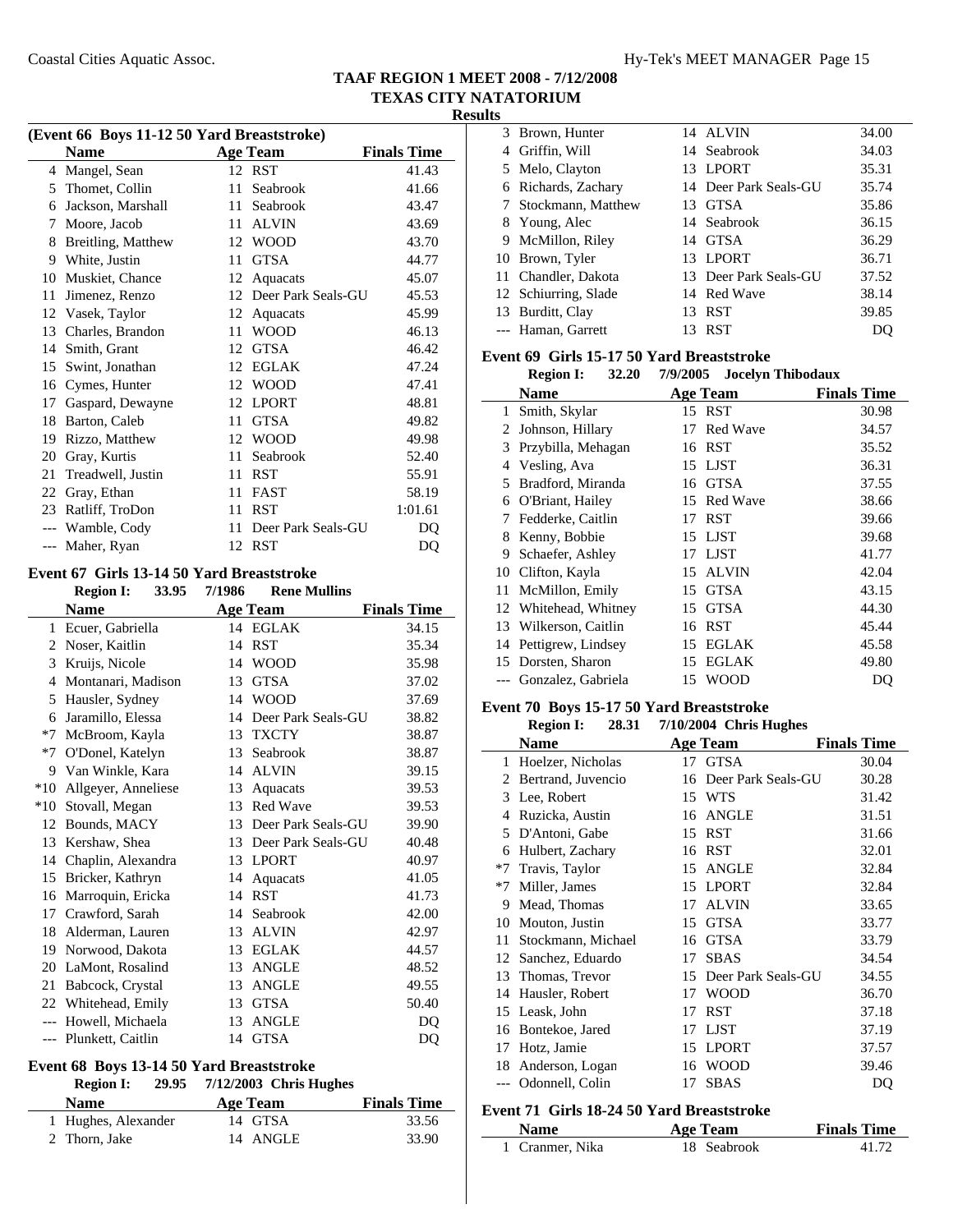|     | (Event 71 Girls 18-24 50 Yard Breaststroke)<br><b>Name</b> | Age Team                   | <b>Finals Time</b>          |
|-----|------------------------------------------------------------|----------------------------|-----------------------------|
|     | 2 Taylor, Jessica                                          | 21 SBAS                    | 46.65                       |
|     | 3 Terry, Sommer                                            | 18 WOOD                    | 47.46                       |
|     |                                                            |                            |                             |
|     | Event 72 Boys 18-24 50 Yard Breaststroke<br><b>Name</b>    |                            |                             |
|     | --- Gonzalez, Daniel                                       | <b>Age Team</b><br>18 WOOD | <b>Finals Time</b><br>DO    |
|     |                                                            |                            |                             |
|     | Event 74 Boys 25-39 50 Yard Breaststroke                   |                            |                             |
|     | Name Age Team                                              |                            | <b>Finals Time</b>          |
|     | 1 Price, Rick                                              | 31 SBAS                    | 28.78                       |
|     | Event 75 Girls 40 & Over 50 Yard Breaststroke              |                            |                             |
|     | <b>Name</b>                                                | <b>Age Team</b>            | <b>Finals Time</b>          |
|     | 1 Stone, Dianne                                            | 48 Aquacats                | 42.35                       |
|     | 2 Reardon, Anne Marie                                      | 43 WOOD                    | 42.78                       |
|     | --- Kelly, Darla                                           | 51 SBAS                    | DQ                          |
|     | Event 76 Boys 40 & Over 50 Yard Breaststroke               |                            |                             |
|     | <b>Name</b>                                                | <b>Age Team</b>            | <b>Finals Time</b>          |
|     | 1 Kelly, Robert                                            | 54 SBAS                    | 39.38                       |
|     | 2 Readon, Michael                                          | 41 WOOD                    | 39.69                       |
|     | Event 77 Girls 11-12 50 Yard Butterfly                     |                            |                             |
|     | <b>Region I:</b> 29.22                                     | 7/15/2006 Kaleigh Kacal    |                             |
|     | <b>Name</b>                                                | <b>Age Team</b>            | <b>Finals Time</b>          |
|     | 1 Allsep, Cameron                                          | 12 Deer Park Seals-GU      | 30.75                       |
|     | 2 Doughty, Madeline                                        | 12 LJST                    | 32.96                       |
|     | 3 Walker, Shanna                                           | 12 GTSA                    | 33.63                       |
|     | 4 Manley, Brittany                                         | 12 FAST                    | 33.82                       |
|     | 5 Cantu, Michelle                                          | 12 Red Wave                | 35.52                       |
|     | 6 Perez, Camila                                            | 12 ANGLE                   | 37.45                       |
|     | 7 Hooper, Paige                                            | 11 GTSA                    | 39.50                       |
|     | 8 Scott, Shelby                                            | 12 GTSA                    | 39.85                       |
|     | 9 Flores, Kelsey                                           | 11 ALVIN                   | 40.31                       |
|     | 10 McGuane, Willow<br>11 Friddell, Tarah                   | 12 RST<br>12 SBAS          | 40.34<br>41.59              |
|     | 12 Taylor, Jamie                                           | 12 SBAS                    | 42.21                       |
| 13  | Musico, Madeline                                           | 11 WOOD                    | 42.72                       |
|     | 14 Shoemake, Ashley                                        | 12 ALVIN                   | 53.07                       |
|     | --- Knezek, Madison                                        | WTS<br>12                  | DQ                          |
| --- | Ohmart, Chelsea                                            | 12 Unattached              | DQ                          |
|     |                                                            |                            |                             |
|     | Event 78 Boys 11-12 50 Yard Butterfly                      | 7/9/2005                   | <b>Joshua Foster</b>        |
|     | <b>Region I:</b><br>29.36<br><b>Name</b>                   | <b>Age Team</b>            |                             |
| 1   | Campbell, Logan                                            | 12 Deer Park Seals-GU      | <b>Finals Time</b><br>29.06 |
| 2   | Sheffield, Logan                                           | <b>ANGLE</b><br>12         | 29.33                       |
|     | 3 Dugan, Kyle                                              | 12<br><b>WOOD</b>          | 32.91                       |
|     |                                                            |                            |                             |

4 Mathern, Harrison 11 SBAS 33.79 5 Heg, Michael 11 WOOD 36.10 6 37.14 Bradshaw, Dylan 11 LJST 7 Mohle, Brandon 12 Deer Park Seals-GU 37.79 8 38.24 Moore, Dustin 11 LPORT 9 39.00 Apel, Austin 12 LPORT 10 39.54 Adams, Cristian 11 WOOD 11 Langdon, Conner 12 RST 41.20 12 Ramirez, Manuel 11 TXCTY 42.58 13 Ovalle, Leo 12 TXCTY 43.64

| ய |                     |             |                |
|---|---------------------|-------------|----------------|
|   | 14 Richards, Andrew | 11 Aquacats | 44.46          |
|   | 15 Barton, Caleb    | 11 GTSA     | 51.76          |
|   | 16 Swint, Jonathan  | 12 EGLAK    | 52.20          |
|   | 17 Ratliff, TroDon  | 11 RST      | 1:06.48        |
|   | --- Rizzo, Matthew  | 12 WOOD     | DO             |
|   | --- Gray, Kurtis    | 11 Seabrook | D <sub>O</sub> |
|   | --- Griffith, Jon   | 12 WOOD     | DO             |
|   | --- Smith, Grant    | 12 GTSA     | DO             |

#### **Event 79 Girls 13-14 50 Yard Butterfly**

|       | <b>Region I:</b><br>28.65 | 7/14/2007 Kaleigh Kacal  |                    |
|-------|---------------------------|--------------------------|--------------------|
|       | Name                      | <b>Age Team</b>          | <b>Finals Time</b> |
| 1     | Kacal, Kaleigh            | 14 WTS                   | 28.45              |
| 2     | Czerniak, Crystal         | <b>WOOD</b><br>14        | 29.64              |
| 3     | Stavinoha, Darci          | <b>RST</b><br>14         | 30.43              |
| 4     | Skinner, Haley            | 13<br>Aquacats           | 30.65              |
| 5     | Minks, Taylor N           | <b>WOTB</b><br>14        | 31.23              |
| 6     | Hausler, Sydney           | <b>WOOD</b><br>14        | 31.76              |
| 7     | Saxton, Courtney          | Deer Park Seals-GU<br>13 | 32.99              |
| 8     | Richardson, Shelby        | <b>LPORT</b><br>14       | 34.10              |
| 9     | Chaplin, Alexandra        | <b>LPORT</b><br>13       | 34.52              |
| 10    | Capo, Jamie               | <b>GTSA</b><br>14        | 34.58              |
| 11    | Lander, Lauren            | LJST<br>13               | 34.67              |
|       | 12 Leal, Brandi           | <b>LJST</b><br>14        | 34.85              |
| $*13$ | Clifton, Courtney         | <b>ALVIN</b><br>13       | 36.86              |
| $*13$ | Smith, Ashton             | <b>LPORT</b><br>13       | 36.86              |
| 15    | Mayshack, Fallon          | <b>RST</b><br>14         | 38.00              |
| 16    | Alderman, Lauren          | <b>ALVIN</b><br>13       | 39.45              |
| 17    | Reynolds, Haley           | EGLAK<br>14              | 58.27              |

#### **Event 80 Boys 13-14 50 Yard Butterfly**

|   | <b>Region I:</b><br>25.06 | 7/14/2007 Cody Armstrong |                    |
|---|---------------------------|--------------------------|--------------------|
|   | <b>Name</b>               | <b>Age Team</b>          | <b>Finals Time</b> |
|   | 1 Knezek, Tyler           | 14 WTS                   | 27.89              |
|   | 2 Scott, Eddie            | <b>GTSA</b><br>13        | 29.00              |
|   | 3 White, Derek            | 14 GTSA                  | 29.76              |
|   | 4 Lara, Thomas            | 14 LPORT                 | 31.05              |
|   | 5 Griffin, Will           | 14 Seabrook              | 32.71              |
|   | 6 Bergen, Brent           | 13 LJST                  | 33.06              |
|   | 7 Rizzo, Dominic          | 14 WOOD                  | 33.63              |
|   | 8 Skinkis, Dylan          | <b>EGLAK</b><br>13       | 33.74              |
| 9 | Oliver, Steven            | 14 Deer Park Seals-GU    | 37.10              |
|   | 10 McMahon, Ryan          | Seabrook<br>13.          | 37.68              |

#### **Event 81 Girls 15-17 50 Yard Butterfly**

| <b>Region I:</b> | 27.67 |  | 7/10/2004 Harmony D'Antoni |
|------------------|-------|--|----------------------------|
|------------------|-------|--|----------------------------|

|    | <b>Name</b>          | Age Team    | <b>Finals Time</b> |
|----|----------------------|-------------|--------------------|
|    | 1 Nava, Blythe       | 15 Red Wave | 28.60              |
|    | 2 Zamora, Courtney   | 15 RST      | 28.99              |
|    | 3 Johnson, Hillary   | 17 Red Wave | 29.63              |
|    | 4 McMahon, Kaitlyn   | 17 Seabrook | 29.84              |
|    | 5 Morrell, Krystan   | 16 GTSA     | 29.90              |
|    | 6 Griffith, Kara     | 16 Aquacats | 29.95              |
|    | 7 Castille, Laura    | 15 GTSA     | 30.87              |
|    | 8 O'Briant, Hailey   | 15 Red Wave | 31.62              |
|    | 9 Hooper, Amy        | 15 GTSA     | 32.25              |
|    | 10 Maes, Veronica    | 15 LJST     | 32.78              |
| 11 | Beard, Coral         | 15 LPORT    | 33.05              |
|    | 12 Dunnigan, Jessica | 16 GTSA     | 33.06              |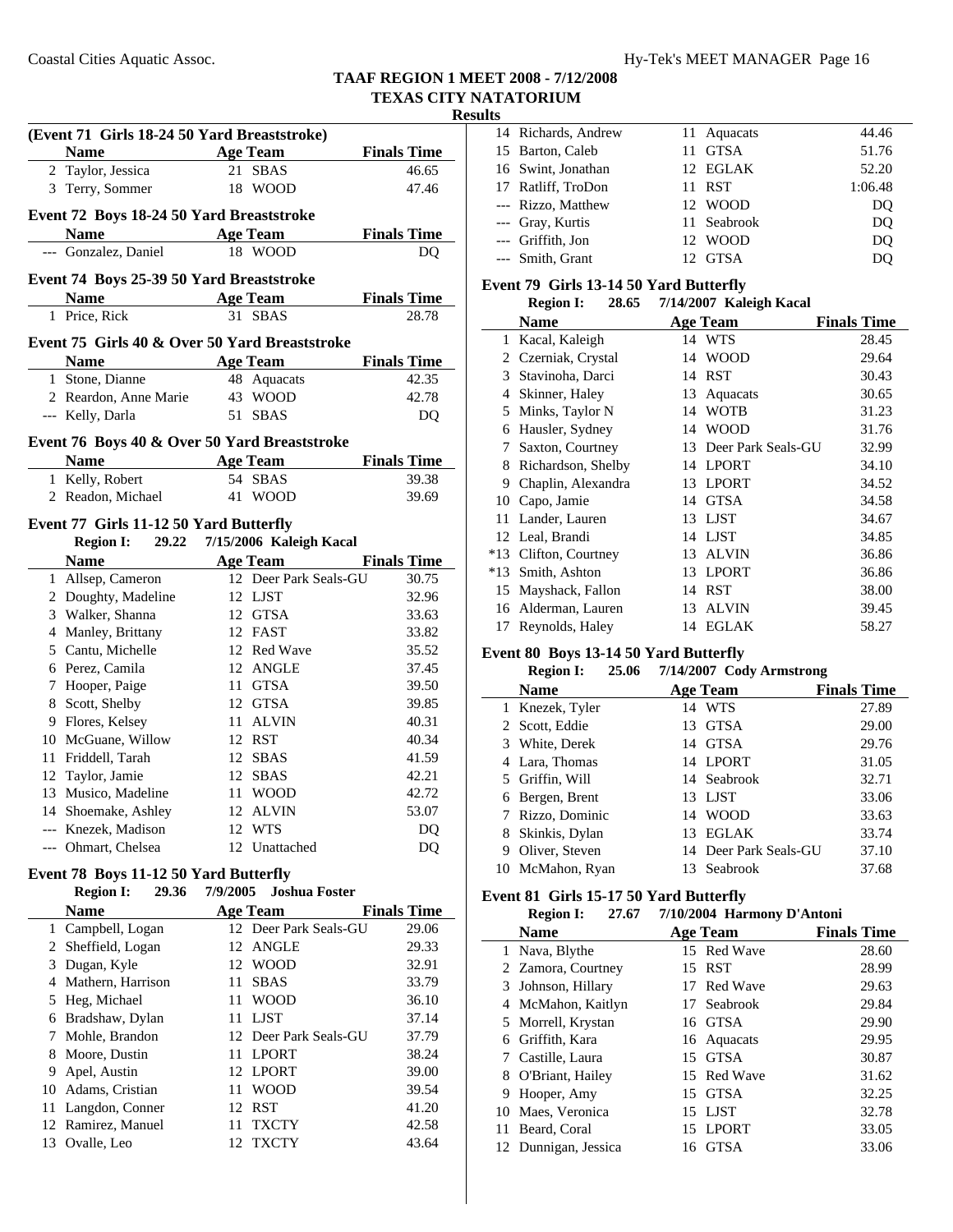4 Hasty, Thomas 43 LPORT 32.06 5 Readon, Michael 41 WOOD 35.14

**Name Age Team Finals Time** 1 28.19 Gardea, Abby 11 Deer Park Seals-GU 2 Kacko, Sierra 12 Aquacats 28.24 3 28.49 Kristynik, Angela 12 Aquacats 4 30.67 Fritz, Rebecca 12 LJST 5 30.89 Nixon, Chandler 12 ALVIN 6 31.00 Walker, Shanna 12 GTSA 7 31.93 Vazquez, Angela 12 Deer Park Seals-GU

**Event 89 Girls 11-12 50 Yard Freestyle**

**Region I:** 26.73 7/2000 L Paul

# **TAAF REGION 1 MEET 2008 - 7/12/2008 TEXAS CITY NATATORIUM**

#### **Results**

|   |                                                      |    |                       | Re                 |
|---|------------------------------------------------------|----|-----------------------|--------------------|
|   | (Event 81 Girls 15-17 50 Yard Butterfly)             |    |                       |                    |
|   | <b>Name</b>                                          |    | <b>Age Team</b>       | <b>Finals Time</b> |
|   | 13 Abegg, Kylie                                      |    | 16 WOOD               | 33.29              |
|   | 14 Walker, Shawna                                    |    | 17 GTSA               | 33.40              |
|   | 15 Vrana, Samantha                                   |    | 16 RST                | 33.53              |
|   | 16 Ortiz, Hannah                                     |    | 15 EGLAK              | 34.00              |
|   | 17 Schaefer, Ashley                                  |    | 17 LJST               | 34.12              |
|   | 18 Cymes, Kirsten                                    |    | 17 WOOD               | 34.51              |
|   | 19 Medaris, Michelle                                 |    | 15 FAST               | 35.94              |
|   | 20 Tripulas, Alexandra                               |    | 16 RST                | 40.21              |
|   | 21 Rossett, Lauren                                   | 16 | <b>SBAS</b>           | 48.25              |
|   | Event 82 Boys 15-17 50 Yard Butterfly                |    |                       |                    |
|   | <b>Region I:</b><br>24.00                            |    | 7/15/2006 Roel Rivera |                    |
|   | <b>Name</b>                                          |    | <b>Age Team</b>       | <b>Finals Time</b> |
|   | 1 Hughes, Forrest                                    |    | 17 LJST               | 24.59              |
|   | 2 Armstrong, Cody                                    |    | 15 LJST               | 24.91              |
|   | 3 Taylor, Henry Price                                |    | 16 RST                | 25.66              |
|   | 4 Brown, Duncan                                      |    | 17 GTSA               | 26.68              |
|   | 5 Jacks, Jeremy                                      |    | 15 RST                | 26.86              |
|   | 6 Taboada, Gabriel                                   |    | 15 WOOD               | 27.42              |
|   | 7 Hernandez, Adrian                                  |    | 16 SBAS               | 27.94              |
|   | 8 McCauley, Kevin                                    |    | 16 WOOD               | 28.13              |
|   | 9 Vasquez, Steven                                    |    | 16 RST                | 29.11              |
|   | 10 Faries, Sean                                      |    | 15 GTSA               | 29.68              |
|   | 11 Baker, Jared                                      |    | 17 GTSA               | 30.05              |
|   | 12 Curlee, Christopher                               |    | 15 WTS                | 30.67              |
|   | 13 Thomas, Trevor                                    |    | 15 Deer Park Seals-GU | 32.49              |
|   | 14 Mouton, Justin                                    |    | 15 GTSA               | 33.46              |
|   | --- Newman, Thomas                                   |    | 17 LJST               | DQ                 |
|   | --- Guest, Demitri                                   |    | 15 GTSA               | DQ                 |
|   | Event 83 Girls 18-24 50 Yard Butterfly               |    |                       |                    |
|   | <b>Name</b><br><b>Age Team</b>                       |    |                       | <b>Finals Time</b> |
| 1 | Robinson, Emma                                       |    | 18 Seabrook           | 32.60              |
|   |                                                      |    |                       |                    |
|   | Event 84 Boys 18-24 50 Yard Butterfly<br><b>Name</b> |    | <b>Age Team</b>       | <b>Finals Time</b> |
| 1 | Howard, Landon                                       | 20 | <b>SBAS</b>           | 26.67              |
|   | 2 Oliver, Michael                                    |    | 18 Deer Park Seals-GU | 26.78              |
|   | 3 Moreno, Richard                                    | 18 | <b>RST</b>            | 27.19              |
|   | --- Gonzalez, Daniel                                 |    | 18 WOOD               | DQ                 |
|   | Event 85 Girls 25-39 50 Yard Butterfly               |    |                       |                    |
|   | <b>Name</b>                                          |    | <b>Age Team</b>       | <b>Finals Time</b> |
| 1 | Hernandez, Lisa                                      |    | 27 SBAS               | 36.91              |
|   | Event 86 Boys 25-39 50 Yard Butterfly                |    |                       |                    |
|   | <b>Name</b>                                          |    | <b>Age Team</b>       | <b>Finals Time</b> |
|   | 1 Mauk, Derrick                                      |    | 31 SBAS               | 26.09              |
|   | Event 87 Girls 40 & Over 50 Yard Butterfly           |    |                       |                    |
|   | <b>Name</b>                                          |    | <b>Age Team</b>       | <b>Finals Time</b> |

1 36.38 Leutner, Joy 49 WOOD

**Name Age Team Finals Time** 1 26.60 Leutner, Gerry 44 WOOD 2 Heck, Steve 58 Unattached 26.78 3 28.24 Dunnigan, Shaun 44 GTSA

**Event 88 Boys 40 & Over 50 Yard Butterfly**

| 8              | Schaefer, Cierra                      | 12<br>LJST                        | 32.42              |
|----------------|---------------------------------------|-----------------------------------|--------------------|
|                | 9 Grey, Savannah                      | 11<br>LJST                        | 32.52              |
|                | 10 Davidson, Shelby                   | 11 LJST                           | 33.38              |
|                | 11 Flores, Kelsey                     | 11 ALVIN                          | 33.71              |
|                | 12 Montelaro, Tayler                  | 11 GTSA                           | 34.16              |
|                | 13 Hare, Tori                         | 11 GTSA                           | 34.34              |
|                | 14 Friddell, Tarah                    | 12 SBAS                           | 34.40              |
|                | 15 Cantu, Michelle                    | 12 Red Wave                       | 34.90              |
|                | 16 Knapp, Kaitlin                     | 12 WOOD                           | 35.16              |
| 17             | Musico, Madeline                      | 11 WOOD                           | 35.22              |
|                | 18 Brown, Katie                       | 12 LPORT                          | 35.47              |
|                | 19 Martinez, Desirea                  | 11 RST                            | 35.56              |
|                | 20 Rubio, Cori                        | 11 ANGLE                          | 36.32              |
| 21             | Jex, Morghan                          | 12 Aquacats                       | 36.61              |
|                | 22 Buentello, Brooke                  | 12 ANGLE                          | 36.71              |
|                | 23 McReynolds, Claire L               | <b>WOTB</b><br>11 -               | 36.91              |
|                | 24 Soda, Toluse                       | 12 RST                            | 37.07              |
|                | 25 King, Stephanie                    | 12 ANGLE                          | 37.59              |
|                | 26 Scott, Shelby                      | 12 GTSA                           | 38.34              |
| 27             | Treadwell, Jasmyn                     | 11 RST                            | 38.50              |
|                | 28 Ballard, Ashley                    | 12 LPORT                          | 38.53              |
|                | 29 Adams, Ashley                      | 12 GTSA                           | 39.41              |
|                | 30 Richardson, Kailey                 | 12 LPORT                          | 39.60              |
| 31             | Jackson, Sophia                       | 11<br><b>TXCTY</b>                | 40.39              |
|                | 32 Patel, Nikita                      | 12 WOOD                           | 40.54              |
|                | 33 Griffin, Georgi                    | 11 Seabrook                       | 40.70              |
|                | 34 Nguyen, Pascale                    | 11 WOOD                           | 41.37              |
|                | 35 Hammond, Hayley                    | 11 WOOD                           | 41.95              |
|                | 36 Richards, Madison                  | 11 RST                            | 42.86              |
|                | 37 Chapman, Haley                     | 11 SBAS                           | 43.51              |
|                | 38 Guentzel, Nicole                   | 11 LJST                           | 43.76              |
|                | 39 Vanderhider, Alexandra             | 11 LJST                           | 44.24              |
|                | --- Bryant, Desaree                   | <b>ANGLE</b><br>11                | DQ                 |
| $---$          | Perez, Ayla                           | <b>RST</b><br>11                  | DQ                 |
|                | Event 90 Boys 11-12 50 Yard Freestyle |                                   |                    |
|                | <b>Region I:</b><br>25.32             | 7/9/2005<br><b>Cody Armstrong</b> |                    |
|                | <b>Name</b>                           | <b>Age Team</b>                   | <b>Finals Time</b> |
| $\mathbf{1}$   | Adair, Jake                           | 12 WOOD                           | 28.24              |
|                | 2 Sterling, Wyatt                     | 12 LJST                           | 28.92              |
| 3              | Alaniz, Arnold                        | RST<br>11                         | 30.23              |
| $\overline{4}$ | Breitling, Matthew                    | 12 WOOD                           | 30.62              |
| 5              | Mathern, Harrison                     | 11 SBAS                           | 31.18              |

6 31.29 Thomet, Collin 11 Seabrook 7 31.73 Burditt, Mason 12 RST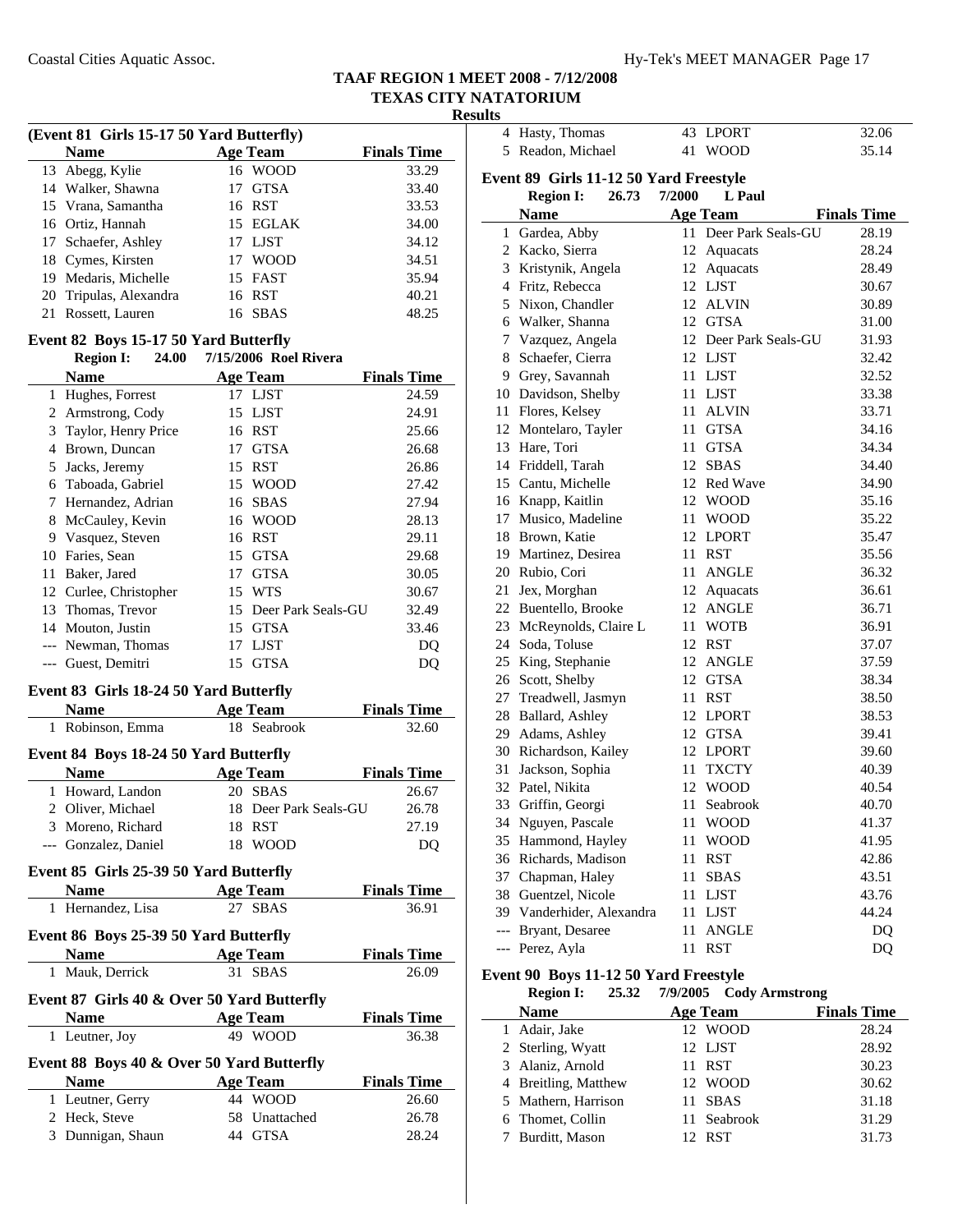| (Event 90 Boys 11-12 50 Yard Freestyle) |                       |    |                    |                    |  |  |
|-----------------------------------------|-----------------------|----|--------------------|--------------------|--|--|
|                                         | <b>Name</b>           |    | <b>Age Team</b>    | <b>Finals Time</b> |  |  |
| 8                                       | Muskiet, Chance       |    | 12 Aquacats        | 32.08              |  |  |
| 9                                       | Swint, Jonathan       | 12 | <b>EGLAK</b>       | 32.83              |  |  |
| 10                                      | Keffer, Max           | 11 | <b>GTSA</b>        | 32.93              |  |  |
| 11                                      | Adams, Cristian       | 11 | <b>WOOD</b>        | 33.12              |  |  |
| 12                                      | Bradshaw, Dylan       | 11 | <b>LJST</b>        | 33.70              |  |  |
| 13                                      | Apel, Austin          | 12 | <b>LPORT</b>       | 33.77              |  |  |
| 14                                      | Smith, Grant          | 12 | <b>GTSA</b>        | 33.78              |  |  |
| 15                                      | Jackson, Marshall     | 11 | Seabrook           | 33.85              |  |  |
| 16                                      | Jimenez, Renzo        | 12 | Deer Park Seals-GU | 34.02              |  |  |
| 17                                      | Cymes, Hunter         | 12 | <b>WOOD</b>        | 34.26              |  |  |
| 18                                      | Brown, Ryan           | 12 | <b>FAST</b>        | 34.29              |  |  |
| 19                                      | Szatny, Avery         | 11 | <b>WOOD</b>        | 34.75              |  |  |
| 20                                      | Gonzales, John        | 11 | <b>FAST</b>        | 34.89              |  |  |
| 21                                      | Ovalle, Leo           | 12 | <b>TXCTY</b>       | 35.11              |  |  |
| 22                                      | Gaspard, Dewayne      | 12 | <b>LPORT</b>       | 36.11              |  |  |
| 23                                      | Vanderhider, Zachary  | 11 | <b>LJST</b>        | 36.40              |  |  |
| 24                                      | Vasek, Taylor         | 12 | Aquacats           | 37.99              |  |  |
| 25                                      | Richards, Andrew      | 11 | Aquacats           | 39.34              |  |  |
| 26                                      | Richards, Andrew      | 11 | <b>RST</b>         | 39.44              |  |  |
| 27                                      | Maher, Ryan           | 12 | <b>RST</b>         | 39.98              |  |  |
| 28                                      | Gray, Kurtis          | 11 | Seabrook           | 40.46              |  |  |
| 29                                      | Treadwell, Justin     | 11 | <b>RST</b>         | 46.82              |  |  |
| 30                                      | Quintanillia, Michael | 11 | <b>TXCTY</b>       | 55.53              |  |  |
| $---$                                   | Rizzo, Matthew        | 12 | <b>WOOD</b>        | DQ                 |  |  |

### **Event 91 Girls 13-14 50 Yard Freestyle**

|    | <b>Region I:</b>    | 25.92 | 7/2002 | <b>N</b> Melenric |                    |
|----|---------------------|-------|--------|-------------------|--------------------|
|    | <b>Name</b>         |       |        | <b>Age Team</b>   | <b>Finals Time</b> |
| 1  | Wall, Shelby        |       |        | 14 ANGLE          | 26.48              |
| 2  | Ecuer, Gabriella    |       | 14     | <b>EGLAK</b>      | 27.18              |
| 3  | Harper, Hannah      |       | 13     | <b>WTS</b>        | 27.70              |
| 4  | O'Hearn, Becca      |       | 13     | <b>RST</b>        | 27.85              |
| 5  | Kruijs, Nicole      |       | 14     | <b>WOOD</b>       | 27.87              |
| 6  | Skinner, Haley      |       | 13     | Aquacats          | 28.08              |
| 7  | Lisewsky, Rachael   |       | 13     | Seabrook          | 28.60              |
| 8  | Hausler, Sydney     |       | 14     | <b>WOOD</b>       | 29.11              |
| 9  | Van Winkle, Kara    |       | 14     | <b>ALVIN</b>      | 29.34              |
| 10 | McBroom, Kayla      |       | 13     | <b>TXCTY</b>      | 29.36              |
| 11 | Stovall, Megan      |       | 13     | <b>Red Wave</b>   | 29.79              |
| 12 | Jewell, Rebecca     |       | 14     | <b>ANGLE</b>      | 30.01              |
| 13 | Bruno, Carrie       |       | 13     | <b>RST</b>        | 30.42              |
| 14 | O'Donel, Katelyn    |       | 13     | Seabrook          | 30.97              |
| 15 | Elfstrom, Amanda    |       | 13     | <b>LPORT</b>      | 31.06              |
| 16 | Capo, Jamie         |       | 14     | <b>GTSA</b>       | 31.15              |
| 17 | Green, Paige        |       | 14     | Aquacats          | 31.31              |
| 18 | Rosenstrauch, Kayla |       | 13     | <b>WOOD</b>       | 31.45              |
| 19 | Crawford, Sarah     |       | 14     | Seabrook          | 31.47              |
| 20 | Clifton, Courtney   |       |        | 13 ALVIN          | 31.51              |
| 21 | Marroquin, Ericka   |       | 14     | <b>RST</b>        | 31.90              |
| 22 | Smith, Ashton       |       | 13     | <b>LPORT</b>      | 32.30              |
| 23 | Bricker, Kathryn    |       | 14     | Aquacats          | 32.32              |
| 24 | Cantu, Jessica      |       |        | 13 Red Wave       | 32.42              |
| 25 | Segueda, Brittanie  |       | 13     | <b>FAST</b>       | 32.55              |
| 26 | Reynolds, Haley     |       | 14     | <b>EGLAK</b>      | 32.70              |
| 27 | Mayshack, Fallon    |       | 14     | <b>RST</b>        | 32.92              |
| 28 | Babcock, Crystal    |       | 13     | <b>ANGLE</b>      | 33.48              |
|    |                     |       |        |                   |                    |

|  | 29 Grey, Miranda       |    | 14 LJST     | 33.59          |
|--|------------------------|----|-------------|----------------|
|  | 30 Allgeyer, Anneliese |    | 13 Aquacats | 34.63          |
|  | 31 Norwood, Dakota     |    | 13 EGLAK    | 35.87          |
|  | 32 Whitehead, Emily    | 13 | GTSA        | 36.02          |
|  | 33 Maguire, Rachel     |    | 14 ANGLE    | 36.38          |
|  | 34 Plunkett, Caitlin   |    | 14 GTSA     | 36.59          |
|  | 35 LaMont, Rosalind    |    | 13 ANGLE    | 39.51          |
|  | 36 King, Melissa       |    | 13 ANGLE    | 46.13          |
|  | --- Cline, Madison     | 13 | <b>WTS</b>  | D <sub>O</sub> |
|  | --- Howell, Michaela   | 13 | ANGLE       | DO             |
|  |                        |    |             |                |

#### **Event 92 Boys 13-14 50 Yard Freestyle**

|       | 7/14/2007 Cody Armstrong<br><b>Region I:</b><br>23.36 |    |                       |                    |  |
|-------|-------------------------------------------------------|----|-----------------------|--------------------|--|
|       | <b>Name</b>                                           |    | <b>Age Team</b>       | <b>Finals Time</b> |  |
| 1     | Lowe, Tate                                            | 14 | <b>WTS</b>            | 24.33              |  |
| 2     | Qin, Peter                                            | 14 | <b>GTSA</b>           | 24.76              |  |
| 3     | Griffin, Jermel D                                     | 14 | <b>WOTB</b>           | 25.87              |  |
| 4     | Lindstrom, Andrew                                     |    | 14 Deer Park Seals-GU | 26.21              |  |
| 5     | Beard, Zacory                                         |    | 14 LPORT              | 26.28              |  |
|       | 6 Stockmann, Christopher                              |    | 14 GTSA               | 26.40              |  |
| 7     | Brown, Tyler                                          |    | 13 LPORT              | 27.10              |  |
| 8     | Bergen, Brent                                         |    | 13 LJST               | 27.29              |  |
| 9     | Richards, Zachary                                     |    | 14 Deer Park Seals-GU | 27.38              |  |
| 10    | Basilier, Jackson                                     |    | 13 EGLAK              | 27.41              |  |
| $*11$ | Louviere, Joshua                                      |    | 14 Deer Park Seals-GU | 27.64              |  |
| $*11$ | White, Derek                                          | 14 | <b>GTSA</b>           | 27.64              |  |
|       | 13 Young, Alec                                        |    | 14 Seabrook           | 27.84              |  |
| 14    | Skinkis, Dylan                                        |    | 13 EGLAK              | 27.86              |  |
|       | 15 Thorn, Jake                                        |    | 14 ANGLE              | 27.92              |  |
|       | 16 Jackson, Matthew                                   | 14 | Seabrook              | 28.16              |  |
|       | 17 Griffin, Will                                      | 14 | Seabrook              | 28.56              |  |
|       | 18 Velasquez, Sean                                    |    | 14 LPORT              | 28.67              |  |
|       | 19 Harbaugh, David                                    |    | 14 WTS                | 29.22              |  |
|       | 20 Rizzo, Dominic                                     |    | 14 WOOD               | 29.28              |  |
|       | 21 Vanderhoef, Ryan                                   | 14 | <b>ALVIN</b>          | 29.38              |  |
|       | 22 Stockmann, Matthew                                 |    | 13 GTSA               | 29.48              |  |
|       | 23 Melo, Clayton                                      | 13 | <b>LPORT</b>          | 30.18              |  |
|       | 24 Lara, Nicholas                                     | 13 | <b>LPORT</b>          | 30.47              |  |
| 25    | Schiurring, Slade                                     | 14 | Red Wave              | 30.86              |  |
|       | 26 Yee, Zachary                                       | 13 | <b>WOOD</b>           | 31.22              |  |
| 27    | Webb, Logan                                           |    | 13 EGLAK              | 31.65              |  |
| 28    | Barajas, Aaron                                        |    | 13 EGLAK              | 31.93              |  |
|       | 29 Oliver, Steven                                     |    | 14 Deer Park Seals-GU | 32.38              |  |
|       | 30 Condon, Justin                                     |    | 13 GTSA               | 35.04              |  |
| 31    | Harris, Reginald                                      | 13 | <b>TXCTY</b>          | 43.54              |  |
| 32    | Hamilton, Hunter                                      | 14 | <b>TXCTY</b>          | 44.42              |  |
| $---$ | Reed, Taylor                                          |    | 14 EGLAK              | DQ                 |  |

# **Event 93 Girls 15-17 50 Yard Freestyle**

l,

| <b>Region I:</b><br>25.48 | 7/15/2006 Nikki Leslie |                    |
|---------------------------|------------------------|--------------------|
| <b>Name</b>               | <b>Age Team</b>        | <b>Finals Time</b> |
| 1 Smith, Skylar           | 15 RST                 | 24.34              |
| 2 Lopez, Lorraine         | 16 ANGLE               | 25.28              |
| 3 Morrell, Krystan        | 16 GTSA                | 25.89              |
| *4 Nava, Blythe           | 15 Red Wave            | 26.49              |
| *4 Paul, Linda            | 17 LJST                | 26.49              |
| 6 Hlavaty, Lyndey         | 17 RST                 | 26.58              |
| 7 Griffith, Kara          | 16 Aquacats            | 26.71              |
|                           |                        |                    |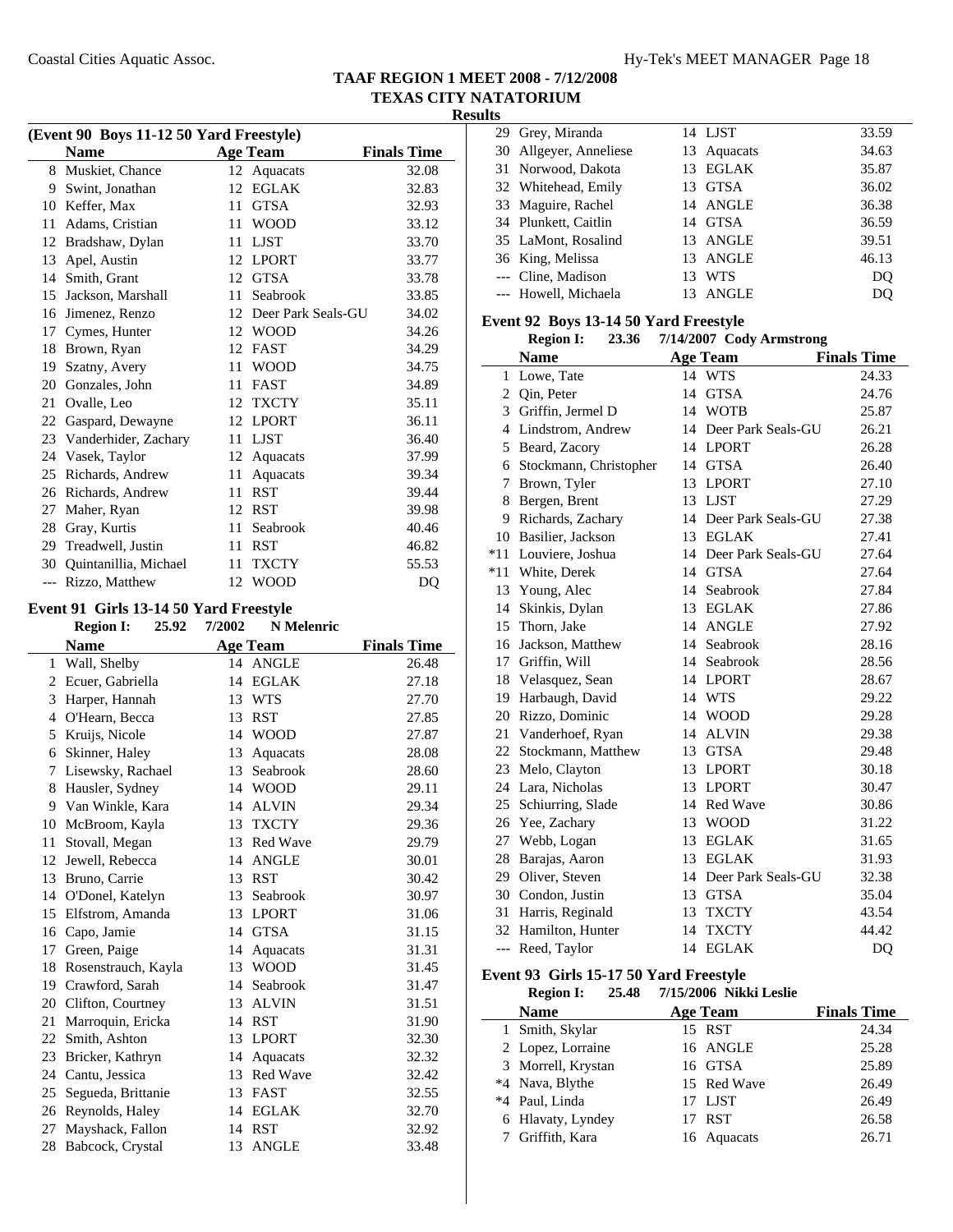#### **Results**

| (Event 93 Girls 15-17 50 Yard Freestyle) |                                       |    |                        |                    |  |
|------------------------------------------|---------------------------------------|----|------------------------|--------------------|--|
|                                          | <b>Name</b>                           |    | <b>Age Team</b>        | <b>Finals Time</b> |  |
|                                          | 8 Martin, Kelly                       | 17 | <b>RST</b>             | 27.15              |  |
| 9                                        | Teague, Jordan                        | 17 | <b>RST</b>             | 27.38              |  |
| 10                                       | Castille, Laura                       | 15 | <b>GTSA</b>            | 27.40              |  |
| 11                                       | Peil, Terra                           | 15 | Deer Park Seals-GU     | 27.59              |  |
| 12                                       | McMahon, Kaitlyn                      | 17 | Seabrook               | 27.93              |  |
| 13                                       | O'Briant, Hailey                      |    | 15 Red Wave            | 28.01              |  |
|                                          | 14 Canet, Misty                       | 16 | ALVIN                  | 28.91              |  |
| 15                                       | Dunstan, Courtney                     | 15 | <b>RST</b>             | 29.04              |  |
|                                          | 16 Kenny, Bobbie                      | 15 | LJST                   | 29.65              |  |
| 17                                       | Hooper, Amy                           | 15 | <b>GTSA</b>            | 29.79              |  |
| 18                                       | Brown, Jessica                        | 16 | ANGLE                  | 30.02              |  |
| 19                                       | Beard, Coral                          | 15 | <b>LPORT</b>           | 30.26              |  |
| 20                                       | Dunnigan, Jessica                     | 16 | <b>GTSA</b>            | 30.61              |  |
| 21                                       | Walker, Shawna                        | 17 | <b>GTSA</b>            | 30.82              |  |
| 22                                       | Schaefer, Ashley                      | 17 | <b>LJST</b>            | 31.30              |  |
| 23                                       | Capastani, Sarah                      |    | 17 TXCTY               | 32.07              |  |
|                                          | 24 Whitehead, Whitney                 | 15 | <b>GTSA</b>            | 32.09              |  |
| 25                                       | Bradford, Miranda                     | 16 | <b>GTSA</b>            | 32.85              |  |
| 26                                       | Tripulas, Alexandra                   | 16 | RST                    | 33.76              |  |
|                                          | 27 Wilkerson, Caitlin                 |    | 16 RST                 | 33.77              |  |
| 28                                       | Moreno, Christina                     | 16 | RST                    | 34.68              |  |
| 29                                       | Pettigrew, Lindsey                    | 15 | EGLAK                  | 35.40              |  |
|                                          | --- Gonzalez, Gabriela                |    | 15 WOOD                | DQ                 |  |
|                                          | --- Cymes, Kirsten                    | 17 | <b>WOOD</b>            | DQ                 |  |
|                                          | Event 94 Boys 15-17 50 Yard Freestyle |    |                        |                    |  |
|                                          | <b>Region I:</b><br>21.81             |    | 7/9/2005 Nicholas Ward |                    |  |
|                                          | Name                                  |    | $\Delta$ oe Team       | <b>Finals Time</b> |  |

|       | <b>Region I:</b><br>21.81 | 7/9/2005 | Nicholas Ward      |                    |
|-------|---------------------------|----------|--------------------|--------------------|
|       | <b>Name</b>               |          | <b>Age Team</b>    | <b>Finals Time</b> |
| 1     | Hughes, Forrest           | 17       | <b>LJST</b>        | 22.12              |
| 2     | Hoelzer, Nicholas         | 17       | <b>GTSA</b>        | 22.57              |
| 3     | Vesling, Ethan            | 16       | <b>LJST</b>        | 22.80              |
| 4     | Ward, Nathan              | 16       | <b>RST</b>         | 23.35              |
| 5     | Abner, Jonathan           | 17       | <b>SBAS</b>        | 23.50              |
| 6     | Bertrand, Juvencio        | 16       | Deer Park Seals-GU | 23.63              |
| 7     | Taylor, Henry Price       | 16       | <b>RST</b>         | 23.64              |
| 8     | Fruge, Elliot             | 16       | <b>ANGLE</b>       | 23.83              |
| 9     | Babcock, Ben              | 16       | <b>WOOD</b>        | 23.93              |
| 10    | Lee, Robert               | 15       | <b>WTS</b>         | 23.95              |
| 11    | Lara, Jared               | 15       | <b>LPORT</b>       | 24.13              |
| 12    | Mestas, Nathan            | 15       | <b>EGLAK</b>       | 24.53              |
| 13    | Curlee, Christopher       | 15       | <b>WTS</b>         | 24.73              |
| 14    | Bontekoe, Jared           | 17       | <b>LJST</b>        | 24.96              |
| 15    | Brown, Duncan             | 17       | <b>GTSA</b>        | 25.12              |
| 16    | Stockmann, Michael        | 16       | <b>GTSA</b>        | 25.32              |
| 17    | Baker, Jared              | 17       | <b>GTSA</b>        | 26.31              |
| 18    | Mouton, Justin            | 15       | <b>GTSA</b>        | 26.46              |
| 19    | Anderson, Logan           | 16       | <b>WOOD</b>        | 27.28              |
| 20    | Mead, Thomas              | 17       | <b>ALVIN</b>       | 27.87              |
| 21    | Guest, Demitri            | 15       | <b>GTSA</b>        | 29.00              |
| 22    | Hausler, Robert           | 17       | <b>WOOD</b>        | 29.94              |
| 23    | Hotz, Jamie               | 15       | <b>LPORT</b>       | 31.23              |
|       | Newman, Thomas            | 17       | <b>LJST</b>        | DO                 |
| $---$ | Richardson, Paul          | 15       | <b>WOOD</b>        | DQ                 |
|       |                           |          |                    |                    |

| Event 95 Girls 18-24 50 Yard Freestyle |                                            |       |    |                                           |                    |  |
|----------------------------------------|--------------------------------------------|-------|----|-------------------------------------------|--------------------|--|
|                                        | Name Age Team                              |       |    |                                           | <b>Finals Time</b> |  |
|                                        | 1 Robinson, Emma                           |       |    | 18 Seabrook                               | 27.98              |  |
|                                        | 2 Mauk, Kasey                              |       |    | 21 SBAS                                   | 29.03              |  |
|                                        | 3 Ragan, Jennifer                          |       |    | 19 ALVIN                                  | 30.24              |  |
|                                        | 4 Sherman, Barbara                         |       |    | 23 Aquacats                               | 30.94              |  |
|                                        |                                            |       |    | 18 WOOD                                   |                    |  |
|                                        | 5 Terry, Sommer                            |       |    |                                           | 33.90              |  |
|                                        | Event 96 Boys 18-24 50 Yard Freestyle      |       |    |                                           |                    |  |
|                                        | Name                                       |       |    | <b>Age Team</b>                           | <b>Finals Time</b> |  |
|                                        | 1 Newlin, Max                              |       |    | 22 SBAS                                   | 23.59              |  |
|                                        | 2 Oliver, Michael                          |       |    | 18 Deer Park Seals-GU                     | 24.15              |  |
|                                        | --- Gonzalez, Daniel                       |       |    | 18 WOOD                                   | D <sub>O</sub>     |  |
|                                        | Event 98 Boys 25-39 50 Yard Freestyle      |       |    |                                           |                    |  |
|                                        | Name Age Team                              |       |    |                                           | <b>Finals Time</b> |  |
|                                        | 1 Price, Rick                              |       |    | 31 SBAS                                   | 23.20              |  |
|                                        | 2 Medema, Chuck                            |       |    | 28 SBAS                                   | 24.15              |  |
|                                        |                                            |       |    |                                           |                    |  |
|                                        | Event 99 Girls 40 & Over 50 Yard Freestyle |       |    |                                           |                    |  |
|                                        | <b>Solution Age Team</b>                   |       |    |                                           | <b>Finals Time</b> |  |
|                                        | --- Stone, Dianne                          |       |    | 48 Aquacats                               | DQ                 |  |
|                                        | --- Kelly, Darla                           |       |    | 51 SBAS                                   | DQ                 |  |
|                                        | Event 100 Boys 40 & Over 50 Yard Freestyle |       |    |                                           |                    |  |
|                                        |                                            |       |    |                                           |                    |  |
|                                        | Name                                       |       |    | <b>Example 2</b> Age Team                 | <b>Finals Time</b> |  |
|                                        | 1 Dunnigan, Shaun                          |       |    | 44 GTSA                                   | 26.18              |  |
|                                        | 2 Hasty, Thomas                            |       |    | 43 LPORT                                  | 28.26              |  |
|                                        | --- Cantu, Eduardo                         |       |    | 41 Red Wave                               | DQ                 |  |
|                                        | Event 101 Girls 11-12 100 Yard IM          |       |    |                                           |                    |  |
|                                        |                                            |       |    | Region I: 1:10.94 7/15/2006 Gabby Guthrie |                    |  |
|                                        | Name Age Team                              |       |    |                                           | <b>Finals Time</b> |  |
|                                        | 1 Wilkins, Kari                            |       |    | 12 Red Wave                               | 1:09.84            |  |
|                                        | 31.11                                      | 38.73 |    |                                           |                    |  |
|                                        | 2 Kacko, Sierra                            |       |    | 12 Aquacats                               | 1:12.19            |  |
|                                        | 32.85                                      | 39.34 |    |                                           |                    |  |
|                                        | 3 Allsep, Cameron                          |       |    | 12 Deer Park Seals-GU                     | 1:14.36            |  |
|                                        | 33.07                                      | 41.29 |    |                                           |                    |  |
|                                        | 4 Hartensteiner, Ashley                    |       |    | 12 RST                                    | 1:16.93            |  |
|                                        | 35.10                                      | 41.83 |    |                                           |                    |  |
|                                        | 5 Walker, Shanna                           |       |    | 12 GTSA                                   | 1:20.91            |  |
|                                        | 37.47                                      | 43.44 |    |                                           |                    |  |
|                                        | 6 McLaughlin, Victoria                     |       |    | 12 LPORT                                  | 1:21.25            |  |
|                                        | 38.02                                      | 43.23 |    |                                           |                    |  |
| 7                                      | Manley, Brittany                           |       |    | 12 FAST                                   | 1:22.17            |  |
|                                        | 37.93                                      | 44.24 |    |                                           |                    |  |
| 8                                      | Strobel, Austin B                          |       | 11 | <b>LJST</b>                               | 1:24.72            |  |
|                                        | 42.00                                      | 42.72 |    |                                           |                    |  |
| 9                                      | Perez, Catalina                            |       | 11 | <b>ANGLE</b>                              | 1:25.19            |  |
|                                        | 39.39                                      | 45.80 |    |                                           |                    |  |
|                                        | 10 Presswood, Bailey                       |       | 11 |                                           |                    |  |
|                                        |                                            |       |    | <b>LPORT</b>                              | 1:25.75            |  |
| 11                                     | Carbajal, Grace                            |       |    | 12 WOOD                                   | 1:28.52            |  |
| 12                                     | Grey, Savannah                             |       | 11 | <b>LJST</b>                               | 1:29.22            |  |
|                                        | 40.87                                      | 48.35 |    |                                           |                    |  |
|                                        | 13 Haman, Taylor                           |       |    | 12 RST                                    | 1:30.02            |  |
|                                        | 43.42                                      | 46.60 |    |                                           |                    |  |
|                                        | 14 Hare, Tori                              |       | 11 | <b>GTSA</b>                               | 1:31.21            |  |
|                                        | 42.18                                      | 49.03 |    |                                           |                    |  |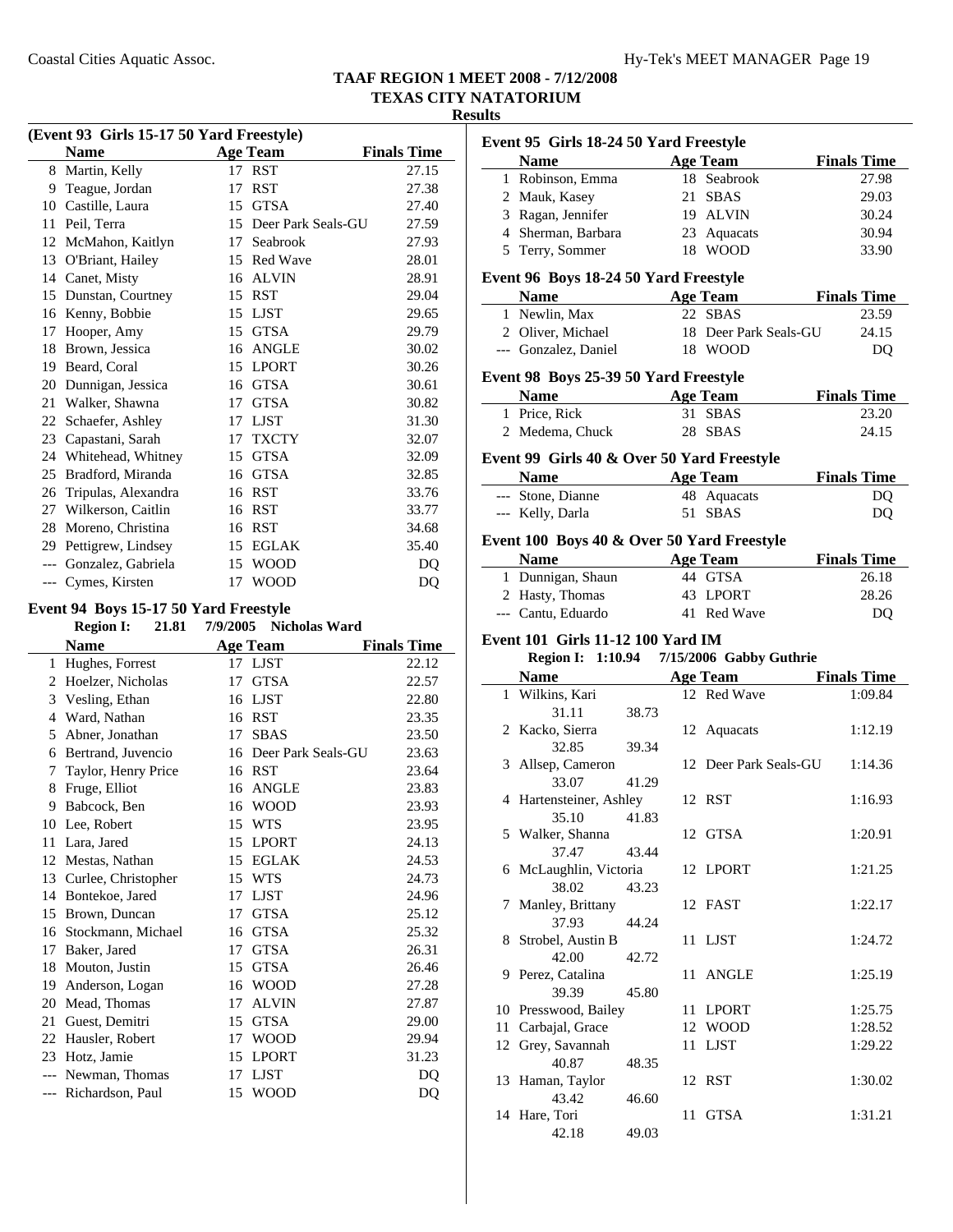|                                                                                        | (Event 101 Girls 11-12 100 Yard IM)<br><b>Name</b>                            |       |    | <b>Age Team</b>             | <b>Finals Time</b>            |  |
|----------------------------------------------------------------------------------------|-------------------------------------------------------------------------------|-------|----|-----------------------------|-------------------------------|--|
|                                                                                        | 15 Flores, Kelsey                                                             |       |    | 11 ALVIN                    | 1:31.44                       |  |
|                                                                                        | 40.42                                                                         | 51.02 |    |                             |                               |  |
|                                                                                        | 16 Shoemake, Ashley                                                           |       |    | 12 ALVIN                    | 1:43.62                       |  |
|                                                                                        | 51.50                                                                         | 52.12 |    |                             |                               |  |
| 17                                                                                     | Stokes, Elizabeth                                                             |       |    | 12 EGLAK                    | 1:47.63                       |  |
|                                                                                        | 51.90                                                                         | 55.73 |    |                             |                               |  |
|                                                                                        | 18 Jenny, Halie                                                               |       | 11 | GTSA                        | 1:47.94                       |  |
|                                                                                        | 48.25                                                                         | 59.69 |    |                             |                               |  |
|                                                                                        | 19 Pannell, Morgan                                                            |       |    | 11 ALVIN                    | 1:48.92                       |  |
|                                                                                        | 52.03                                                                         | 56.89 |    |                             |                               |  |
|                                                                                        | --- Ohmart, Chelsea                                                           |       |    | 12 Unattached               | DQ                            |  |
|                                                                                        |                                                                               |       |    |                             |                               |  |
| Event 102 Boys 11-12 100 Yard IM<br><b>Region I: 1:09.42</b><br>7/9/2005 Joshua Foster |                                                                               |       |    |                             |                               |  |
|                                                                                        |                                                                               |       |    |                             |                               |  |
|                                                                                        | <b>Name</b><br>1 Sheffield, Logan                                             |       |    | <b>Age Team</b><br>12 ANGLE | <b>Finals Time</b><br>1:10.77 |  |
|                                                                                        | 31.56                                                                         | 39.21 |    |                             |                               |  |
|                                                                                        | 2 Adair, Jake                                                                 |       |    | 12 WOOD                     | 1:11.33                       |  |
|                                                                                        | 34.08                                                                         | 37.25 |    |                             |                               |  |
| 3                                                                                      | Dugan, Kyle                                                                   |       |    | 12 WOOD                     | 1:21.00                       |  |
|                                                                                        | 37.48                                                                         | 43.52 |    |                             |                               |  |
|                                                                                        | 4 Miller, Gabriel                                                             |       | 12 | RST                         | 1:21.54                       |  |
|                                                                                        | 39.84                                                                         | 41.70 |    |                             |                               |  |
| 5                                                                                      | Rice, Seth                                                                    |       |    | 12 GTSA                     | 1:21.70                       |  |
|                                                                                        | 36.02                                                                         | 45.68 |    |                             |                               |  |
|                                                                                        | 6 Moore, Dustin                                                               |       | 11 | LPORT                       | 1:25.14                       |  |
|                                                                                        | 38.95                                                                         | 46.19 |    |                             |                               |  |
|                                                                                        | 7 White, Justin                                                               |       | 11 | GTSA                        | 1:25.90                       |  |
|                                                                                        | 8 Heg, Michael                                                                |       | 11 | <b>WOOD</b>                 | 1:27.02                       |  |
|                                                                                        | 38.86                                                                         | 48.16 |    |                             |                               |  |
| 9                                                                                      | Jackson, Marshall                                                             |       | 11 | Seabrook                    | 1:27.12                       |  |
|                                                                                        | 41.80                                                                         | 45.32 |    |                             |                               |  |
|                                                                                        | 10 Keffer, Max                                                                |       | 11 | <b>GTSA</b>                 | 1:28.62                       |  |
|                                                                                        | 41.37                                                                         | 47.25 |    |                             |                               |  |
|                                                                                        | 11 Charles, Brandon                                                           |       | 11 | <b>WOOD</b>                 | 1:28.67                       |  |
|                                                                                        | 42.42                                                                         | 46.25 |    |                             |                               |  |
|                                                                                        | 12 Adams, Cristian                                                            |       | 11 | <b>WOOD</b>                 | 1:29.81                       |  |
|                                                                                        | 40.20<br>13 Apel, Austin                                                      | 49.61 |    | 12 LPORT                    | 1:33.83                       |  |
|                                                                                        | 43.47                                                                         | 50.36 |    |                             |                               |  |
|                                                                                        | 14 Gaspard, Dewayne                                                           |       |    | 12 LPORT                    | 1:41.35                       |  |
|                                                                                        | 48.16                                                                         | 53.19 |    |                             |                               |  |
|                                                                                        | --- Wamble, Jason                                                             |       |    | 11 Deer Park Seals-GU       | DQ                            |  |
|                                                                                        |                                                                               |       |    |                             |                               |  |
|                                                                                        | Event 103 Girls 13-14 100 Yard IM<br>Degion L. $1.06.21$ $7/1005$ C. Colinear |       |    |                             |                               |  |

| <b>Region I: 1:06.31</b> | 7/1995<br>S. Salinas  |                    |
|--------------------------|-----------------------|--------------------|
| <b>Name</b>              | <b>Age Team</b>       | <b>Finals Time</b> |
| 1 Czerniak, Crystal      | 14 WOOD               | 1:08.06            |
| 31.16<br>36.90           |                       |                    |
| 2 Noser, Kaitlin         | 14 RST                | 1:10.05            |
| 32.21<br>37.84           |                       |                    |
| 3 Kruijs, Nicole         | 14 WOOD               | 1:14.98            |
| 34.60<br>40.38           |                       |                    |
| 4 Saxton, Courtney       | 13 Deer Park Seals-GU | 1:15.10            |
| 5 Rodriguez, Marisa      | 14 RST                | 1:17.23            |
| 34.60<br>42.63           |                       |                    |

|    | 6 Montanari, Madison   | 13 GTSA     | 1:17.51 |
|----|------------------------|-------------|---------|
|    | 36.16<br>41.35         |             |         |
|    | 7 Richardson, Shelby   | 14 LPORT    | 1:22.12 |
|    | 36.24<br>45.88         |             |         |
| 8. | Chaplin, Alexandra     | 13 LPORT    | 1:23.98 |
|    | 39.90<br>44.08         |             |         |
| 9  | Grey, Miranda          | 14 LJST     | 1:26.39 |
|    | 38.40<br>47.99         |             |         |
|    | 10 Rosenstrauch, Kayla | 13 WOOD     | 1:28.29 |
|    | 39.99<br>48.30         |             |         |
|    | 11 Allgeyer, Anneliese | 13 Aquacats | 1:29.01 |
|    | 42.94<br>46.07         |             |         |
|    | 12 Alderman, Lauren    | 13 ALVIN    | 1:29.39 |
|    | 42.74<br>46.65         |             |         |
|    | 13 Surita, Renee       | 13 Seabrook | 1:30.03 |
|    | 43.77<br>46.26         |             |         |
|    | 14 Babcock, Crystal    | 13 ANGLE    | 1:33.18 |
|    | --- Cantu, Jessica     | 13 Red Wave | DQ      |
|    | --- LaMont, Rosalind   | 13 ANGLE    | DQ      |
|    | 43.60<br>53.72         |             |         |
|    | --- Griffith, Michelle | 14 WOOD     | DO      |

#### **Event 104 Boys 13-14 100 Yard IM**

|              | <b>Region I:</b> 1:02.60 |       | 7/15/2006 Juvencio Bertrand |                    |
|--------------|--------------------------|-------|-----------------------------|--------------------|
|              | <b>Name</b>              |       | <b>Age Team</b>             | <b>Finals Time</b> |
| $\mathbf{1}$ | Knezek, Tyler            |       | 14 WTS                      | 1:06.05            |
|              | 30.11                    | 35.94 |                             |                    |
|              | 2 Stockmann, Christopher |       | 14 GTSA                     | 1:09.10            |
|              | 33.59                    | 35.51 |                             |                    |
|              | 3 Griffin, Jermel D      |       | 14 WOTB                     | 1:11.33            |
|              | 33.45                    | 37.88 |                             |                    |
|              | 4 White, Derek           |       | 14 GTSA                     | 1:12.55            |
|              | 32.07                    | 40.48 |                             |                    |
|              | 5 Stockmann, Matthew     |       | 13 GTSA                     | 1:15.91            |
|              | 35.81                    | 40.10 |                             |                    |
| 6            | Lara, Thomas             |       | 14 LPORT                    | 1:16.30            |
|              | 35.40                    | 40.90 |                             |                    |
| 7            | Easley, Justin           |       | 13 ALVIN                    | 1:18.15            |
|              | 35.53                    | 42.62 |                             |                    |
| 8            | Jacobus, Brandt          |       | 13 RST                      | 1:24.63            |
|              | 37.71                    | 46.92 |                             |                    |

### **Event 105 Girls 15-17 100 Yard IM**

|                    |       | Region I: 1:04.23 7/12/2003 Jessica Louvier |                    |
|--------------------|-------|---------------------------------------------|--------------------|
| <b>Name</b>        |       | Age Team                                    | <b>Finals Time</b> |
| 1 Gale, Marissa    |       | 17 RST                                      | 1:05.77            |
| 30.11              | 35.66 |                                             |                    |
| 2 Roosevelt, Emily |       | 16 ALVIN                                    | 1:11.52            |
| 32.27              | 39.25 |                                             |                    |
| 3 Vesling, Ava     |       | 15 LJST                                     | 1:13.55            |
| 33.84              | 39.71 |                                             |                    |
| 4 Maes, Veronica   |       | 15 LJST                                     | 1:17.25            |
| 35.69              | 41.56 |                                             |                    |
| 5 Ortiz, Hannah    |       | 15 EGLAK                                    | 1:18.31            |
| 35.29              | 43.02 |                                             |                    |
| 6 Cymes, Kirsten   |       | <b>WOOD</b>                                 | 1:19.97            |
| 34.33              | 45.64 |                                             |                    |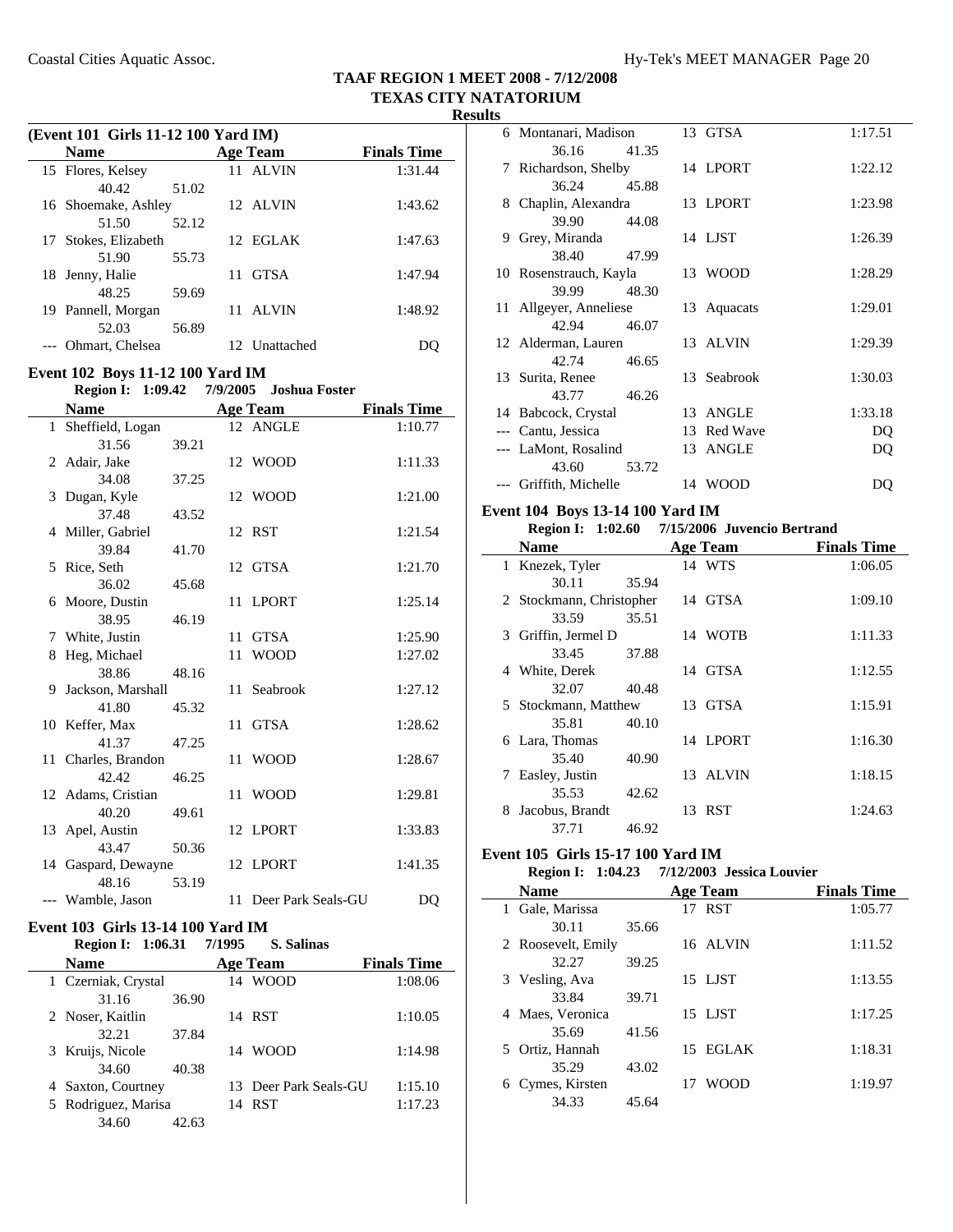**Results**

| (Event 105 Girls 15-17 100 Yard IM) |                                  |       |              |                       |                    |
|-------------------------------------|----------------------------------|-------|--------------|-----------------------|--------------------|
|                                     | <b>Name</b>                      |       |              | <b>Age Team</b>       | <b>Finals Time</b> |
|                                     | 7 Walker, Shawna                 |       |              | 17 GTSA               | 1:20.16            |
|                                     | 35.04                            | 45.12 |              |                       |                    |
| 8                                   | Hooper, Amy                      |       |              | 15 GTSA               | 1:20.34            |
|                                     | 36.90                            | 43.44 |              |                       |                    |
|                                     | 9 Whitehead, Whitney             |       |              | 15 GTSA               | 1:24.03            |
|                                     | 38.11                            | 45.92 |              |                       |                    |
|                                     | 10 Medaris, Michelle             |       |              | 15 FAST               | 1:26.62            |
|                                     | 36.69                            | 49.93 |              |                       |                    |
|                                     | 11 Pettigrew, Lindsey            |       |              | 15 EGLAK              | 1:43.72            |
|                                     | 45.15                            | 58.57 |              |                       |                    |
|                                     | 12 Rossett, Lauren               |       |              | 16 SBAS               | 1:46.15            |
|                                     | 47.04                            | 59.11 |              |                       |                    |
|                                     | Event 106 Boys 15-17 100 Yard IM |       |              |                       |                    |
|                                     | <b>Region I:</b>                 |       | 56.24 7/2002 | <b>D</b> Slingerland  |                    |
|                                     | <b>Name</b>                      |       |              | Age Team              | <b>Finals Time</b> |
|                                     | 1 Armstrong, Cody                |       |              | 15 LJST               | 59.19              |
|                                     | 26.57                            | 32.62 |              |                       |                    |
|                                     | 2 Bertrand, Juvencio             |       |              | 16 Deer Park Seals-GU | 1:00.13            |
|                                     | 27.65                            | 32.48 |              |                       |                    |
|                                     | 3 Tomas, Luke                    |       |              | 16 RST                | 1:01.84            |
|                                     | 27.11                            | 34.73 |              |                       |                    |
|                                     | 4 Jacks, Jeremy                  |       |              | 15 RST                | 1:04.69            |
|                                     | 30.19                            | 34.50 |              |                       |                    |
| 5                                   | Babcock, Ben                     |       |              | 16 WOOD               | 1:05.89            |
|                                     | 30.70                            | 35.19 |              |                       |                    |
|                                     | 6 Lee, Robert                    |       |              | 15 WTS                | 1:06.36            |
|                                     | 30.86                            | 35.50 |              |                       |                    |
|                                     | 7 Travis, Taylor                 |       |              | 15 ANGLE              | 1:06.72            |
|                                     | 30.69                            | 36.03 |              |                       |                    |
|                                     | 8 Baker, Jared                   |       |              | 17 GTSA               | 1:06.90            |
|                                     | 9 McCauley, Kevin                |       |              | 16 WOOD               | 1:06.97            |
|                                     | 30.53                            | 36.44 |              |                       |                    |
|                                     | 10 Miller, James                 |       |              | 15 LPORT              | 1:07.04            |
|                                     | 30.83<br>11 Ruzicka, Austin      | 36.21 |              | 16 ANGLE              | 1:07.41            |
|                                     | 32.52                            | 34.89 |              |                       |                    |
|                                     | 12 Odonnell, Colin               |       |              | 17 SBAS               | 1:07.47            |
|                                     | 32.52                            | 34.95 |              |                       |                    |
|                                     | 13 Taboada, Gabriel              |       |              | 15 WOOD               | 1:07.57            |
|                                     | 30.77                            | 36.80 |              |                       |                    |
| 14                                  | Mestas, Nathan                   |       | 15           | EGLAK                 | 1:07.62            |
|                                     | 30.94                            | 36.68 |              |                       |                    |
| 15                                  | Stockmann, Michael               |       |              | 16 GTSA               | 1:09.31            |
|                                     | 31.95                            | 37.36 |              |                       |                    |
| 16                                  | Brown, Duncan                    |       | 17           | GTSA                  | 1:10.42            |
|                                     | 32.28                            | 38.14 |              |                       |                    |
| 17                                  | Mead, Thomas                     |       |              | 17 ALVIN              | 1:11.30            |
|                                     | 35.10                            | 36.20 |              |                       |                    |
|                                     |                                  |       |              |                       |                    |

### **Event 107 Girls 18-24 100 Yard IM**

| <b>Name</b>       |       | Age Team    | <b>Finals Time</b> |
|-------------------|-------|-------------|--------------------|
| 1 Cranmer, Nika   |       | 18 Seabrook | 1:20.69            |
| 37.39             | 43.30 |             |                    |
| 2 Taylor, Jessica |       | 21 SBAS     | 1:34.22            |
| 42. R4            | 51.38 |             |                    |

| uits |                                             |                            |                    |
|------|---------------------------------------------|----------------------------|--------------------|
|      | --- Jawanmardi, Nicole                      | 19 SBAS                    | DQ                 |
|      | Event 108 Boys 18-24 100 Yard IM            |                            |                    |
|      | <b>Name Age Team Finals Time</b>            |                            |                    |
|      | 1 Oliver, Michael                           | 18 Deer Park Seals-GU      | 1:01.73            |
|      | 2 Moreno, Richard                           | 18 RST                     | 1:07.08            |
|      |                                             |                            |                    |
|      | Event 109 Girls 25-39 100 Yard IM           |                            |                    |
|      | Name Age Team                               |                            | <b>Finals Time</b> |
|      | 1 Loken, Karrina                            | 27 GTSA                    | 1:14.83            |
|      | 2 Hernandez, Lisa                           | 27 SBAS                    | 1:22.08            |
|      | Event 111 Girls 40 & Over 100 Yard IM       |                            |                    |
|      | <b>Name</b>                                 | <b>Age Team</b>            | <b>Finals Time</b> |
|      | 1 Leutner, Joy                              | 49 WOOD                    | 1:21.15            |
|      | 37.39<br>43.76                              |                            |                    |
|      | Event 112 Boys 40 & Over 100 Yard IM        |                            |                    |
|      | <b>Name</b>                                 | <b>Age Team</b>            | <b>Finals Time</b> |
|      | 1 Leutner, Gerry                            | 44 WOOD                    | 1:01.23            |
|      | 2 Heck, Steve                               | 58 Unattached              | 1:01.82            |
|      |                                             |                            |                    |
|      | Event 113 Girls 13-14 200 Yard Freestyle    |                            |                    |
|      | Region I: 2:06.74 7/14/2007 Courtney Zamora |                            |                    |
|      | Name Age Team Finals Time                   |                            |                    |
|      | 1 Wall, Shelby                              | 14 ANGLE                   | 2:13.16            |
|      | 32.89<br>31.53                              | 35.06<br>33.68             |                    |
|      | 2 Attaway, Meagan                           | 13 Aquacats                | 2:16.68            |
|      | 31.91<br>1:10.20                            | 34.57                      |                    |
|      | 3 Lester, Danyel                            | 13 LJST                    | 2:17.96            |
|      | 31.55<br>34.17                              | 36.26<br>35.98             |                    |
|      | 4 Jewell, Rebecca                           | 14 ANGLE                   | 2:30.49            |
|      | 35.32<br>38.21                              | 39.20<br>37.76             |                    |
|      | 5 Jaramillo, Elessa                         | 14 Deer Park Seals-GU      | 2:31.91            |
|      | 38.20<br>32.05                              | 42.08<br>39.58             |                    |
|      | 6 Rodgers, Jennifer                         | 14 EGLAK                   | 2:34.68            |
|      | 32.39<br>38.47                              | 41.99<br>41.83             |                    |
|      | 7 Garcia, Brelan                            | 14 LPORT                   | 2:39.14            |
|      | 34.82<br>39.96                              | 42.41<br>41.95             |                    |
|      | 8 Garcia, Korinna                           | 14 Deer Park Seals-GU      | 2:41.81            |
|      | 34.69<br>40.72                              | 43.47<br>42.93             |                    |
|      | 9 Rosenstrauch, Kayla                       | 13 WOOD                    | 2:49.75            |
|      | 38.39<br>43.50                              | 45.38<br>42.48<br>13 FAST  |                    |
|      | Segueda, Brittanie<br>37.20                 |                            | DQ                 |
|      | 2:11.59                                     |                            |                    |
|      | Event 114 Boys 13-14 200 Yard Freestyle     |                            |                    |
|      | Region I: 1:54.40                           | 7/1995<br><b>Adam Main</b> |                    |
|      | <b>Name</b>                                 | <b>Age Team</b>            | <b>Finals Time</b> |
|      | 1 Veedell, Nicholas                         | 14 Deer Park Seals-GU      | 2:00.52            |
|      | 26.35<br>29.70                              | 32.26<br>32.21             |                    |
|      | 2. Curlee Colin                             | 14 WTS                     | 2.1746             |

| 26.35               | 29.70 | 32.26                 | 32.21 |         |
|---------------------|-------|-----------------------|-------|---------|
| 2 Curlee, Colin     |       | <b>WTS</b><br>14      |       | 2:17.46 |
| 29.23               | 34.17 | 36.61                 | 37.45 |         |
| 3 Patrick, Cody     |       | 14 Deer Park Seals-GU |       | 2:25.70 |
| 1:47.50             | 38.20 |                       |       |         |
| 4 McMillon, Riley   |       | 14 GTSA               |       | 2:42.59 |
| 34.81               | 40.64 | 43.95                 | 43.19 |         |
| 5 Basilier, Jackson |       | <b>EGLAK</b>          |       | 2:43.43 |
| 34.29               | 40.48 | 44.98                 | 43.68 |         |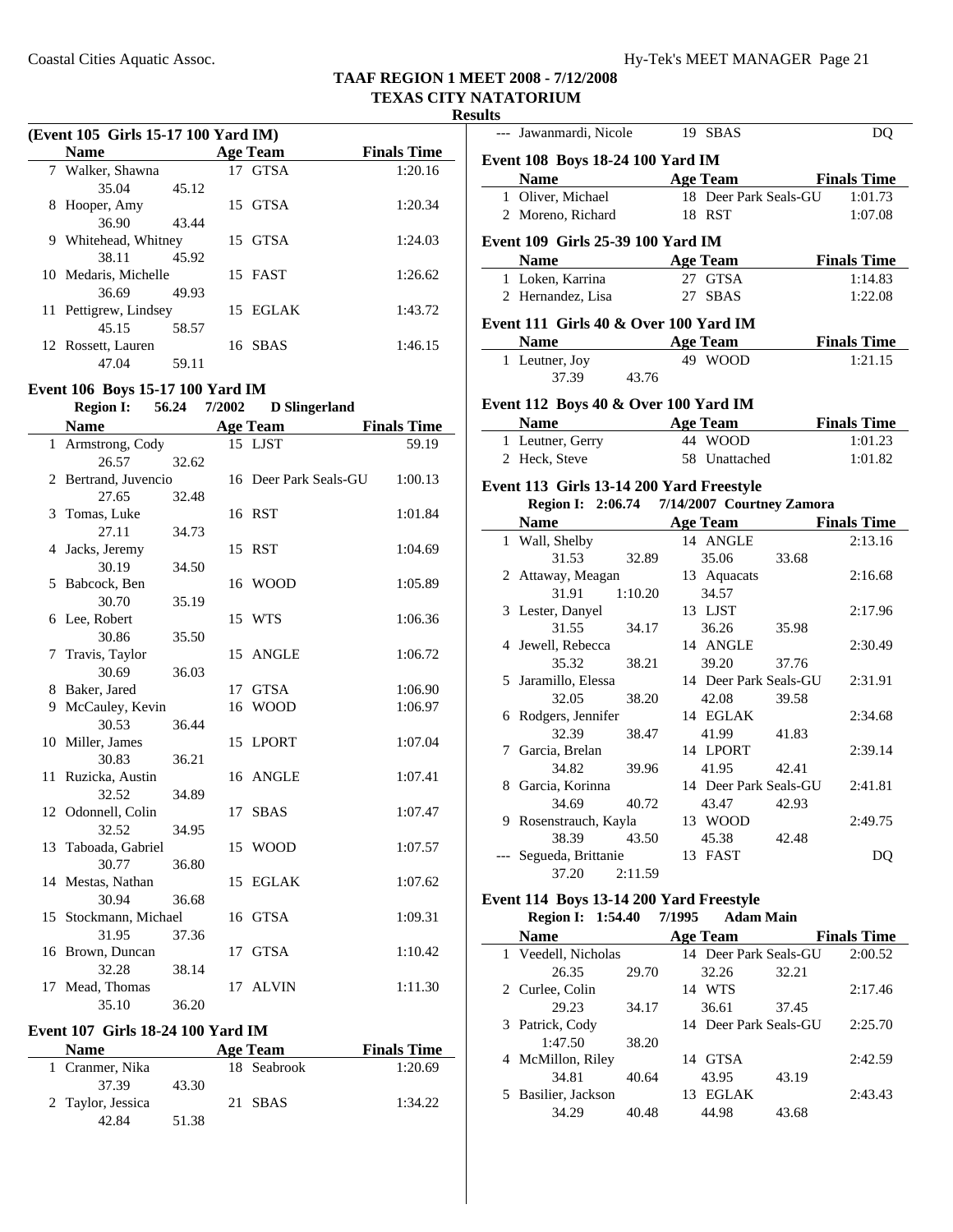### **Results**

|                | (Event 114 Boys 13-14 200 Yard Freestyle)                     |         |        |                       |                      |                    |
|----------------|---------------------------------------------------------------|---------|--------|-----------------------|----------------------|--------------------|
|                | <b>Name</b><br><b>Age Team</b>                                |         |        |                       |                      | <b>Finals Time</b> |
|                | 6 Condry, Dustin                                              |         |        | 13 Aquacats           |                      | 2:48.19            |
|                | 36.87                                                         | 42.67   |        | 45.10                 | 43.55                |                    |
|                | 7 Duance, Jason                                               |         |        | 13 WOOD               |                      | 2:58.62            |
|                | 41.09                                                         | 45.15   |        | 47.02                 | 45.36                |                    |
|                |                                                               |         |        |                       |                      |                    |
|                | Event 115 Girls 15-17 200 Yard Freestyle<br>Region I: 2:01.05 |         |        | 7/10/2004 Emily Floyd |                      |                    |
|                |                                                               |         |        |                       |                      |                    |
|                | <b>Name</b>                                                   |         |        | <b>Age Team</b>       |                      | <b>Finals Time</b> |
|                | 1 Zamora, Courtney                                            |         |        | 15 RST                |                      | 2:09.60            |
|                | 29.85                                                         | 32.58   |        | 33.80                 | 33.37                |                    |
| 2              | Abegg, Kylie                                                  |         |        | 16 WOOD               |                      | 2:18.77            |
|                | 30.86                                                         | 35.32   |        | 37.26                 | 35.33                |                    |
| 3              | Brown, Jessica                                                |         |        | 16 ANGLE              |                      | 2:24.90            |
|                | 33.59                                                         | 37.21   |        | 37.94                 | 36.16                |                    |
|                | 4 Ortiz, Hannah                                               |         |        | 15 EGLAK              |                      | 2:27.81            |
|                | 32.58                                                         | 37.56   |        | 40.09                 | 37.58                |                    |
|                | 5 McMillon, Emily                                             |         |        | 15 GTSA               |                      | 2:37.78            |
|                | 34.41                                                         | 39.48   |        | 42.56                 | 41.33                |                    |
|                | 6 Dorsten, Sharon                                             |         |        | 15 EGLAK              |                      | 2:52.86            |
|                | 37.72                                                         | 45.13   |        | 45.82                 | 44.19                |                    |
| 7              | Rossett, Lauren                                               |         |        | 16 SBAS               |                      | 3:19.57            |
|                | 44.37                                                         | 50.69   |        | 52.66                 | 51.85                |                    |
|                | Event 116 Boys 15-17 200 Yard Freestyle                       |         |        |                       |                      |                    |
|                | <b>Region I:</b> 1:47.17                                      |         | 7/2002 |                       | <b>M</b> Chamberlain |                    |
|                | <b>Name</b>                                                   |         |        | <b>Age Team</b>       |                      | <b>Finals Time</b> |
|                |                                                               |         |        | 16 ANGLE              |                      | 1:57.24            |
|                | 1 Fruge, Elliot<br>26.93                                      | 30.69   |        | 30.75                 |                      |                    |
|                |                                                               |         |        |                       | 28.87                |                    |
| $\overline{2}$ | Tomas, Matt                                                   |         |        | 17 RST                |                      | 1:57.45            |
|                | 25.74                                                         | 30.16   |        | 32.02                 | 29.53                |                    |
| 3              | Mangel, Andrew                                                |         |        | 15 RST                |                      | 1:59.12            |
|                | 26.54                                                         | 30.23   |        | 31.77                 | 30.58                |                    |
|                | 4 Hulbert, Zachary                                            |         |        | 16 RST                |                      | 2:03.63            |
|                | 27.98                                                         | 31.10   |        | 32.05                 | 32.50                |                    |
| 5              | Babcock, Ben                                                  |         |        | 16 WOOD               |                      | 2:05.79            |
|                | 27.06                                                         | 31.56   |        | 33.40                 | 33.77                |                    |
|                | 6 Sanchez, Eduardo                                            |         |        | 17 SBAS               |                      | 2:10.33            |
|                | 28.17                                                         | 1:07.26 |        | 34.90                 |                      |                    |
| $\mathcal{L}$  | Mestas, Nathan                                                |         |        | 15 EGLAK              |                      | 2:11.48            |
|                | 29.27                                                         | 1:42.21 |        |                       |                      |                    |
| 8              | Zipprian, Daniel                                              |         |        | 17 RST                |                      | 2:12.70            |
|                | 27.91                                                         | 32.16   |        | 36.13                 | 36.50                |                    |
|                | 9 Faries, Sean                                                |         |        | 15 GTSA               |                      | 2:14.21            |
|                | 29.08                                                         | 33.96   |        | 36.25                 | 34.92                |                    |
|                | --- McCauley, Kevin                                           |         |        | 16 WOOD               |                      | DQ                 |
|                | Event 117 Girls 18-24 200 Yard Freestyle                      |         |        |                       |                      |                    |
|                | <b>Name</b>                                                   |         |        | <b>Age Team</b>       |                      | <b>Finals Time</b> |
|                | 1 Ragan, Jennifer                                             |         |        | 19 ALVIN              |                      | 2:26.75            |
|                | 2 Sherman, Barbara                                            |         |        | 23 Aquacats           |                      | 2:44.98            |
|                |                                                               |         |        |                       |                      |                    |
|                | Event 118 Boys 18-24 200 Yard Freestyle                       |         |        |                       |                      |                    |
|                | <b>Name</b>                                                   |         |        | <b>Age Team</b>       |                      | <b>Finals Time</b> |
| 1              | Oliver, Michael                                               |         |        | 18 Deer Park Seals-GU |                      | 2:06.11            |
|                | Event 119 Girls 25-39 200 Yard Freestyle                      |         |        |                       |                      |                    |
|                | <b>Name</b>                                                   |         |        | <b>Age Team</b>       |                      | <b>Finals Time</b> |
|                | 1 Loken, Karrina                                              |         |        | 27 GTSA               |                      | 2:20.00            |

| Event 121 Girls 40 & Over 200 Yard Freestyle        |                         |                    |
|-----------------------------------------------------|-------------------------|--------------------|
| <b>Name</b>                                         | <b>Age Team</b>         | <b>Finals Time</b> |
| 1 Leutner, Joy                                      | 49 WOOD                 | 2:27.96            |
| Event 122 Boys 40 & Over 200 Yard Freestyle         |                         |                    |
| <b>Name</b>                                         | <b>Age Team</b>         | <b>Finals Time</b> |
| 1 Kelly, Robert                                     | 54 SBAS                 | 4:18.71            |
| Event 123 Girls 11-12 200 Yard Freestyle Relay      |                         |                    |
| Region I: 1:56.19 7/10/2004 Richmond/Rosenberg Team |                         |                    |
| C Zamora, M PRZYBILLA, L PITTS, S Smith             |                         |                    |
| Team                                                | <b>Relay</b>            | <b>Finals Time</b> |
| 1 LJST                                              | A                       | 2:00.72            |
| 1) Fritz, Rebecca 12                                | 2) Doughty, Madeline 12 |                    |
| 3) Vavra, Sidney 12                                 | 4) Bai, Carrie 11       |                    |
| 2 Aquacats                                          | A                       | 2:05.03            |
| 1) Kristynik, Angela 12                             | 2) Jex, Morghan 12      |                    |
| 3) Frawley, Rachael 12                              | 4) Kacko, Sierra 12     |                    |
| 3 RST                                               | A                       | 2:05.08            |
| 1) Hartensteiner, Ashley 12                         | 2) McGrath, Katy 11     |                    |
| 3) Veazey, Ashley 12                                | 4) Przybilla, Hannah 12 |                    |
| 4 LJST                                              | B                       | 2:10.65            |
| 1) Strobel, Austin B 11                             | 2) Davidson, Shelby 11  |                    |
| 3) Schaefer, Cierra 12                              | 4) Zhou, Nijia 12       |                    |
| 5 ANGLE                                             | A                       | 2:16.01            |
| 1) Perez, Catalina 11                               | 2) Travis, Sydney 12    |                    |
| 3) Rubio, Cori 11                                   | 4) Perez, Camila 12     |                    |
| 6 RST                                               | B                       | 2:17.63            |
| 1) Janer, Jessica 12                                | 2) Martinez, Desirea 11 |                    |
| 3) McGuane, Willow 12                               | 4) Cook, Taylor 12      |                    |
| 7 RST                                               | $\mathcal{C}$           | 2:22.93            |
| 1) Sasser, Celeste 11                               | 2) Treadwell, Jasmyn 11 |                    |
| 3) Veazey, Meaghan 11                               | 4) Soda, Toluse 12      |                    |

### 8 WTS A 2:23.13 1) Cheatham, Maggie 11 2) Stolle, Sydney 11 3) Knezek, Madison 12 4) Koenig, Hailee 12

# **Event 124 Boys 11-12 200 Yard Freestyle Relay**

|                            | <b>Region I: 1:57.88</b> | 7/1995       | Rosenberg                  |
|----------------------------|--------------------------|--------------|----------------------------|
| Team                       |                          | <b>Relay</b> | <b>Finals Time</b>         |
| <b>RST</b><br>$\mathbf{1}$ |                          | A            | 2:04.58                    |
|                            | 1) Miller, Gabriel 12    |              | 2) Alaniz, Arnold 11       |
|                            | 3) Mangel, Sean 12       |              | 4) Burditt, Mason 12       |
|                            | 31.52<br>30.16           | 31.08        | 31.82                      |
|                            | 2 Deer Park Seals-GU     | A            | 2:05.54                    |
|                            | 1) Fussell, Will 12      |              | 2) Garcia, Esteban 11      |
|                            | 3) Campbell, Logan 12    |              | 4) Mohle, Brandon 12       |
|                            | 31.87<br>31.34           | 34.41        | 27.92                      |
| 3 LIST                     |                          | A            | 2:07.32                    |
|                            | 1) Seymour, Andy 12      |              | 2) Vanderhider, Zachary 11 |
|                            | 3) Bradshaw, Dylan 11    |              | 4) Sterling, Wyatt 12      |
|                            | 31.12<br>38.63           | 32.34        | 25.23                      |
| 4 RST                      |                          | B            | 2:11.71                    |
|                            | 1) Kempisty, Ryan 12     |              | 2) Janer, Jordan 12        |
|                            | 3) Langdon, Conner 12    |              | 4) Garza, Christopher 12   |
|                            | 33.55<br>33.38           | 33.79        | 30.99                      |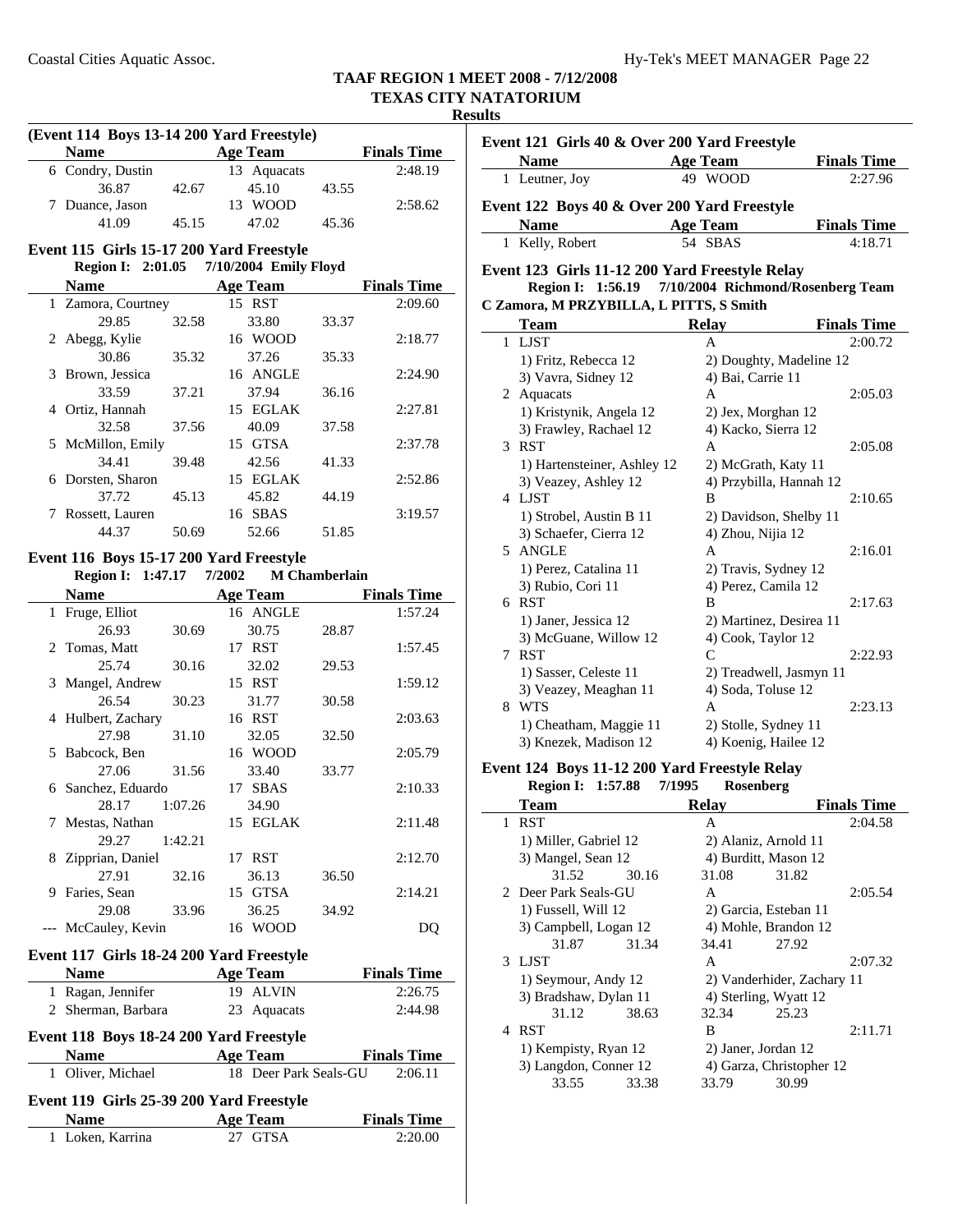#### **(Event 124 Boys 11-12 200 Yard Freestyle Relay)**

|        | <b>Team</b>             |       | <b>Relay</b>         |                         | <b>Finals Time</b> |
|--------|-------------------------|-------|----------------------|-------------------------|--------------------|
|        | 5 ALVIN                 |       | А                    |                         | 2:14.85            |
|        | 1) Alderman, Grayson 12 |       | 2) Moore, Jacob 11   |                         |                    |
|        | 3) Wiley, Derek 12      |       |                      | 4) Alderman, Gavin 12   |                    |
|        | 34.54                   | 33.14 | 34.16                | 33.01                   |                    |
| 6 FAST |                         |       | A                    |                         | 2:28.30            |
|        | 1) Brown, Ryan 12       |       | 2) Gonzales, John 11 |                         |                    |
|        | 3) Gray, Ethan 11       |       | 4) Manley, Shane 11  |                         |                    |
|        | 35.11                   | 36.82 | 46.23                | 30.14                   |                    |
|        | <b>RST</b>              |       | C                    |                         | 2:53.99            |
|        | 1) Richards, Andrew 11  |       |                      | 2) Treadwell, Justin 11 |                    |
|        | 3) Ratliff, TroDon 11   |       | 4) Maher, Ryan 12    |                         |                    |
|        | 40.23                   | 46.70 | 1:27.09              |                         |                    |
|        |                         |       |                      |                         |                    |

#### **Event 125 Girls 13-14 200 Yard Freestyle Relay Region I: 1:49.50 Alvin 7/2002**

## **K Kelly, M Lostracco, L Nick, N Melenric**

|                | <b>Team</b>            |       | <b>Relay</b>      |                         | <b>Finals Time</b> |
|----------------|------------------------|-------|-------------------|-------------------------|--------------------|
| 1              | <b>RST</b>             |       | A                 |                         | 1:54.20            |
|                | 1) Noser, Kaitlin 14   |       |                   | 2) Fedderke, Aubrey 14  |                    |
|                | 3) Stavinoha, Darci 14 |       |                   | 4) O'Hearn, Becca 13    |                    |
|                | 29.80                  | 32.18 | 25.25             | 26.97                   |                    |
| $\mathfrak{D}$ | <b>WTS</b>             |       | A                 |                         | 1:54.53            |
|                | 1) Harper, Hannah 13   |       |                   | 2) Cline, Madison 13    |                    |
|                | 3) Thrash, Derian 14   |       |                   | 4) Kacal, Kaleigh 14    |                    |
|                | 27.99                  | 30.26 | 29.94             | 26.34                   |                    |
| 3              | Aquacats               |       | A                 |                         | 1:57.19            |
|                | 1) Green, Paige 14     |       |                   | 2) Skinner, Haley 13    |                    |
|                | 3) Bricker, Kathryn 14 |       |                   | 4) Attaway, Meagan 13   |                    |
|                | 30.41                  | 30.85 | 28.48             | 27.45                   |                    |
| 4              | LJST                   |       | A                 |                         | 2:01.50            |
|                | 1) Lester, Danyel 13   |       |                   | 2) Lander, Lauren 13    |                    |
|                | 3) Leal, Brandi 14     |       | 4) Goff, Haley 13 |                         |                    |
|                | 30.36                  | 15.38 | 17.60             | 58.16                   |                    |
| 5              | <b>RST</b>             |       | B                 |                         | 2:04.00            |
|                | 1) Dunstan, Brandy 14  |       |                   | 2) Marroquin, Ericka 14 |                    |
|                | 3) Bruno, Carrie 13    |       |                   | 4) Rodriguez, Marisa 14 |                    |
|                | 30.93                  | 32.26 | 31.10             | 29.71                   |                    |
| 6              | Seabrook               |       | A                 |                         | 2:06.64            |
|                | 1) Crawford, Sarah 14  |       |                   | 2) Surita, Renee 13     |                    |
|                | 3) O'Donel, Katelyn 13 |       |                   | 4) Lisewsky, Rachael 13 |                    |
|                | 1:07.19                | 30.95 | 28.50             |                         |                    |
|                | Deer Park Seals-GU     |       | A                 |                         | DQ                 |
|                | 1) Crowson, Hayley 13  |       |                   | 2) Bounds, MACY 13      |                    |
|                | 3) Garcia, Korinna 14  |       |                   | 4) Jaramillo, Elessa 14 |                    |
|                | 35.40                  | 29.79 | 31.19             | 28.45                   |                    |

### **Event 126 Boys 13-14 200 Yard Freestyle Relay Region I: 1:41.34 7/14/2007** LaPorte Dogfish

#### **T Holt, J Lara, Z Beard, R Rivas**

| Team                     | Relav               | <b>Finals Time</b> |
|--------------------------|---------------------|--------------------|
| Deer Park Seals-GU<br>1. | А                   | 1:44.92            |
| 1) Chandler, Dakota 13   | 2) Patrick, Cody 14 |                    |
| 3) Louviere, Joshua 14   | 4) Sadler, Scott 14 |                    |
| 25.28<br>26.44           | 28.62<br>24.58      |                    |

| ᅛ |                         |       |                    |                       |         |
|---|-------------------------|-------|--------------------|-----------------------|---------|
|   | 2 ALVIN                 |       | A                  |                       | 1:52.00 |
|   | 1) Kaldis, Alex 14      |       |                    | 2) Easley, Justin 13  |         |
|   | 3) Vanderhoef, Ryan 14  |       |                    | 4) Brown, Hunter 14   |         |
|   | 28.65                   | 28.50 | 27.99              | 26.86                 |         |
|   | 3 WTS                   |       | A                  |                       | 1:52.52 |
|   | 1) Knezek, Tyler 14     |       |                    | 2) Curlee, Colin 14   |         |
|   | 3) Harbaugh, David 14   |       | $4)$ Lowe, Tate 14 |                       |         |
|   | 27.60                   | 29.70 | 28.38              | 26.84                 |         |
|   | 4 EGLAK                 |       | A                  |                       | 1:53.44 |
|   | 1) Basilier, Jackson 13 |       |                    | 2) Skinkis, Dylan 13  |         |
|   | 3) Reed, Taylor 14      |       |                    | 4) Barajas, Aaron 13  |         |
|   | 57.13                   | 29.93 | 26.38              |                       |         |
|   | 5 RST                   |       | A                  |                       | 2:06.57 |
|   | 1) Burditt, Clay 13     |       |                    | 2) Haman, Garrett 13  |         |
|   | 3) Treadwell, Tyler 13  |       |                    | 4) Jacobus, Brandt 13 |         |
|   | 28.68                   | 35.02 | 30.29              | 32.58                 |         |
|   |                         |       |                    |                       |         |

#### **Event 127 Girls 15-17 200 Yard Freestyle Relay Region I: 1:45.59 Richmond/Rosenberg Team 7/12/2003 K MORGAN, J CUTBIRTH, C PHILLIPS, A NEAL**

| <b>Team</b>     |                          |       | <b>Relay</b> |                         | <b>Finals Time</b> |
|-----------------|--------------------------|-------|--------------|-------------------------|--------------------|
| <b>RST</b><br>1 |                          |       | A            |                         | 1:46.48            |
|                 | 1) Przybilla, Mehagan 16 |       |              | 2) Martin, Kelly 17     |                    |
|                 | 3) Gale, Marissa 17      |       |              | 4) Hlavaty, Lyndey 17   |                    |
|                 | 26.77                    | 26.85 | 26.31        | 26.55                   |                    |
| 2 RST           |                          |       | В            |                         | 1:55.58            |
|                 | 1) Teague, Jordan 17     |       |              | 2) Vrana, Samantha 16   |                    |
|                 | 3) Fedderke, Caitlin 17  |       |              | 4) Dunstan, Courtney 15 |                    |
|                 | 27.62                    | 30.27 | 28.68        | 29.01                   |                    |
| ALVIN<br>3      |                          |       | A            |                         | 1:57.85            |
|                 | 1) Clifton, Kayla 15     |       |              | 2) Clifton, Amanda 15   |                    |
|                 | 3) Canet, Misty 16       |       |              | 4) Roosevelt, Emily 16  |                    |
|                 | 28.56                    | 29.49 | 33.32        | 26.48                   |                    |

#### **Event 128 Boys 15-17 200 Yard Freestyle Relay Region I: 1:31.44 7/15/2006 R&R Aquatics**

### **E Busby, M Tomas, A Major, J Haver**

|               | $_{\text{Dus}$ , $_{\text{N}}$ is a child $_{\text{N}}$ and $_{\text{N}}$ and $_{\text{N}}$ and $_{\text{N}}$ and $_{\text{N}}$ |       |                       |                       |                    |
|---------------|---------------------------------------------------------------------------------------------------------------------------------|-------|-----------------------|-----------------------|--------------------|
|               | <b>Team</b>                                                                                                                     |       | <b>Relay</b>          |                       | <b>Finals Time</b> |
|               | 1 LJST                                                                                                                          |       | A                     |                       | 1:30.54            |
|               | 1) Hughes, Forrest 17                                                                                                           |       | 2) Bontekoe, Jared 17 |                       |                    |
|               | 3) Vesling, Ethan 16                                                                                                            |       |                       | 4) Armstrong, Cody 15 |                    |
|               | 21.91                                                                                                                           | 23.14 | 22.67                 | 22.82                 |                    |
|               | 2 RST                                                                                                                           |       | A                     |                       | 1:33.33            |
|               | 1) Ward, Nathan 16                                                                                                              |       | 2) Tomas, Luke 16     |                       |                    |
|               | 3) D'Antoni, Gabe 15                                                                                                            |       | 4) Tomas, Matt 17     |                       |                    |
|               | 23.70                                                                                                                           | 22.56 | 24.06                 | 23.01                 |                    |
| $\mathcal{R}$ | <b>RST</b>                                                                                                                      |       | B                     |                       | 1:41.97            |
|               | 1) Holden, Bobby 17                                                                                                             |       | 2) Leask, John 17     |                       |                    |
|               | 3) Vasquez, Steven 16                                                                                                           |       | 4) Jimenez, Eddie 17  |                       |                    |
|               | 24.33                                                                                                                           | 27.59 | 26.34                 | 23.71                 |                    |
|               | 4 SBAS                                                                                                                          |       | A                     |                       | 1:44.44            |
|               | 1) Hernandez, Adrian 16                                                                                                         |       | 2) Odonnell, Colin 17 |                       |                    |
|               | 3) Sanchez, Eduardo 17                                                                                                          |       |                       | 4) Abner, Jonathan 17 |                    |
|               | 25.76                                                                                                                           | 26.95 | 27.59                 | 24.14                 |                    |
| 5.            | <b>WOOD</b>                                                                                                                     |       | A                     |                       | 1:49.49            |
|               | 1) Richardson, Paul 15                                                                                                          |       | 2) Hausler, Robert 17 |                       |                    |
|               | 3) Anderson, Logan 16                                                                                                           |       | 4) Babcock, Ben 16    |                       |                    |
|               | 26.58                                                                                                                           | 29.59 | 27.21                 | 26.11                 |                    |